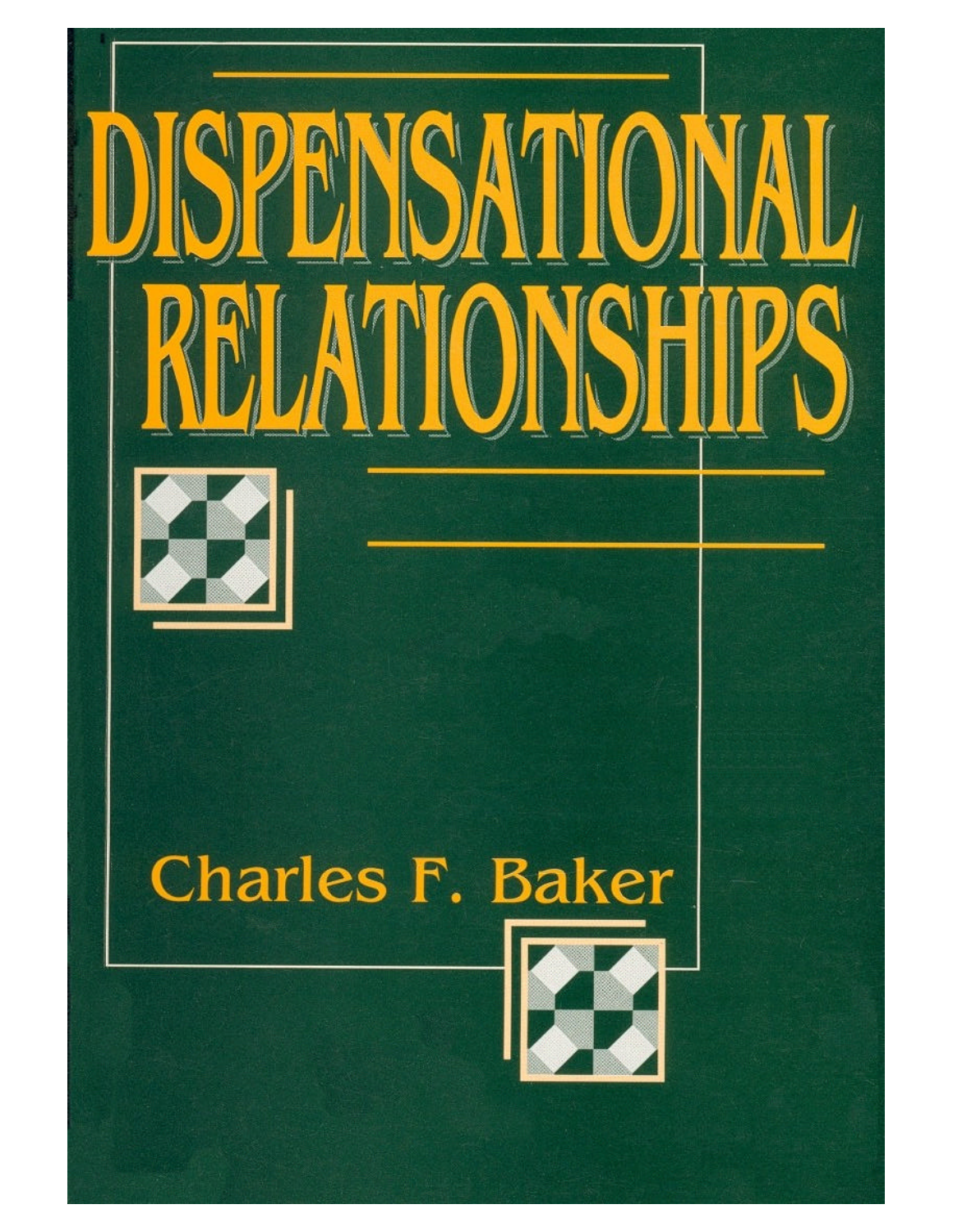## **STUDIES IN DISPENSATIONAL RELATIONSHIPS**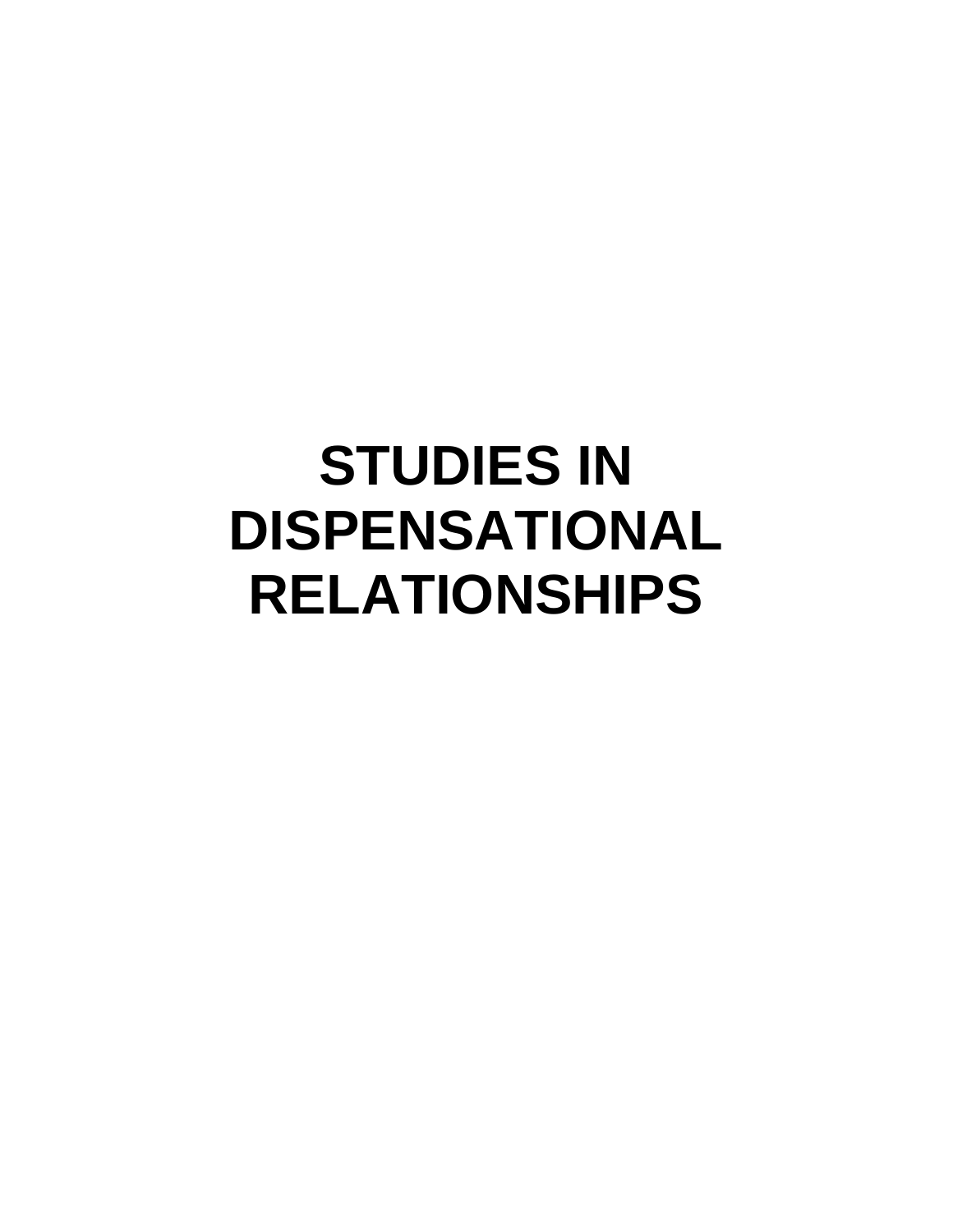## **STUDIES IN DISPENSATIONAL RELATIONSHIPS**

**by**

**Charles F. Baker**

**Grace Publications, Inc. Grand Rapids, MI 49509**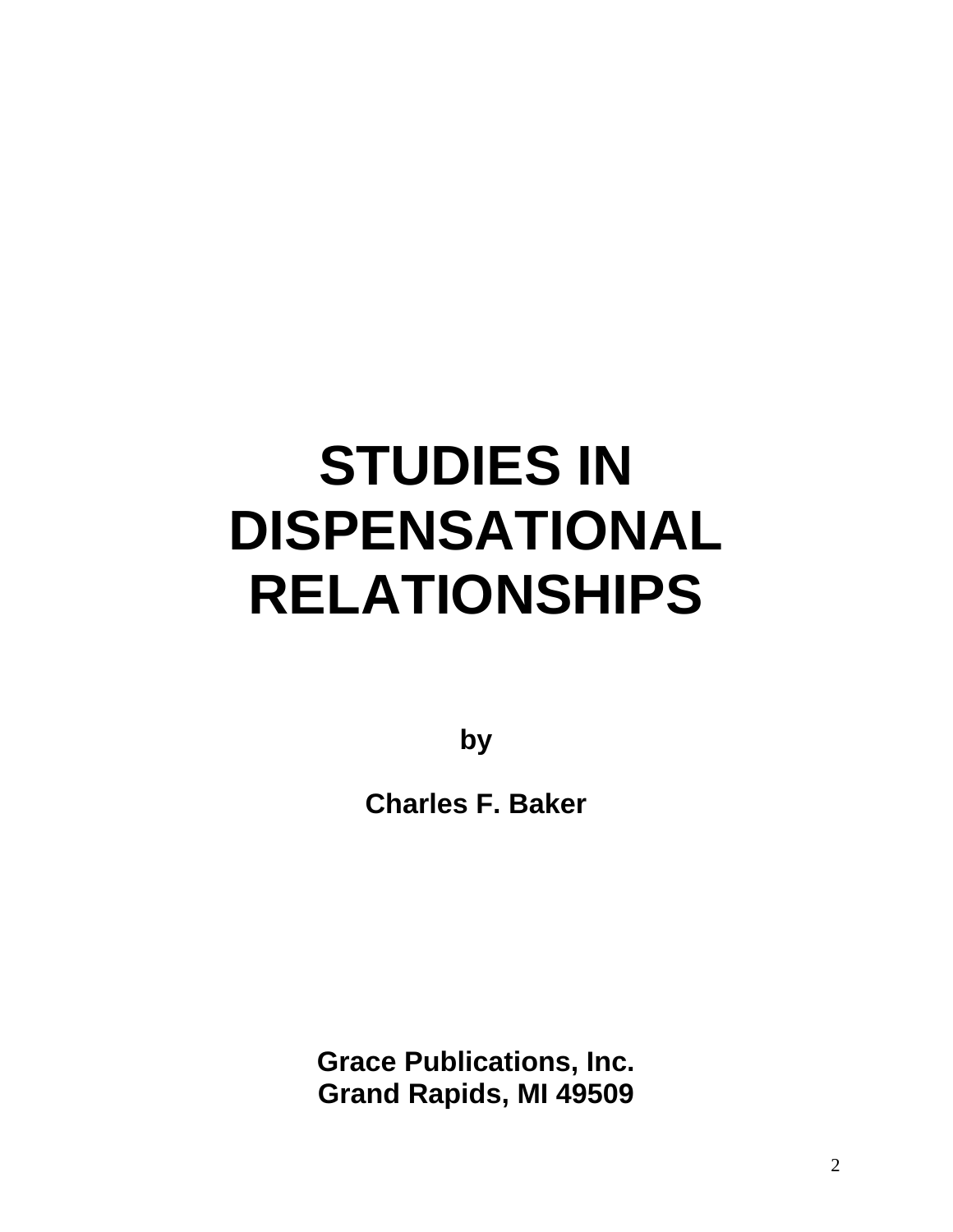## *Studies in Dispensational Relationships* by Charles F. Baker

## Copyright © 1989 by Grace Publications, Inc. *All rights reserved.*

No portion of this book may be reproduced in any way without written permission from the publisher, except for brief excerpts in magazine reviews, etc.

## ISBN 0-89814-061-7

Second printing – 1999

Printed in the United States of America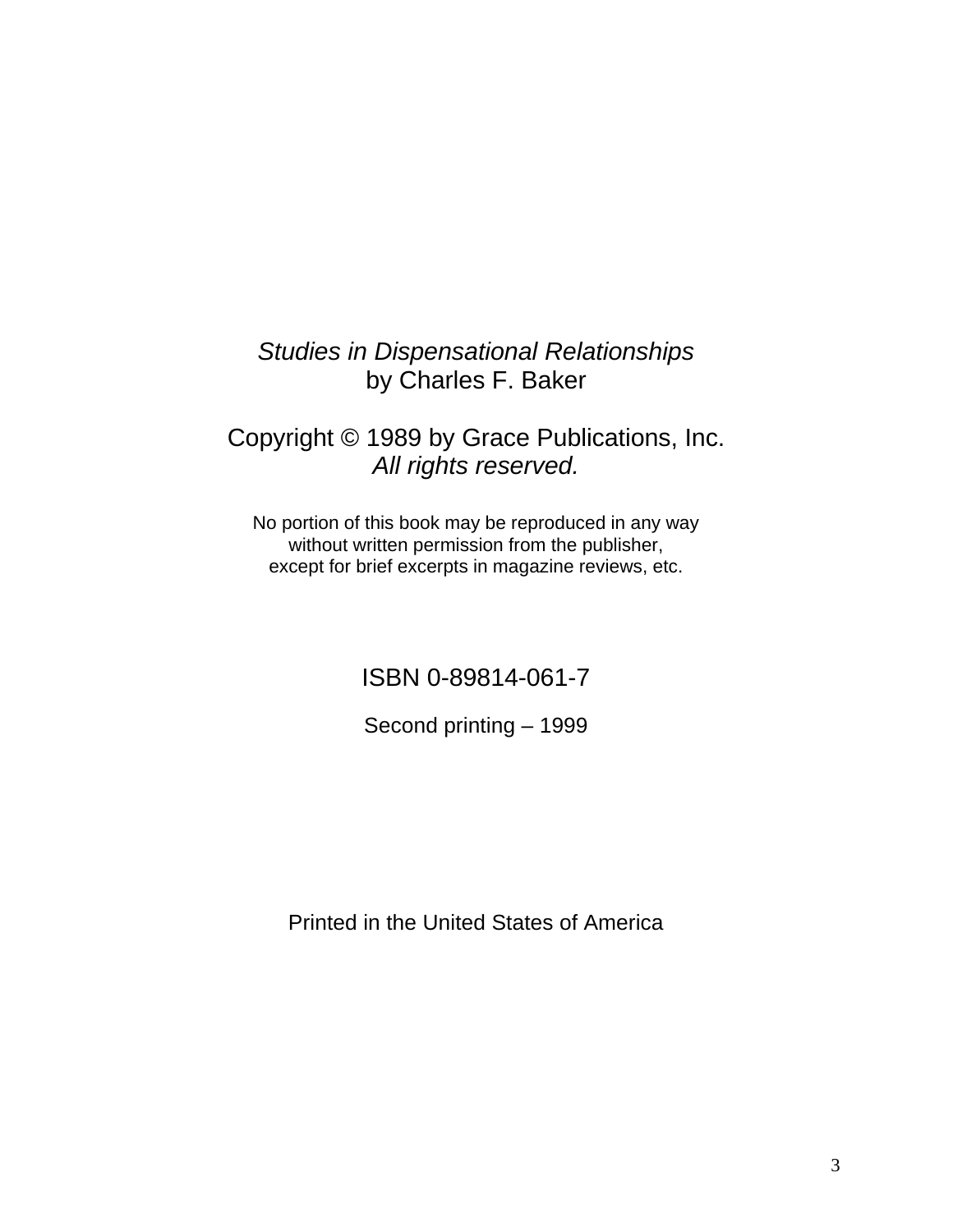### **CONTENTS**

| <b>STUDY ONE</b>                                               |                 |
|----------------------------------------------------------------|-----------------|
| Introduction                                                   | $\overline{7}$  |
| Study One Review                                               | 10 <sup>°</sup> |
| <b>STUDY TWO</b>                                               |                 |
| The Extent of Dispensationalism                                | 12 <sub>2</sub> |
| Innocence                                                      | 13              |
| Conscience                                                     | 13              |
| <b>Human Government</b>                                        | 13              |
| Promise                                                        | 14<br>14        |
| The Law<br>Grace                                               | 15              |
| Kingdom                                                        | 16              |
| Other Defects of Standard Dispensationalism                    | 16              |
| Acts 28 Ultra-dispensationalism                                | 17              |
| <b>Study Two Review</b>                                        | 17              |
| <b>STUDY THREE</b>                                             |                 |
| Subjects Specially Related to Dispensational Truth             | 19              |
| The Ages                                                       | 20              |
| The Foundation and the end of the World                        | 21              |
| The Ages and Eternity                                          | 22<br>23        |
| <b>Study Three Review</b>                                      |                 |
| <b>STUDY FOUR</b>                                              |                 |
| Prophecy                                                       | 24              |
| Two Mountain Peaks of Prophecy                                 | 24              |
| <b>Fulfilling of Prophecy</b><br>The Times of the Gentiles     | 24<br>26        |
| <b>Study Four Review</b>                                       | 27              |
|                                                                |                 |
| <b>STUDY FIVE</b>                                              |                 |
| <b>The Resurrections</b><br><b>Resurrection at the Rapture</b> | 28<br>28        |
| The First Resurrection of Prophecy                             | 30              |
| <b>The Final Resurrection</b>                                  | 30              |
| The Judgments                                                  | 31              |
| Judgment of the Old Testament Saints                           | 31              |
| The Judgment of Israel and the Nations                         | 31              |
| The Judgment of Satan and His Angels                           | 31              |
| The Great White Throne Judgment                                | 32<br>32        |
| <b>Study Five Review</b>                                       |                 |
| <b>STUDY SIX</b>                                               |                 |

| 34 |
|----|
|    |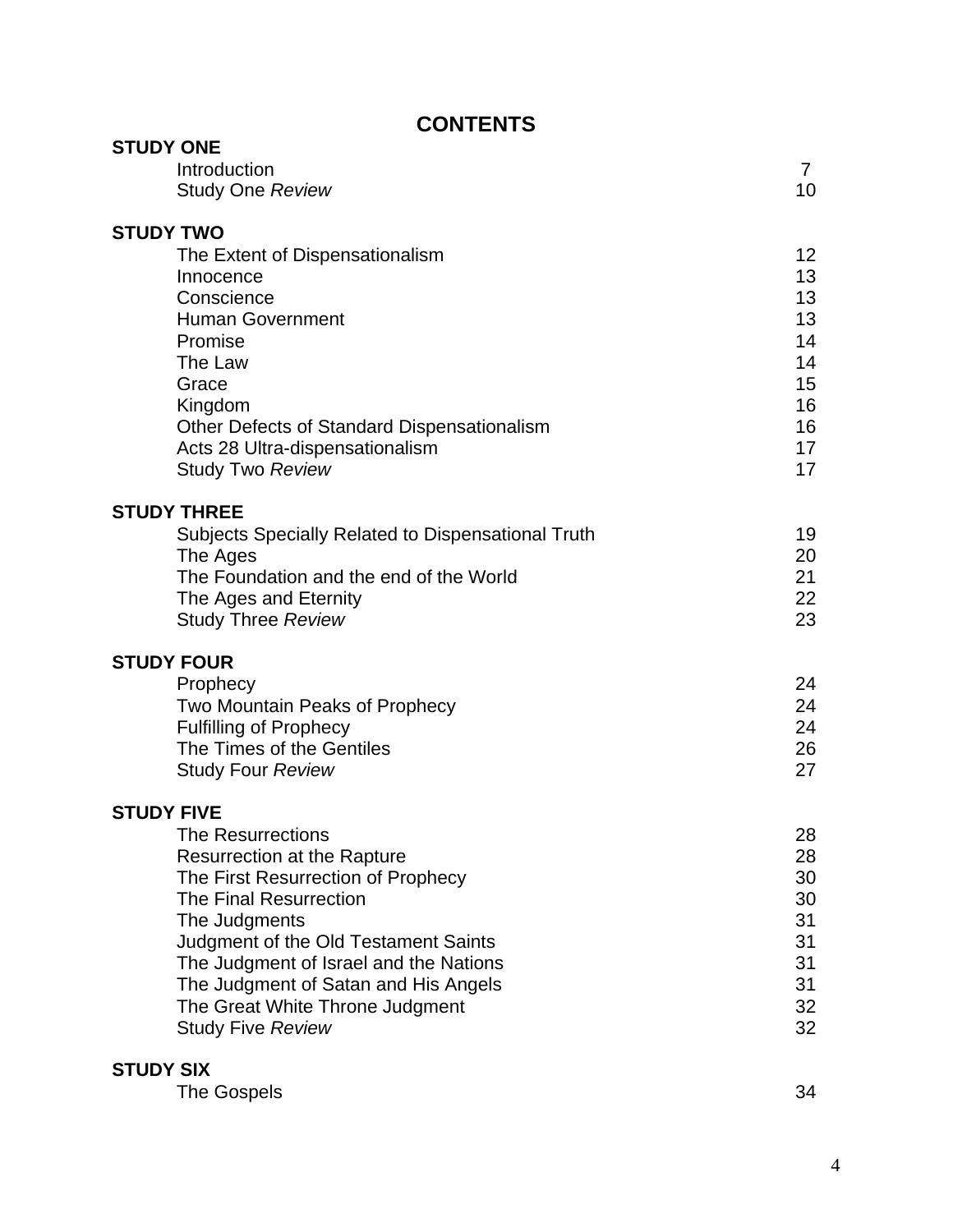| The Gospels of the Kingdom<br>The Gospel of the Circumcision<br>The Gospel of the Uncircumcision<br><b>Study Six Review</b>                                                                                                                                                          | 35<br>36<br>37<br>39                         |
|--------------------------------------------------------------------------------------------------------------------------------------------------------------------------------------------------------------------------------------------------------------------------------------|----------------------------------------------|
| <b>STUDY SEVEN</b><br>Law and Grace<br>Law and Grace as Principles<br>Law and Grace as Systems<br><b>Study Seven Review</b>                                                                                                                                                          | 40<br>41<br>42<br>44                         |
| <b>STUDY EIGHT</b><br><b>The Church</b><br>Ordinances<br><b>Study Eight Review</b>                                                                                                                                                                                                   | 46<br>48<br>50                               |
| <b>STUDY NINE</b><br>Sign Gifts<br>The Purpose<br>The Program<br>The Passing of the Program<br>Did Signs Depend upon Spirituality?<br>What Are the Sign Gifts?<br><b>What About Modern Claims?</b><br><b>Study Nine Review</b>                                                       | 52<br>52<br>53<br>54<br>54<br>55<br>56<br>57 |
| <b>STUDY TEN</b><br><b>Arguments Answered</b><br>Dispensationalism Is Divisive<br>Dispensationalism Is Not Spiritual<br>Dispensationalism Robs Us of the Word<br>Dispensationalism Is Akin to Higher Criticism<br>Dispensationalism Is a Recent Invention<br><b>Study Ten Review</b> | 58<br>58<br>59<br>59<br>61<br>62<br>63       |
| <b>STUDY ELEVEN</b><br><b>Dispensational Boundaries</b><br><b>Study Eleven Review</b>                                                                                                                                                                                                | 64<br>68                                     |
| <b>STUDY TWELVE</b><br>The Dispensation of the Mystery<br>Salvation<br>Standing<br>Supply<br>Service<br><b>Study Twelve Review</b>                                                                                                                                                   | 70<br>70<br>72<br>73<br>73<br>74             |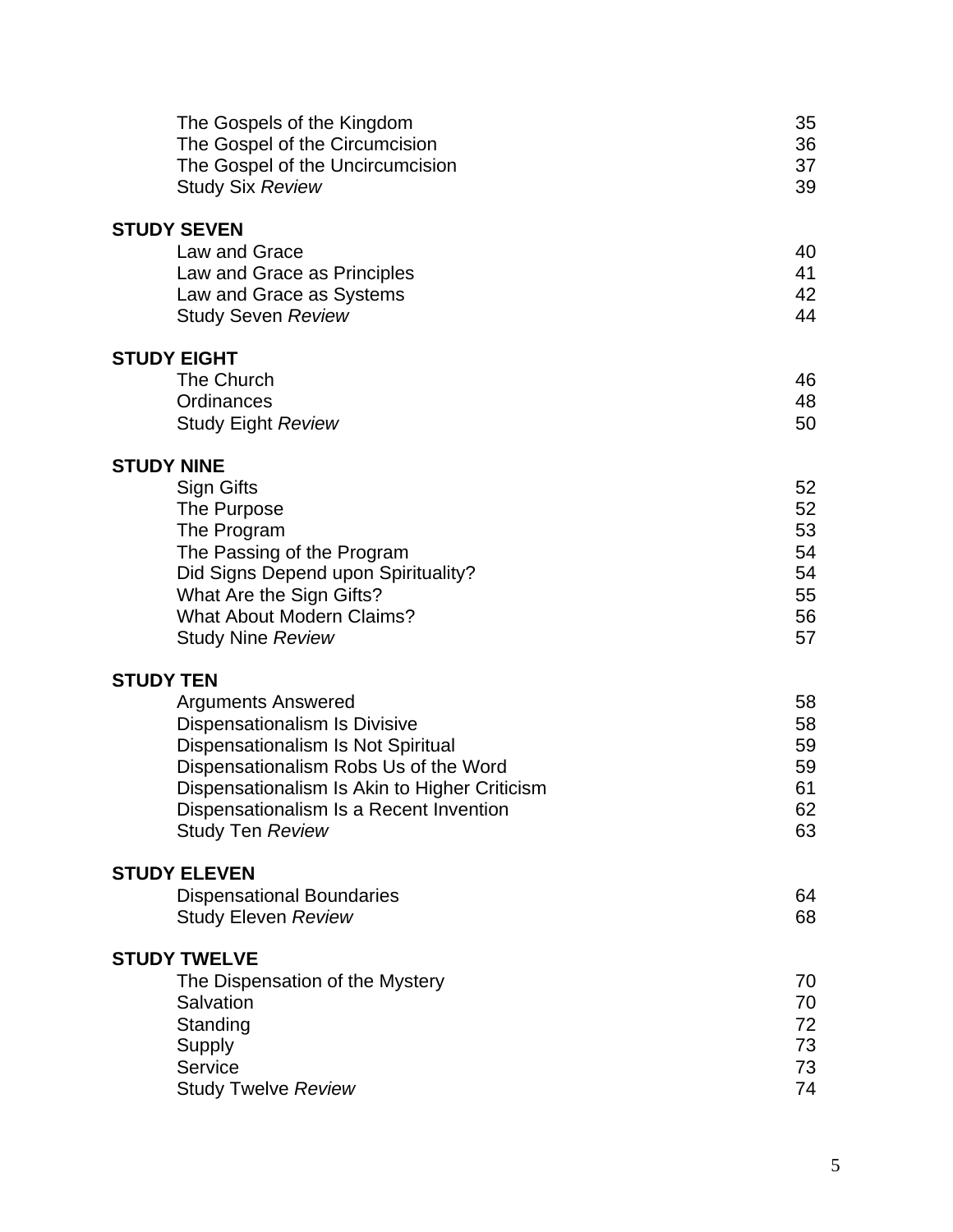#### **FOREWORD**

This series of lessons has been prepared to meet the need of the many Christians who find it impossible to attend such a school as Grace Bible College in Grand Rapids, Michigan, to further their education in the Word of God. The lessons are planned so that a person may study on his own or perhaps pursue the course in a local study group. Each lesson will be a complete unit of study with a *REVIEW* which may be used for summary purposes or for testing. A simple dispensational chart of the Bible accompanies the study (see [chart\)](#page-77-0) which will be helpful in visualizing the relationship of truth in the various divine administrations.

It is recommended that the student look up and read carefully all of the Scripture passages given, and that he come to his own conclusions whether or not each proposed truth is actually taught in the Word of God. By using these lessons merely as a guide, and by his own prayerful study, he will be able to make Bible truth his very own. He will not then be a mere peddler of secondhand truth.

The teacher's job is not merely to teach, but to so motivate the student to study that the teacher will be able to effectively communicate the truth to the student. The blessing and benefit which you derive from these lessons will depend largely upon how important you believe the subject to be. The more important you consider it, the more interested you will be; the more your interest, the more zealously you will study; the more you study, the greater will be your blessing. In view of these facts, our first lesson will seek to show you the need of such a study, how it can benefit you as a Christian, and perhaps it will help you to overcome prejudices which you may have picked up against this truth.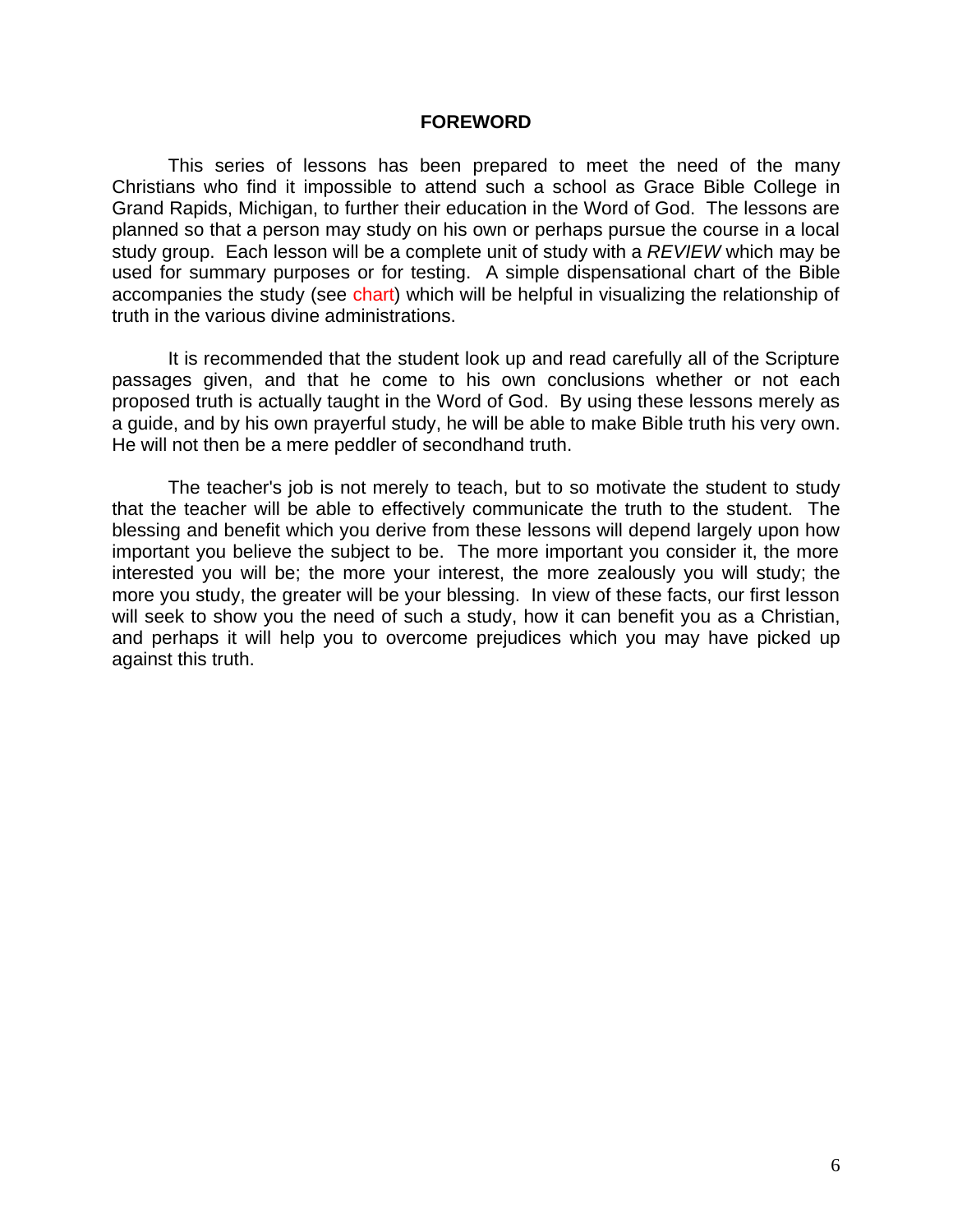## **STUDY One**

#### **INTRODUCTION**

In this study we want to:

- Define dispensationalism.
- Trace the word in the Bible.
- See the need for dispensationalism.
- Hear what other men of God have had to say about the importance of this truth.

Dispensationalism has been called a modern fad by some preachers. And some Christians have become prejudiced and have closed their minds without investigating the truth for themselves. Dispensationalism is not a FAD, but a FACT of Scripture. This is seen first of all by the reality that the Bible itself uses this word a number of times. Our English word **dispensation** - as used in the Bible in I Corinthians 9:17; Ephesians 1:10; 3:2; and Colossians 1:25 - is a translation of the Greek word *oikonomia.* This is a compound word made up of two parts*: oikos* (house) and *nomos* (law). Thus the word means literally the law of a household, or the economic principles by which a home is governed. It will be easily seen that our word economy is a transliteration of this word oikonomia. Webster defines economy as "the management, regulation, and government of a household; especially, the management of the pecuniary concerns of a household; as, it is not good economy."

It is necessary to observe that this same root word in the Greek is translated by other English words. As a noun it is translated "steward" in Luke 12:42; 16:1, 3, 8; 1 Corinthians 4:1, 2; Titus 1:7; 1 Peter 4:10; "chamberlain" in Romans 16:23; and "governor" in Galatians 4:2. Another form of the noun is translated "stewardship" in Luke 16:2, 3, 4. The *Revised Version* shows that the word "dispensation" should be read in two other passages: Ephesians 3:9 ("fellowship") and I Timothy 1:4 ("edifying"). Thus the root word occurs some twenty times in the New Testament.

But why is this word so important as a principle in biblical interpretation? The answer will become evident as we begin to examine the epistles of Paul. By reading all of the above passages it will be seen that the word when used in the Gospel records refers primarily to the pecuniary or material concern of a literal household, but when used by Paul it is concerned with God's management of His spiritual household. God has had His household of faith from the beginning of time, but the important thing for us to grasp at this point is that God has changed His rules or laws for managing His household on numerous occasions. A brief glance at the chart will help to make this plain. For example, it will be seen that the Law of Moses was added in about 1500 B.C., or at least 2500 years after man had been placed on the earth. Romans 5:13, 14 point out this fact very plainly - there was no law from Adam to Moses. And Galatians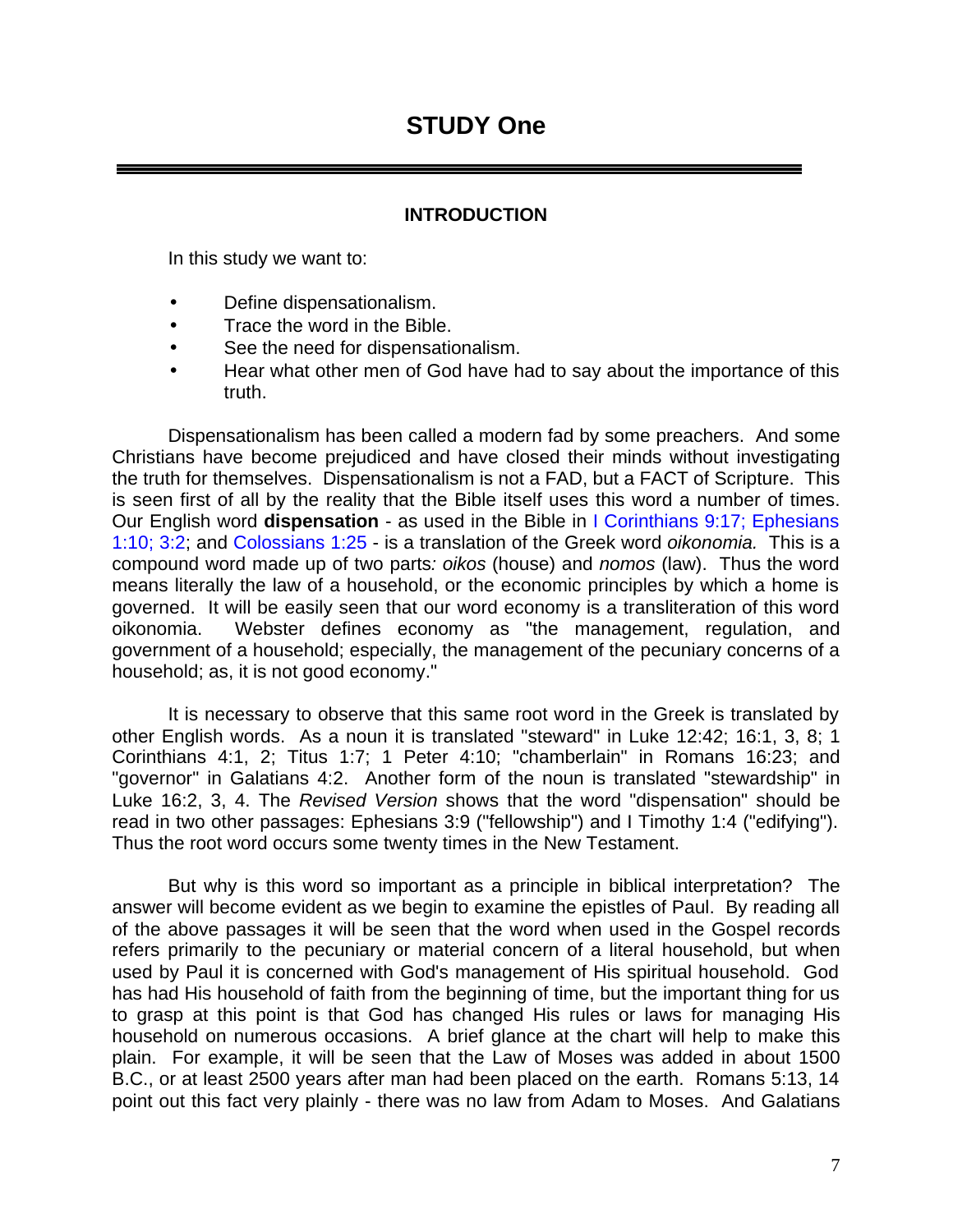3:17 indicates the Law was added four hundred and thirty years after God made an unconditional promise to Abraham, and therefore the law which came later could not annul the earlier promise.

What makes dispensational truth so very important to us under God's present order will also clearly be seen from the [chart.](#page-77-0) Paul calls the present order the dispensation of the Mystery (Ephesians 3:9; Colossians 1:25). He calls it this because God's household and the laws governing His house for today were kept by God as a mystery (secret) from all past ages and generations. This truth was first made known to Paul. So while all of the Bible is the inspired, infallible Word of God, and all is very necessary for us to know, only that which we find in Paul's writings is specifically for the church of this dispensation, which is called the Body of Christ.

It may appear to some that God would not have confused things by so placing through the Bible His instructions for a number of different dispensations. We may not be able to explain why God has done everything as He has, but we do know that God foresaw this danger and had Paul write down a very important principle for us. He tells us in 2 Timothy 2:15: "Study to show thyself approved unto God, a workman that needeth not to be ashamed, rightly dividing the Word of Truth." Rightly dividing means simply to observe distinctions like those we have been noting.

It might help us to observe that the principles of dispensationalism are common to much of our everyday life. The political economy of our government changes from time to time. Often a new administration brings in sweeping changes in government. This land was once ruled as an English colony. Then it became independent and has been under the control on and off of both major political parties. Some things which were lawful under the Hoover administration were illegal under that of Roosevelt. Business houses are departmentalized. No sales manager would think of telling his sales force to carry out a directive from the President of the company which was addressed to the bookkeeping department. Members of a household may share their letters with one another, but if a letter contains a promise or a bill, the reader is careful to observe whether or not the letter is addressed to him.

Miles Coverdale, the English Bible scholar who died in 1569 and who possesses the distinction of being the first one to translate the entire Bible into English, saw the necessity of applying this principle when studying the Bible. He wrote a most perceptive prescription for sincere Bible students:

> *It shall greatly help ye to understand Scripture if thou mark not only what is spoken or wrythen, but of whom and to whom, with what words, at what time, where,*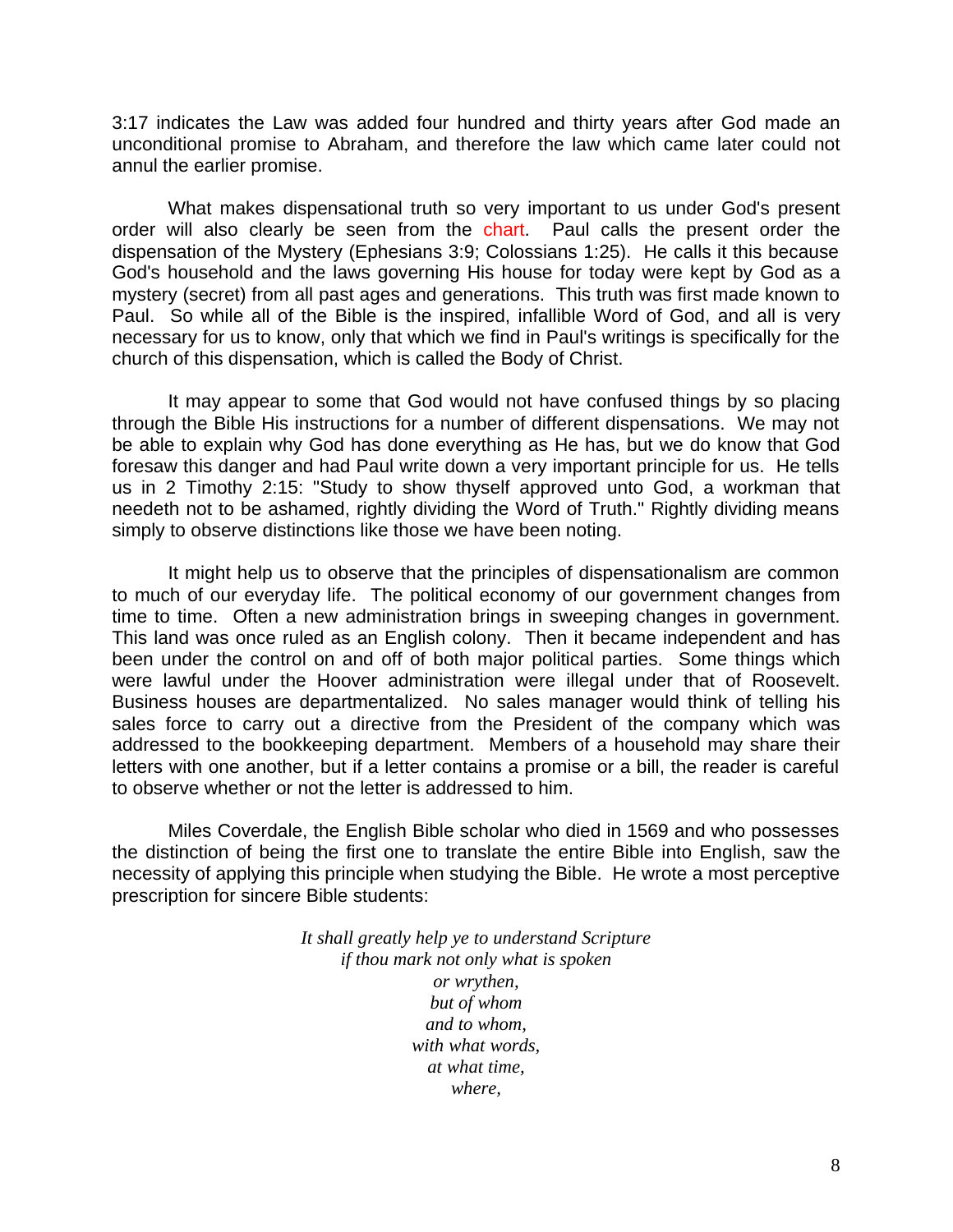*to what intent, with what circumstances, considering what goeth before and what followeth after.*

It would be hard to improve on this 400-year-old advice!

Suppose you should ask, "Does God have any instructions for us on the kind of food He wants us to eat?" You scan through your Bible and come up with the following verses. Genesis 1:29 tells you God gave every herb and the fruit of every tree for man's food. And Genesis 9:3 says, "Every moving thing that liveth shall be meat for you; even as the green herb have I given you all things." But then you come to Leviticus 11 and discover some animals are unclean and are strictly forbidden, and that certain tests must be applied to animals, fish, and birds to determine whether they are clean or not. Then you run across 1 Timothy 4:4, 5 and hear Paul saying: "For every creature of God is good, and nothing to be refused, if it be received with thanksgiving: for it is sanctified by the word of God and prayer." Now which of these instructions would you follow? It is evident that you could not at one and the same time eat only vegetables, eat all kinds of animal meat without discrimination, and eat only the meat of clean animals.

These commands would appear to be contradictory, and apart from a dispensational division of the Bible we would just have to explain away everything except that which we took a fancy to follow. But when we understand the first command was to man in Eden before sin entered the world; that the second was to Noah after the Flood when climatic conditions were changed and man was spread abroad; that the third was under the Law of Moses to the people of Israel; and that the fourth was written by Paul to the Christian for today, all of difficulty disappears. Dr. C. I. Scofield states a very important dispensational fact in his footnote on page 1252 of his original edition *Reference Bible:*

In his [Paul's] writings alone we find the doctrine, position, walk, and destiny of the church.

If we know this, it is not difficult to decide which of the above commands on food should apply to ourselves.

Since it is always reassuring to have our own convictions confirmed by other men of God, we want to conclude this study by quoting from a few outstanding teachers of the Word. We have already mentioned Miles Coverdale and Dr. C. I. Scofield. Here is what Dr. Lewis Sperry Chafer wrote in *Major Bible Themes:* 

It is probable that the recognition of the dispensations sheds more light on the whole message of the Scriptures than any other aspect of Bible study. Often the first clear understanding of the dispensations and God's revealed purposes in them results in the beginning of useful Bible knowledge and in the fostering of a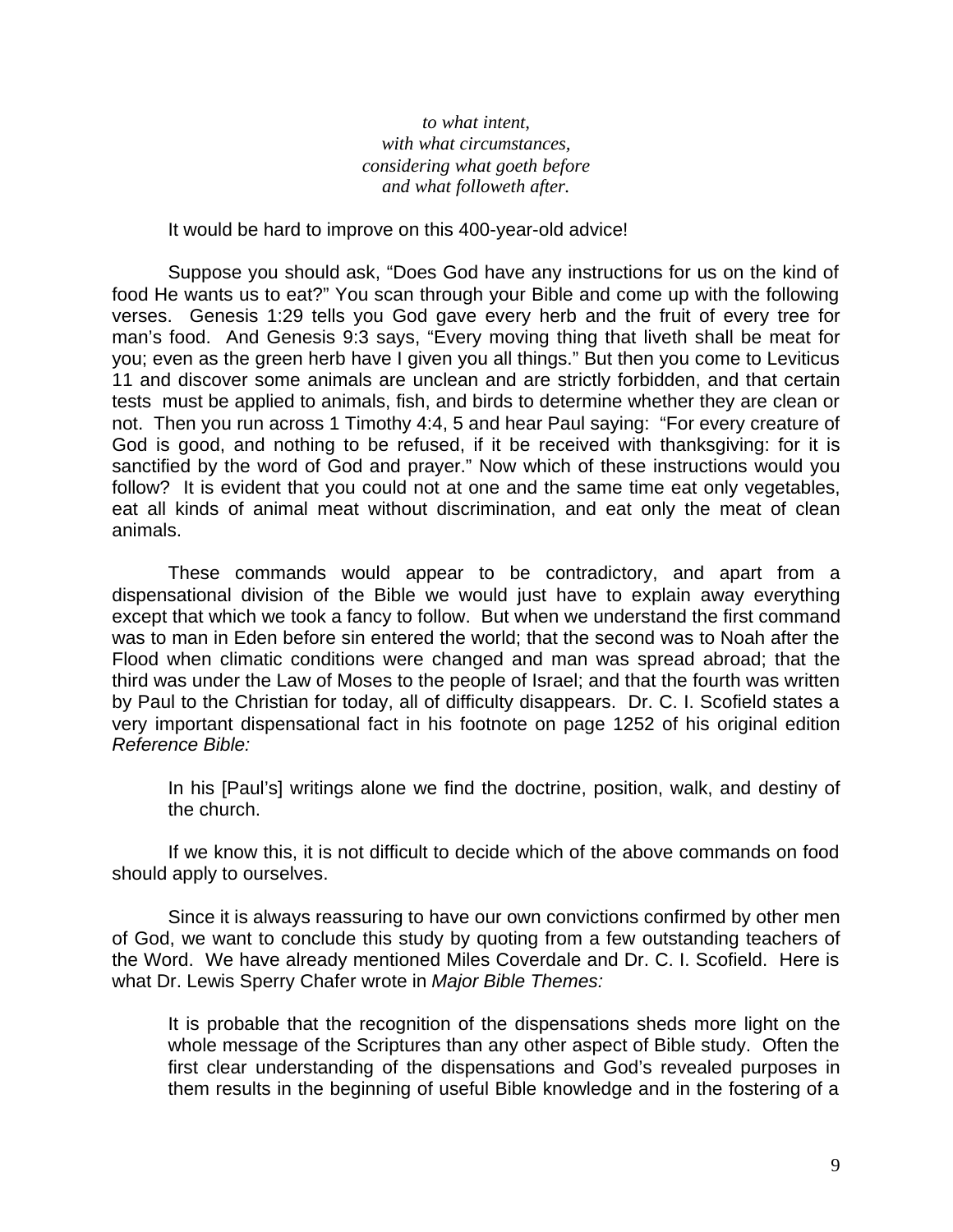personal interest in the Bible itself. Man's relation to God is not the same in every age (p. 96).

Dr. A. C. Gaebelein in *The Gospel of Matthew* says:

It is safe to say that a person, no matter how learned or devoted, who does not hold the clearly revealed dispensational truths concerning the Jews, the Gentiles and the church of God, will fail to understand Matthew (p. 4).

Dr. I. M. Haldeman wrote in *How to Study the Bible:* 

To confound these dispensations, to take the principle of action, to ignore the classes of persons and the peculiar aim of each dispensation is to produce confusion, contradiction, and lay the foundation for that disharmony which reigns all too manifestly today among Christian expositors. Dispensational classification can alone save truth from contradicting itself (pp. 19, 51).

To sum up our study we have seen:

- Dispensationalism is a fact of Scripture, not a fad.
- A dispensation is the divine ordering of man's conduct and responsibilities.
- During the ages past, as our [chart](#page-77-0) indicates, God has on numerous occasions changed His spiritual economy.
- This same principle of dispensational change is seen about us in all walks of life, and therefore the idea itself is very common and basic. It is not too strange, therefore, to find the principle at work in the spiritual realm.
- This principle is especially important for Christians today, because the present dispensation was hitherto kept as a strict secret and was revealed only through Paul, the apostle to the Gentiles.

Many great teachers of the Bible have emphasized the importance of applying this principle in the study of the Word of God.

#### **S T U D Y One** *- REVIEW*

1. What is the most evident proof that the subject of the dispensations is not a fad but a fact of Scripture?

2. What is the meaning of the Bible word that is translated **dispensation**?

3. In what other ways is this word rendered in our English Bible?

4. What fact makes the dispensational principles so important for us today?

5. Study the [chart](#page-77-0) and state what other dispensations are indicated besides that of Law and the Mystery.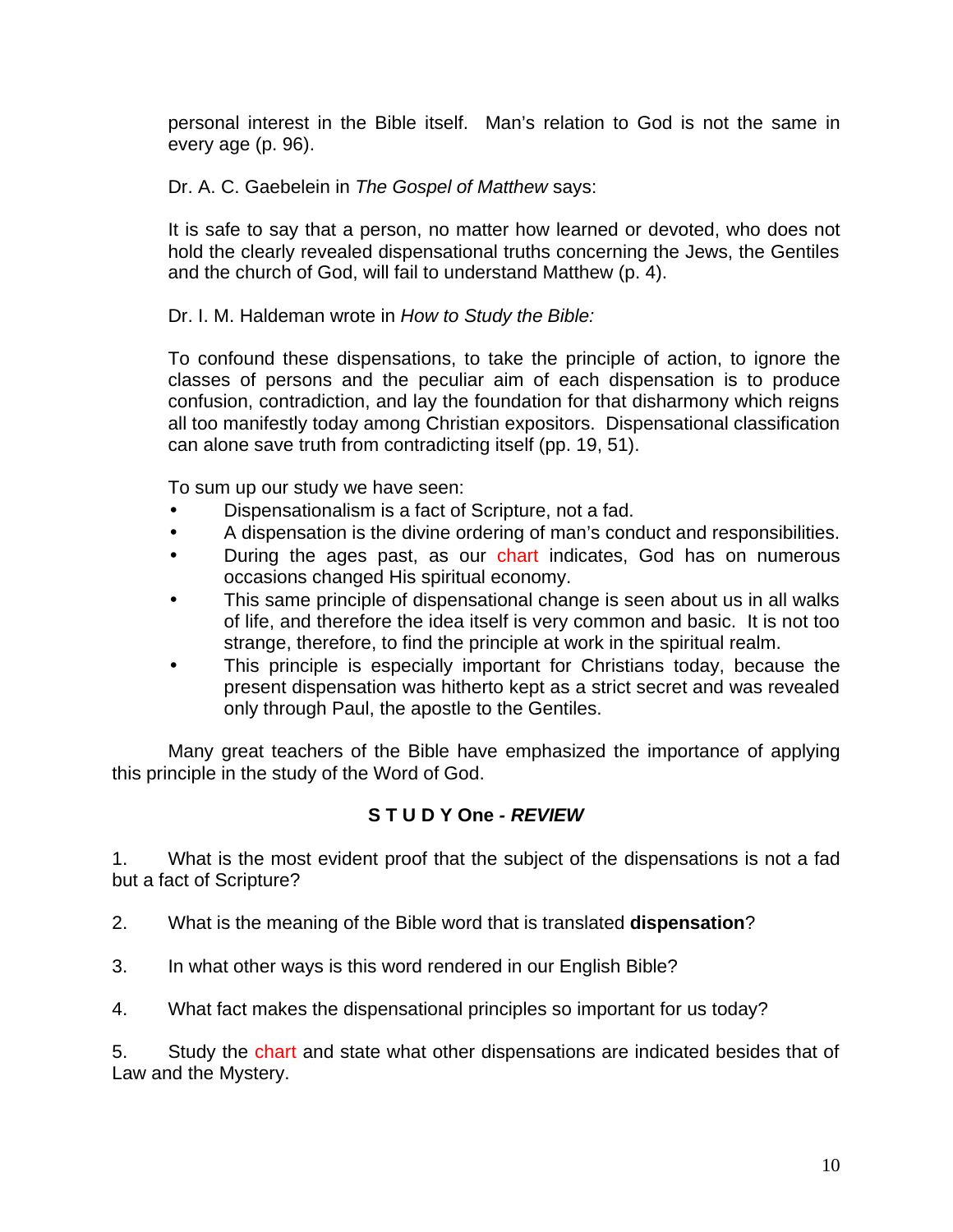6. In light of I Timothy 4:1-5, why do you suppose some Christian sects forbid the eating of pork?

7. Read Leviticus 11 and state what constituted a clean animal under the Law.

8. What part of Miles Coverdale's statement is especially fitted to dispensational principles?

9. According to 2 Timothy 2:15, what will characterize the workman who fails to rightly divide the word of truth?

10. Can you think of any reason why some churchmen would oppose dispensational teaching?

11. Would we not be better off if we eliminated from our Bibles everything except that which is addressed to the Body of Christ today? In other words, what good to us are those parts which refer to God's dealings with the Jews and others in past ages?

12. Can you think of some other illustrations from everyday life which show how we apply dispensational principles in our secular life?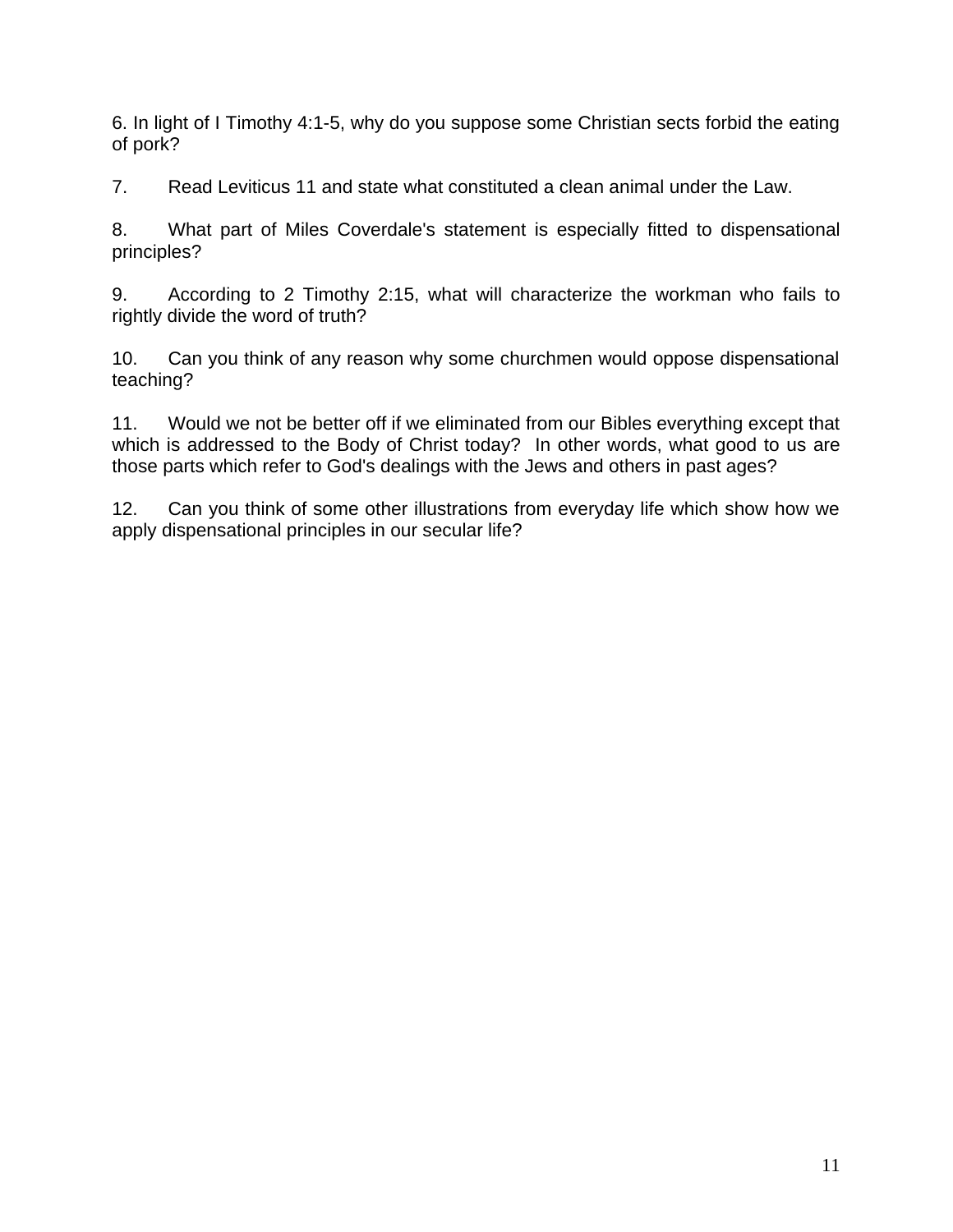## **STUDY Two**

#### **THE EXTENT OF DISPENSATIONALISM**

In our first study we learned the meaning of the dispensations and saw something of the need for recognizing dispensational truth in Bible study. We quoted from a number of Bible scholars who confirmed our assertion that the Bible becomes confusing and contradictory to those who do not apply the dispensational principle. Of course, all Christians recognize the dispensations to some extent. However, the *Funk and Wagnall's Standard Dictionary* definition of the term states more truth on this subject than many theologies do:

One of the several systems or bodies of law in which at different periods God has revealed his mind and will to man, or the continued state of things resulting from the operation of one of these systems: as, the Mosaic dispensation. The period during which a particular revelation of God's mind and will has been directly operative on mankind; as, during the Christian dispensation.

We may safely say that practically all Christians recognize the two dispensations mentioned in the dictionary: the Mosaic and the Christian; the Old and the New; Law and Grace. To go no further than these two dispensations, however, leaves much of the Bible unaccounted for. Since the "Mosaic dispensation" began about 1500 B.C., we have about 2500 years of revealed history before that time to account for. And since there will be a millennial kingdom following the "Christian dispensation," we have another 1000 years to take into account. Recognizing but two dispensations results in a very inadequate and faulty system of interpretation.

The general run of dispensationalists recognizes seven dispensations. The view is fully developed in the *Scofield Reference Bible.* It will be seen that these seven dispensations appear on our [chart.](#page-77-0) They are usually identified as Innocence or Edenic, Conscience, Human Government or Authority, Promise, Law, Grace or Mystery, and Kingdom.

However, it will be seen there are a number of defects in this commonly accepted system. In the first place the impression is left that Conscience operated only from the fall of man to the Flood, and that Human Government lasted only from the Flood to the call of Abram, or that Promise lasted only from the call of Abram to Moses. Our [chart](#page-77-0) is designed in such a way as to show how these dispensational features *continue*  throughout other dispensations. Conscience, Human Government, and Promise especially characterized the periods in which they are shown on the chart, but are not exclusive to these periods, just as Grace especially characterizes this present period, although the principle of Grace has been in operation in all dispensations since the Fall.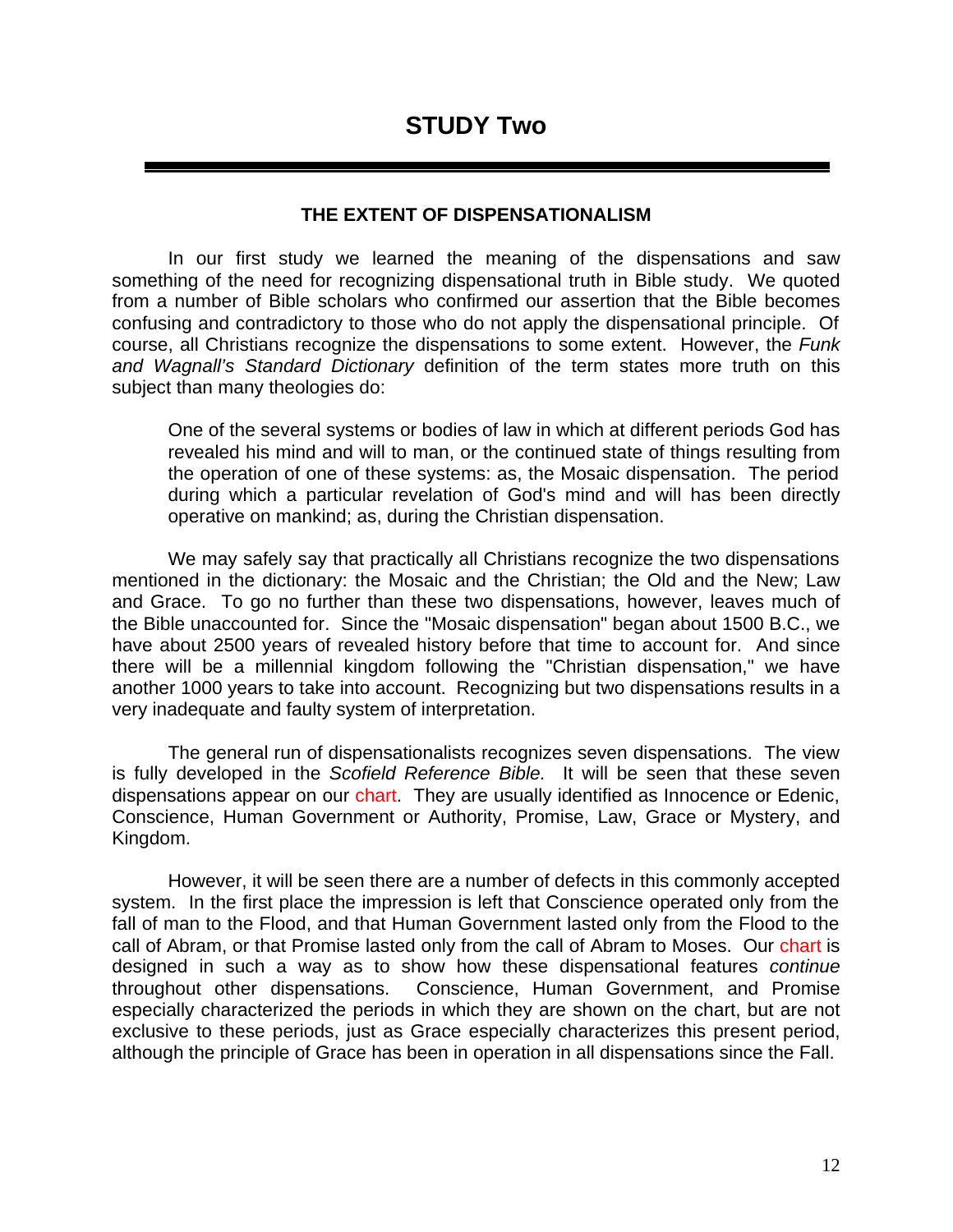#### **INNOCENCE**

Let us briefly study the special characteristics of each of the dispensations and see to what extent, if any, principles carry over into the following dispensations. The first dispensation is called Innocence because man as yet had not sinned. It is sometimes called the Edenic dispensation because man was still in Eden. Since man had done no evil, his conscience had not yet emerged - at least in its complete manifestation. His actions could only be approved. Since we think of conscience mainly as that which condemns wrong acts, we can say that conscience was born when man committed sin.

#### **CONSCIENCE**

The second dispensation, following man's fall, we therefore call Conscience. It is evident the principle of Innocence does not carry over into the following periods. While we may speak of an infant as innocent, or of a man not guilty of a specific crime as innocent, the fact is the whole race sinned in Adam. This makes us all, regardless of our age, guilty of the race-sin. For this reason Christ's death is just as necessary for the salvation of infants as for hardened criminals. But while Conscience especially characterized the period until the Flood, our [chart](#page-77-0) shows the principle of Conscience remains active and runs throughout the remaining dispensations. Man's responsibility in these subsequent periods is modified by the further revelations of God's Word. It is interesting to note that the word "conscience" does not appear once in the thirty-nine books of the Old Testament. Conscience is a Greek word, and of course the Old Testament was written in Hebrew. The idea, however, is expressed in the Old Testament by such an expression as "David's heart smote him" (I Samuel 24:5). We read more about conscience in Paul's writings than any other place in the New Testament. Out of the thirty-two times it occurs, Paul uses it twenty-nine times. Thus we see that Conscience is still a very important principle in this dispensation of Grace.

#### **HUMAN GOVERNMENT**

The dispensation following the Flood is called Human Government because God here first committed into man's hand the power of capital punishment. This authority is the basis of human government. Unless organized society has the power to limit the individual's freedom and punish him for wrongdoing, anarchy is the only alternative. Before this time God did not permit man to put a murderer to death (Genesis 4:14, 15). Now God commands that the shedder of blood be put to death (Genesis 9:6). This basic authority of human government has never been rescinded in Scripture, and so on our chart we can trace the line from the dispensation of Human Government across the top all the way to the Second Advent of Christ. He, of course, will bring perfection to human government during the millennial kingdom. Isaiah 9: 6, 7 states:

The government shall be upon His shoulder ... of the increase of His government and peace there shall be no end, upon the throne of David, and upon his kingdom, to order it, and to establish it with justice from henceforth even for ever.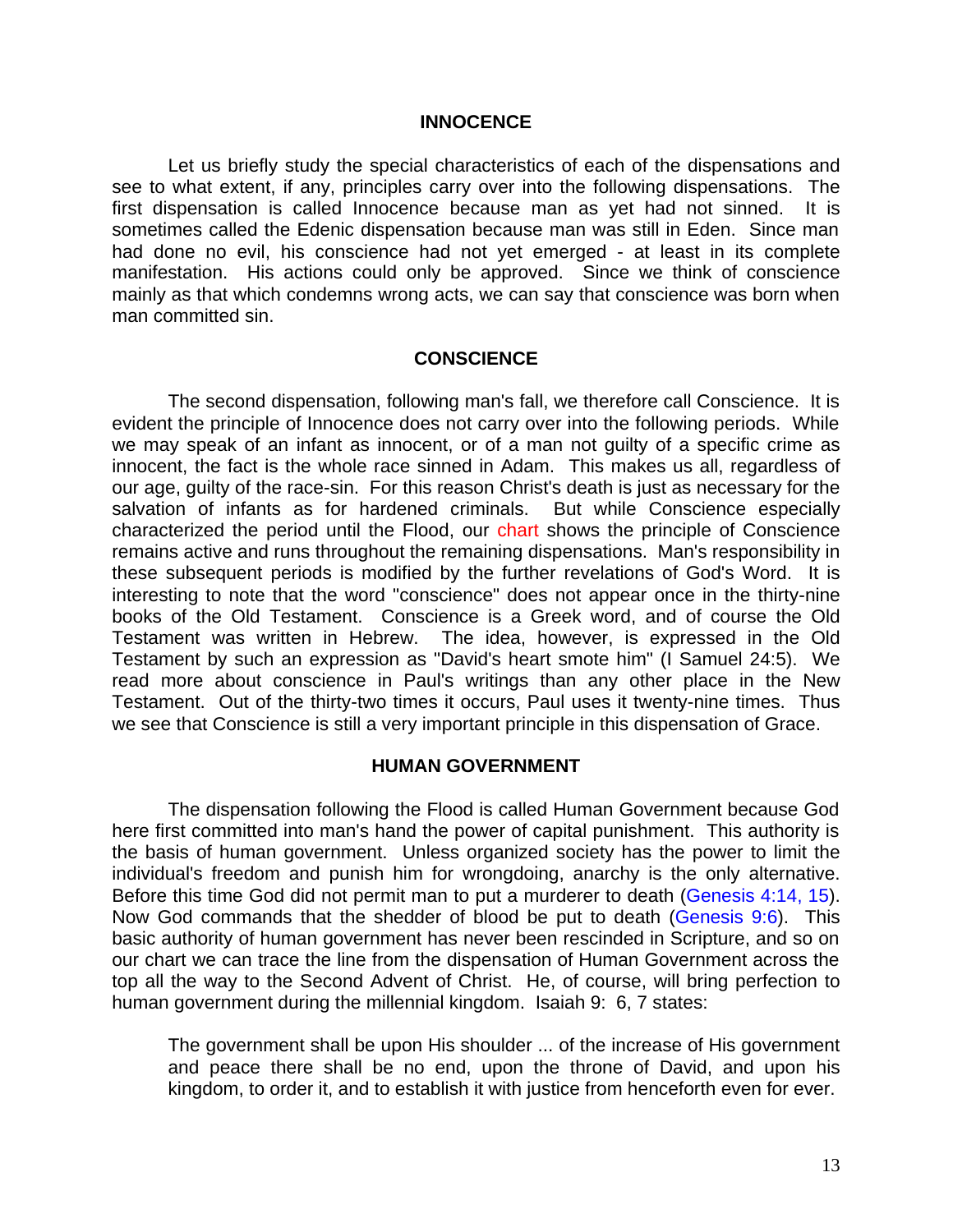After the Flood, God also changed man's dietary laws. Apparently because of changed climatic conditions and the fact that man was to be scattered over the face of the earth, making it impossible for him to live on just fruits and vegetables, God told man: "Every moving thing that liveth shall be meat for you; even as the green herb have I given you all things" (Genesis 9:3). As we saw in our first study, this principle was modified for Israel under the Law, but in the present dispensation there are no restrictions whatsoever on diet as far as God is concerned (I Timothy 4:3-5).

#### **PROMISE**

Let us next look at the dispensation of Promise on the chart. After the human race went into universal idolatry, God called out one man, Abram, and made a promise to him which, when fulfilled, would result in universal blessing for all nations. It is most important to see that this section is in two divisions on the [chart.](#page-77-0) The first concerns Abram in uncircumcision, and it will be seen that this section turns and runs across the bottom of the chart. The arrows show that Gentile blessing today, as well as in the millennial kingdom, is based upon the promise to Abraham's seed. There is, however, this great difference. Gentile blessing today is not the fulfillment of the Abrahamic covenant, as will be the case in the Millennium. Paul's ministry concerned the mystery of the gospel. Paul shows in Galatians 3:16 that Gentile blessing today is not through Abraham's multiplied seed (the nation of Israel), but through the one seed, which is Christ. The blessing of the nations under the Abrahamic covenant depends upon the prior blessing and establishment of the nation Israel. Therefore, by referring to the chart it will be seen that the second division concerns Abraham (his name was changed from Abram) in circumcision. This division continues across the top of the chart with the inscription, "I will make of thee a great nation." The name Abraham means the father of many nations. Under the covenant of circumcision, Abraham's nation - with the promise of the land of Canaan - comes into prominence (Genesis 17:1-14). As will be seen from the arrows on the chart, the promise had partial fulfillment in Old Testament times, and was offered to Israel at Pentecost and thereafter (Acts 3:25, 26). Israel rejected the offer then, but in the coming Millennium the promise will be fully realized.

#### **THE LAW**

The dispensation of the Law began with Moses as the Law-giver in Exodus 19. The Law consisted of three parts: (1) The Ten Commandments, (2) The Judgments, and (3) The Ordinances.

This God-given Law governed the moral, political-social, and religious life of the nation Israel.

When we talk about THE Law in the Bible, we mean the entire Law of Moses, not merely a part of it, like the Ten Commandments. Only the nation of Israel had the Law. Paul says the Gentiles (all other nations excluding Israel) have not the Law (Romans 2:14). There was a time before Moses when there was no Law. In fact, there were at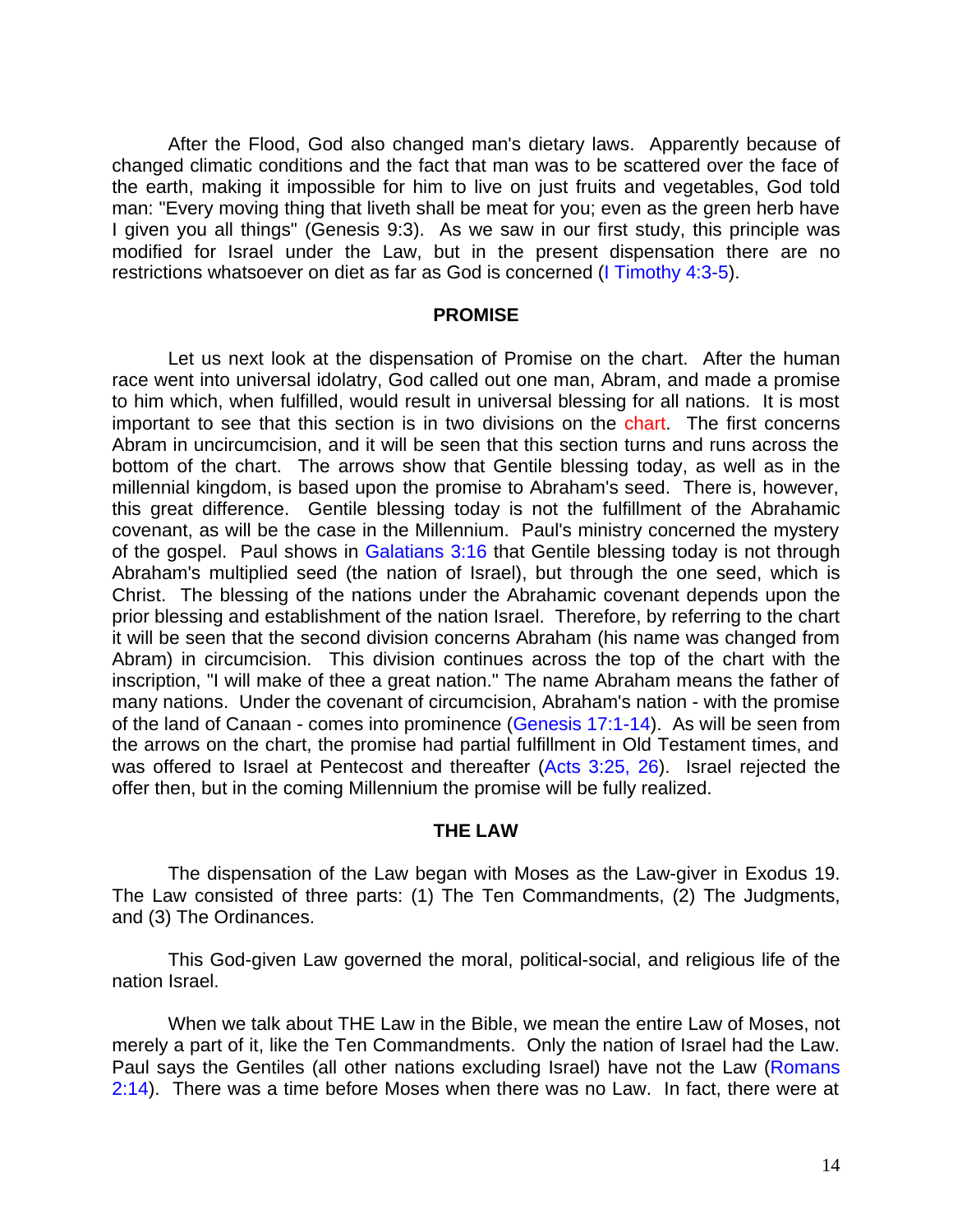least 2500 years of recorded human history when there was no Law. This does not mean nations and tribes during that time made no rules for governing themselves, but that God had not by revelation codified a system of written laws. Paul says Christians today are not under the Law, but that does not mean we are not under the manmade laws of our government. It means we are not under the Law of Moses.

The dispensation of the Law occupies the greater portion of the Bible - from Exodus 20 to the end of the four Gospels. There is not a line of the Old Testament in the book of Genesis. Abraham lived under the dispensation of Promise. Then 430 years later "the Law was added because of transgressions," that is, to make sin a transgression of Law (Galatians 3:17-19). The Law was not given as a means of saving people, but of convincing them they were transgressors and needed to come to God and receive the salvation which He provides. Thus "the law worketh wrath: for where no law is, there is no transgression" (Romans 4:15).

That the Law dispensation was temporary is seen in the fact that it "was added *until* the seed [Christ] should come" (Galatians 3:19). The Law did not end with the birth of Christ, for He was "made of a woman, made under the law" (Galatians 4:4). It was His death which completely fulfilled all the legal requirements of the Law which brought it to an end. Christ "abolished in His flesh the enmity, even the law of commandments contained in ordinances" (Ephesians 2:15). He blotted out "the handwriting of ordinances that was against us, which was contrary to us, and took it out of the way, nailing it to his cross" (Colossians 2:14).

Although the Law ended legally with the death of Christ, this fact was not revealed immediately to the apostles, for we find these Jewish followers of Jesus were still practicing the Law of Moses in the Temple all during the period of the Acts: "They are all zealous of the Law" (Acts 21:20). Although they were practicing the Law, they were not trusting in the Law as a means of salvation. They were preaching repentance and baptism in the name of Jesus Christ for the remission of sins (Acts 2:38).

Neither is there salvation in any other: for there is none other name under heaven given among men, whereby we must be saved (Acts 4:12).

It is important to understand the death of Christ not only brought the Law system to an end, but the shedding of His blood instituted the New Covenant or Testament. Thus the New Testament does not begin with the four Gospels, but rather with the end of those historic accounts.

#### **GRACE**

Historically, the dispensation of Grace began with the separation of the apostle Paul to the ministry for which God had called him, although doctrinally it is based upon the death and resurrection of Christ. But there was a historic period between the Cross and the separation of Paul when the gospel of the Kingdom was being preached to the Jews only. God had promised to send Jesus back to establish the Millennium if the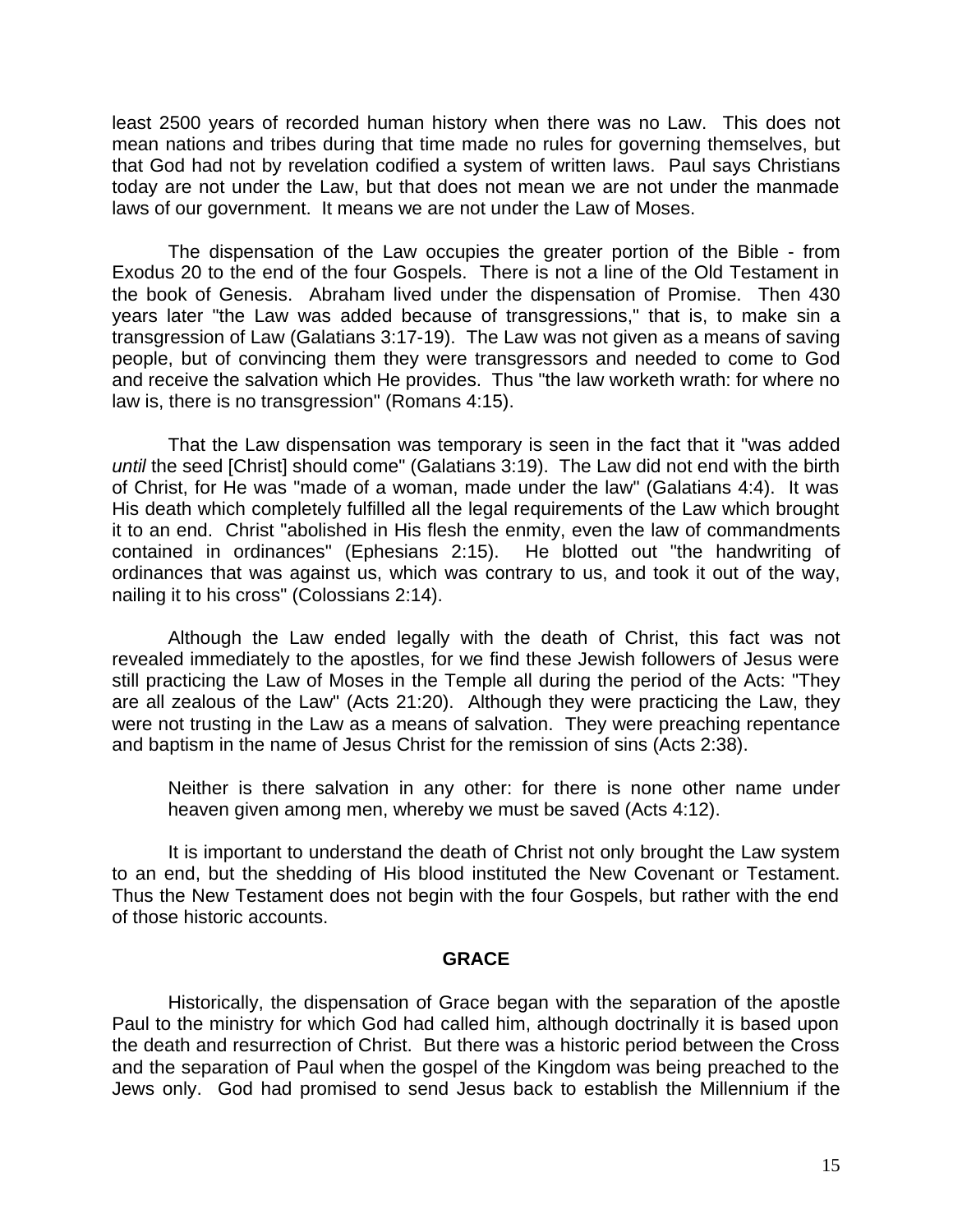nation would repent of their murder of their Messiah. When it became evident Israel would not repent, God introduced His new, previously unrevealed dispensation of the Mystery. This new dispensation would place both Jews and Gentiles on the same footing.

This change of dispensation naturally presented a problem to the faithful Jewish believers in Jerusalem, for up to this point they had been living under the Law of Moses. They contended that Gentiles could not be saved without first being circumcised after the manner of Moses (Acts 15:1-6; compare with 21:21). A conference was finally held at Jerusalem to settle this problem. The Jerusalem church placed its approval upon Paul's Gentile ministry, but there was a period of transition during the latter half of Acts during which the spiritual program for believers became normalized. Then after the leaders of Israel tried to kill Paul, and thereafter Paul was taken to Rome as a prisoner, God pronounced blindness upon Israel (Acts 28:25-28; compare Romans 11:7-36). In this latter passage Paul declares this blindness of Israel is not permanent, but will last only until "the fullness of the Gentiles be come in," that is, until the Body of Christ shall be completed. After that, "all Israel shall be saved."

#### **KINGDOM**

After the completion of the Body and its Rapture to heaven (I Thessalonians 4:13-17), God will bring Israel through its time of "great tribulation" (Matthew 24:21), and then Christ will return to earth to judge the nations (the Gentiles) and restore the Kingdom to Israel (Acts 1:6). This Kingdom will last for 1000 years (Revelation 20:4-6). After that will come the eternal stage of God's Kingdom (I Corinthians 15:24-28), which Paul calls the "dispensation of the fullness of times" (Ephesians 1:10), when God has gathered together in one all things in Christ, both which are in heaven, and which are on earth; even in HIM.

#### **OTHER DEFECTS OF STANDARD DISPENSATIONALISM**

We have thus seen the interrelationship of a few dispensational principles. More of these will become evident in future studies. But before concluding this study we want to look at some other defects of the generally accepted dispensational scheme. Very few charts or studies take into account the transitional character of the period covered by the book of Acts. This is actually the most important part of dispensational study as it concerns us today. It is the skimming over of these differences and distinctions, and beginning a new dispensation with a sharp break off at Pentecost, that has caused so much confusion in the church today. In the commonly held seven dispensations scheme, Law is shown as ending either at the Cross or at Pentecost, and the new dispensation of Grace beginning at Pentecost. As we shall see in a future study, this is a serious error, one which has been called the great blunder of the church. It confuses the Kingdom and the Body of Christ. It negates the whole idea of "the mystery" which was revealed by God through Paul. It opens the gates for the flood of Pentecostal fanaticism which has overflowed the church and has left the church without a scriptural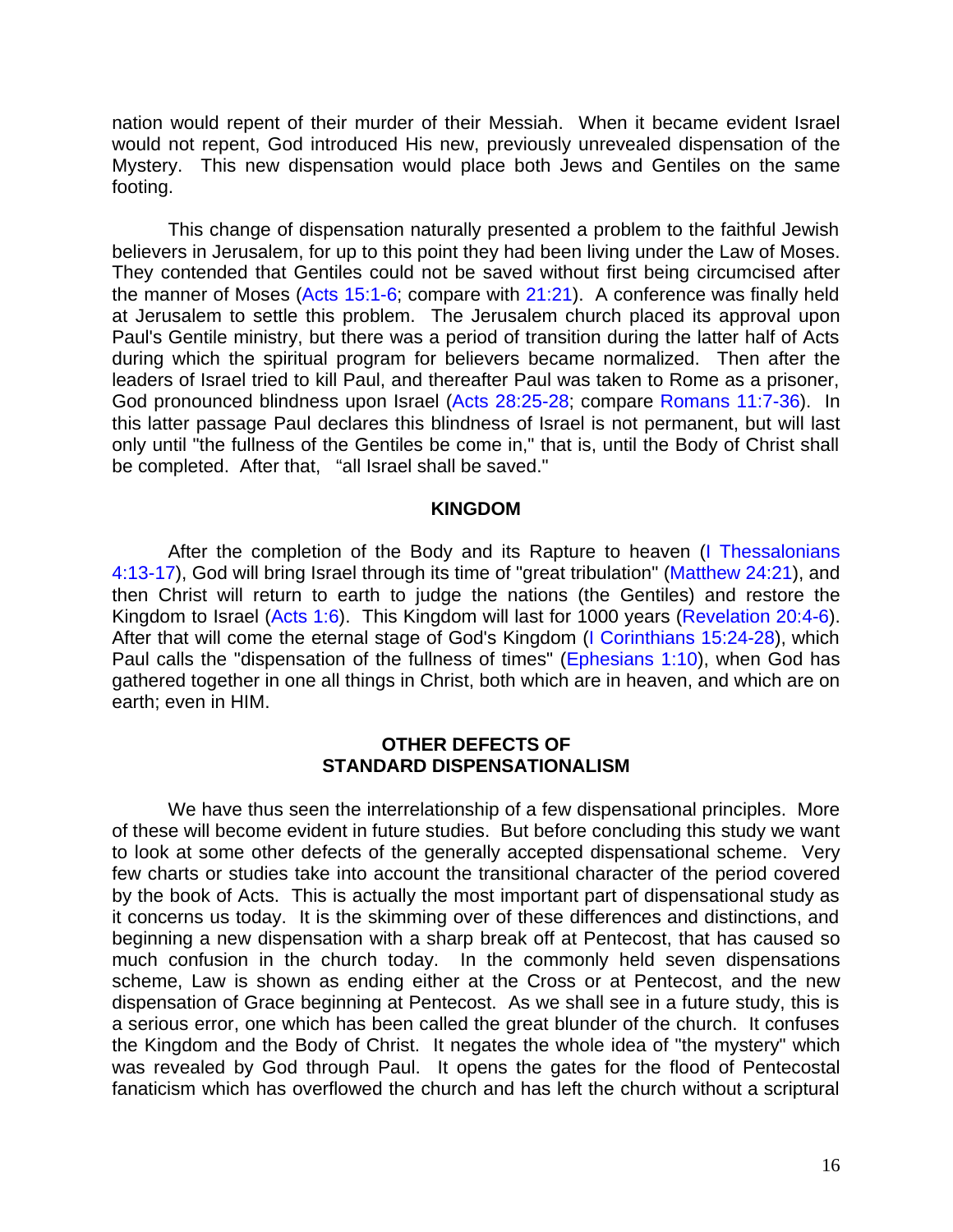answer. By studying the chart from Pentecost onward it will be seen that in this chart the scriptural distinctions have been made which are necessary for the right division of the Word.

Another shortcoming of customary dispensationalism is the omission of one of the most important dispensations. Most charts end with the dispensation of the Most charts end with the dispensation of the Kingdom and never even refer to "the dispensation of the fullness of times" which is clearly labeled in Ephesians 1:10. This is shown on our chart as the eighth and last of the dispensations of God. The number eight is significant in this respect, as it speaks of a new beginning after a complete cycle, just as Sunday, the first day of the week, is actually the eighth day, following the complete cycle of seven days. In the dispensation of the Fullness of Times, God will head up all things in Christ, both which are in heaven and on earth. This will be the new heaven and the new earth, wherein dwelleth righteousness. As far as Scripture reveals, it will be the final state of all the redeemed of all ages.

#### **ACTS 28 ULTRA-DISPENSATIONALISM**

In concluding this study on the extent of dispensationalism, we must mention what is generally called ultra-dispensationalism. This view does not necessarily create a greater number of dispensations, but it holds that the present dispensation of the Mystery which concerns the Body of Christ did not begin until after Acts 28. It makes Paul to share with the twelve apostles all during the Acts period the ministry of the messianic Kingdom message. It divorces believers today entirely from any of the spiritual blessings of the New Covenant, and therefore rules out the practice of the Lord's Supper. It denies that we today are children of Abraham in the sense Paul speaks of this in Galatians 3:29. It denies that we today have any relationship with Christ as a great High Priest and Advocate at the right hand of God. It teaches that Paul's pre-prison epistles (Romans, I & 2 Corinthians, Galatians, I & 2 Thessalonians, Titus, and I Timothy) are not addressed to members of the Body of Christ. We believe this teaching is a more serious error than the one we alluded to above as the great blunder of the church.

The important thing is not the names by which the dispensations are called or the number which may be shown on a chart. It is rather to make all of the distinctions which the Scriptures make. To refuse to go as far as the Scriptures do results in a subdispensationalism. To go beyond what the Scriptures teach results in ultra- or hyperdispensationalism. Our desire is to have a scriptural dispensationalism.

#### **S T U D Y Two** *- REVIEW*

- 1. What two dispensations do all Christians recognize?
- 2. Which dispensations preceded what is generally called the "old" dispensation?
- 3. According to the chart, what dispensations will follow after the present one?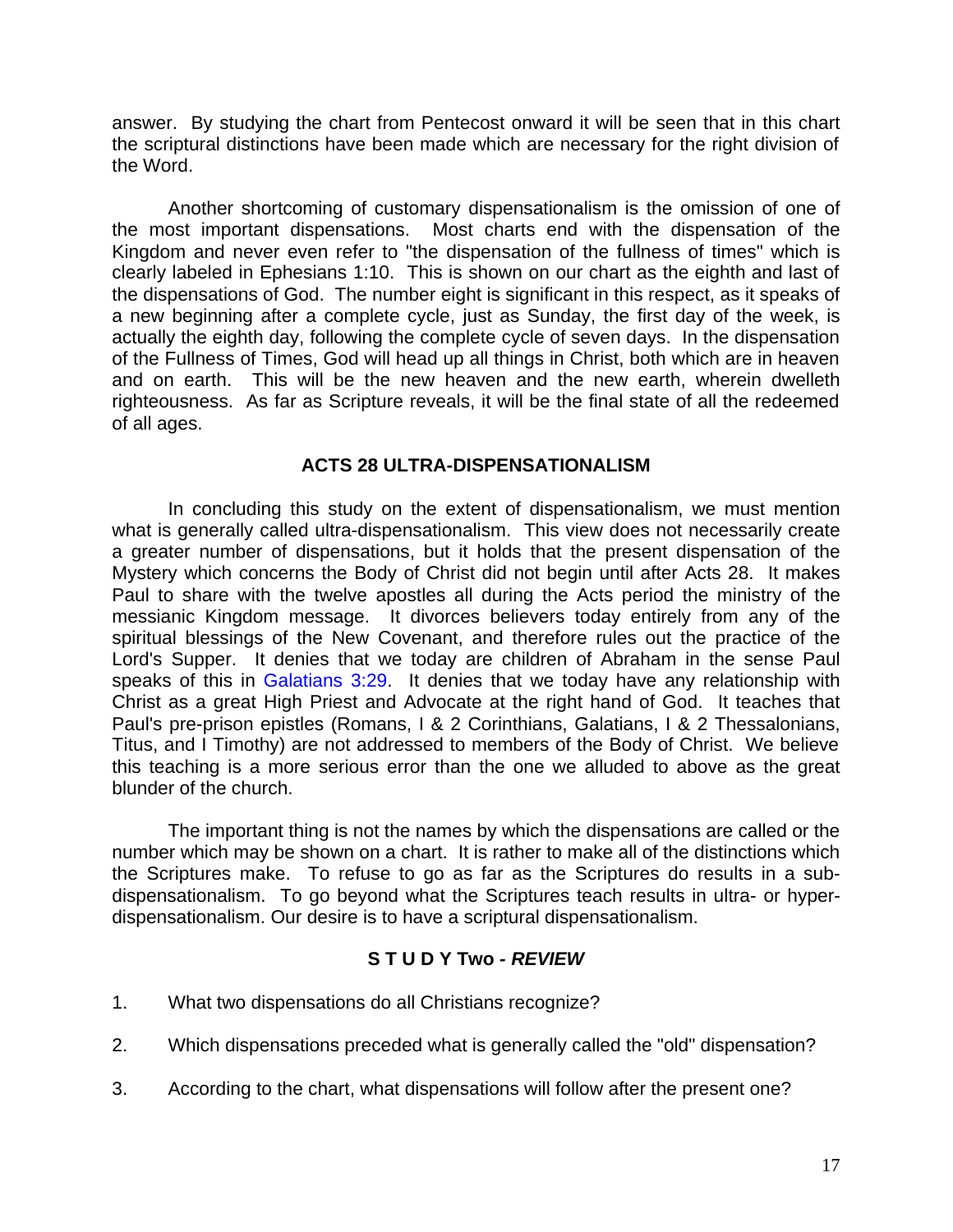4. List all of the defects of the standard seven dispensations scheme which are pointed out in this study.

5. Is an infant innocent in the same sense that Adam was before he sinned?

6. Look up Hebrews 9:9 and 10:2 and compare these with 9:14 and 10:22. What was the difference between the conscience of one under Law and another under Grace?

7. Show how the principles of Conscience and Human Government extend beyond the dispensations which bear these names.

8. What other change of dispensation did God make in Noah's day, besides giving man the authority to rule over his fellow man?

9. Read Romans 4:9-12 and state why it is important to recognize the dispensational distinctions between Abram before Genesis 17 and Abraham after that time.

10. Would it be proper to say that God today is fulfilling the Abrahamic covenant in blessing the Gentiles? What must happen to Israel before this covenant can be fulfilled upon the Gentiles?

11. Compare Acts 3:24 with Ephesians 3:1-9 and state why it is a mistake to begin the dispensation of the Mystery at Pentecost.

12. What is the name of the final dispensation, and what will take place at that time?

13. What is the distinguishing teaching of ultra-dispensationalism?

14. If the present dispensation did not begin with Peter at Pentecost, nor after Acts 28, where do you feel it did begin? A careful study of the chart will help to answer this question.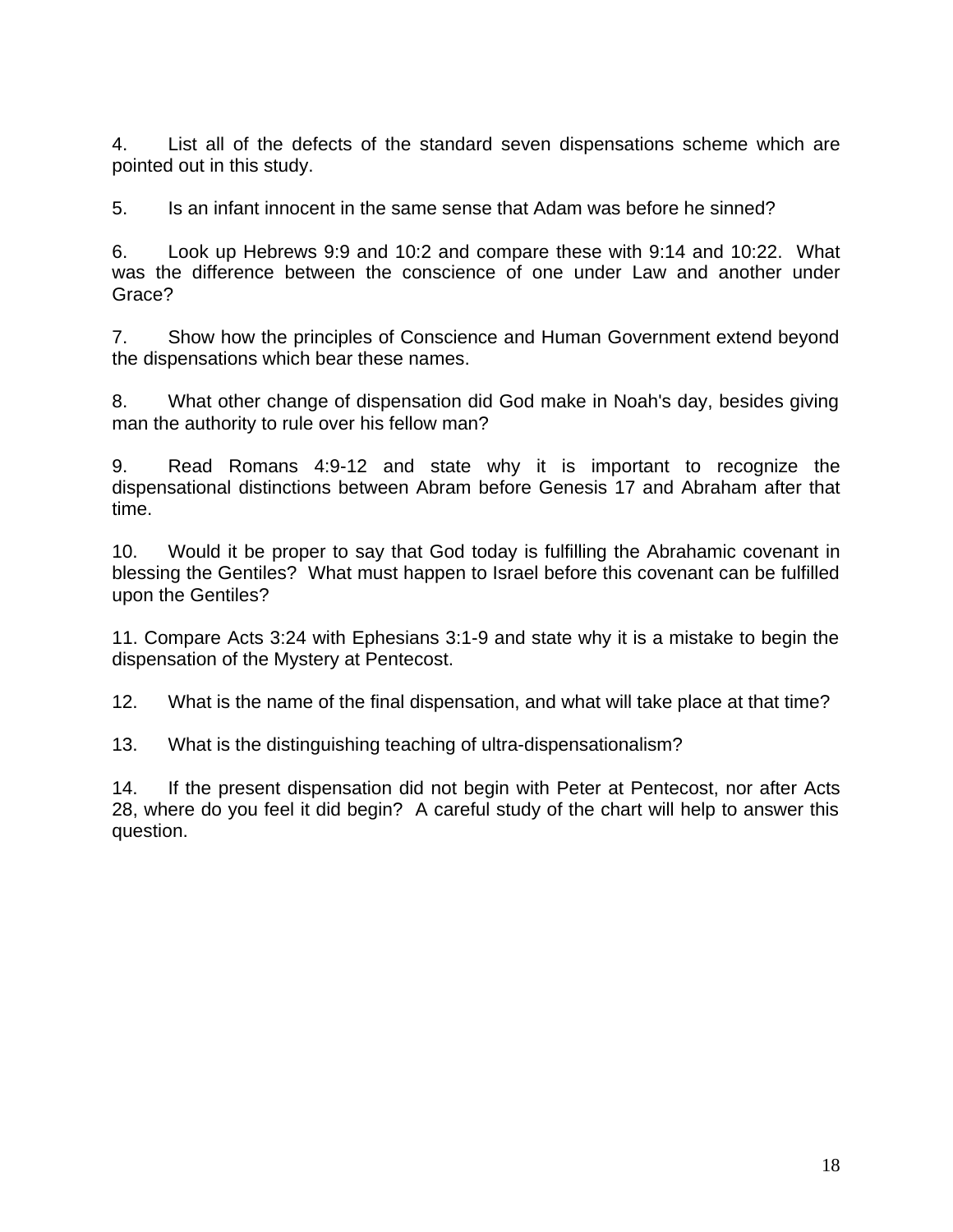## **STUDY Three**

#### **SUBJECTS SPECIALLY RELATED TO DISPENSATIONAL TRUTH**

There is a great deal of truth in the Bible which is not dispensational in character. This type of truth may be called **DOCTRINAL TRUTH** in order to distinguish it from **DIS**-**PENSATIONAL TRUTH.** The unchanging attributes of God, the nature and character of God, and the principles of morality are of this nature. However, the word "doctrinal" is not the best word to use in this connection. Doctrine means teaching, and since we have teaching concerning the dispensations, we can and do speak of the doctrine of the dispensations. Probably one of the best distinctions between these two types of truth is that used by Cornelius R. Stam in his *Things That Differ.* He speaks of dispensational truth which differs from one dispensation to another as:

> **V E R T I C A L**

#### **T R U T H**

Truth remaining the same through all dispensations is:

#### **H O R I Z O N T A L T R U T H**

The metaphor of a vertical line indicates that a new truth has been injected into the course of events, whereas a horizontal line indicates truth which runs through all dispensations.

A careful examination of the chart accompanying these studies will show that a further qualification must be made. Some dispensational truths take on more or less of a horizontal character. In other words, they may run through several dispensations. The subjects of human government, conscience, promise, and grace are of this character. In fact, it is almost impossible to strictly separate and classify all of the teachings of the Bible into these two distinct categories. Almost any doctrine we might consider has some dispensational relationships. That is why we cannot rightly understand any subject in the Bible apart from dispensational truth. Take even the doctrine of the Godhead; if there is any unchanging truth, this is surely it. Jesus Christ is the same yesterday, today, and forever. And yet, the incarnation of the Son of God surely brought about a change. Before His human birth He did not possess a human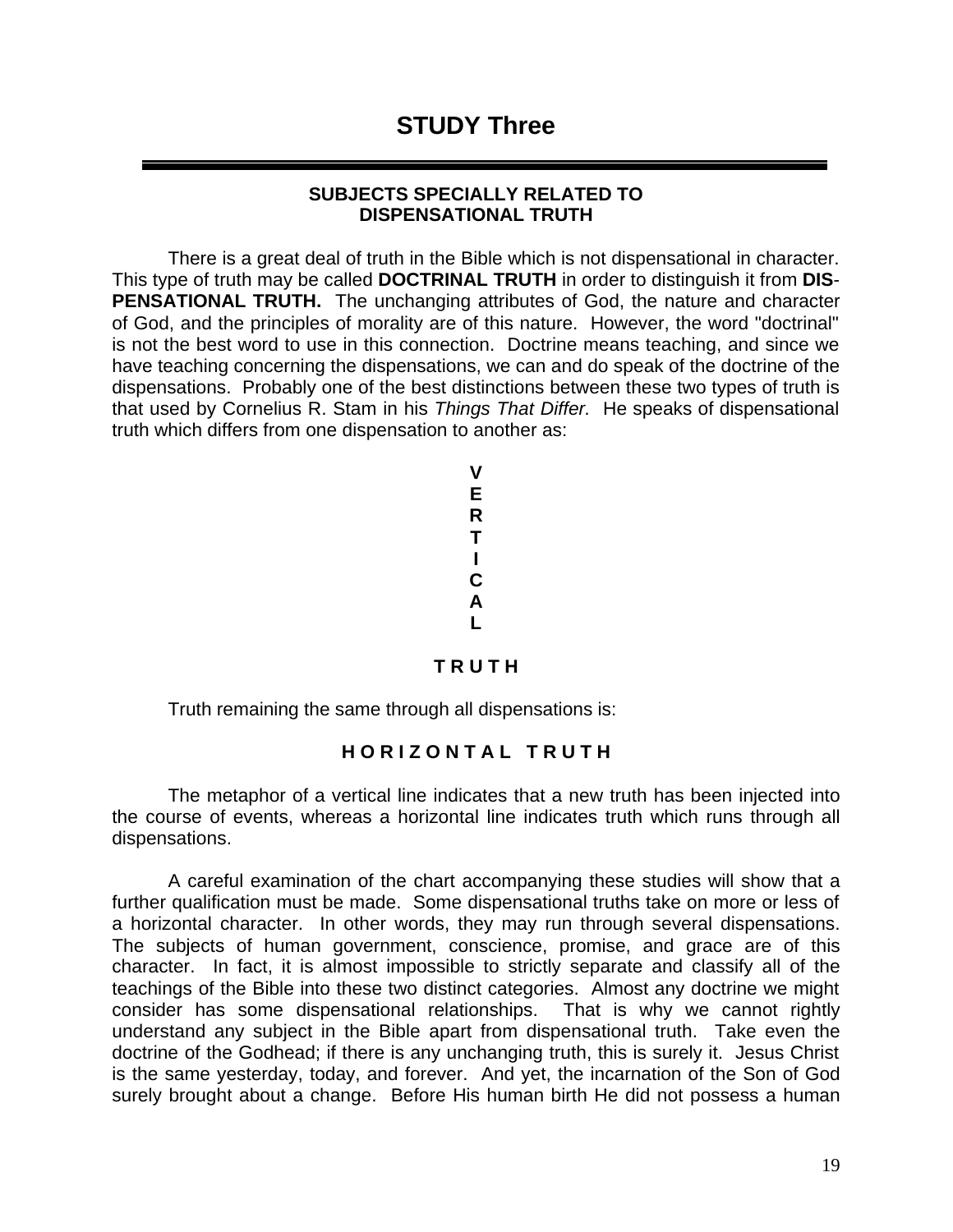body and a human nature. After His death and resurrection He had a glorified body which was different from the natural body in which He lived on earth. In His divine nature He did not change; in His human nature He did. In His manifestation, ministry, and message He has surely changed. Unless these changes are taken into account, we will never understand the doctrine of Christology in the Bible.

It will be our plan to devote several studies to subjects which are specially dispensational in character. The following will be dealt with in order: The Ages, Prophecy, The Times of the Gentiles, The Resurrections, The Judgments, The Gospels, Law and Grace, Israel and the Body of Christ, Ordinances, and Sign Gifts.

#### **THE AGES**

An age is a period of time, usually of considerable duration. Ages and dispensations are not synonymous. Dispensations are sometimes erroneously defined as periods of time. There is no time element actually present in the word, although it is true that dispensations cover periods of time, just the same as everything that takes place in this universe involves a period of time.

The Bible speaks of ages in the plural, and of specific ages. There may be several distinct dispensations in one age. For example, when Paul speaks of "this present evil age" in Galatians 1:4, we cannot limit his words to this present dispensation, for evil has characterized time since sin came into the world.

The truth concerning the ages has been obscured somewhat by the translations found in our King James Version. Very often the original word for age has been translated by the word "world," as it is in the passage just referred to. There are three different Greek words translated world. One means the inhabited part of the earth, another means the order or system of the world, and the third, the world in its duration. This is the word "age" or *aion,* usually spelled eon in English. The following is a list of passages where the word "world" should be rendered age:

Matthew 12:32; 13:22, 39,40,49; 24:3; 28:20; Mark 4:19; 10:30; Luke 16:8; 18:30; 20:34, 35; Romans 12:2; I Corinthians 1:20; 2:6-8; 3:18; 2 Corinthians 4:4; Galatians 1:4; Ephesians 1:21; 6:12; 1 Timothy 6:17; 2 Timothy 4:10; Titus 2:12; Hebrews 1:2; 6:5; 9:26; 11:3.

There are a number of passages where the translators have rightly translated this word as age or ages. Ephesians 2:7: "That in the ages to come he might shew the exceeding riches of his grace in his kindness toward us through Christ Jesus." Also in Ephesians 3:5 Paul refers to the Mystery "which in other ages was not made known unto the sons of men." The same fact is stated about the Mystery in Colossians 1:26: "Even the mystery which hath been hid from ages and from generations, but is now made manifest to his saints."

Let us now look at a passage or two where the meaning has been obscured by a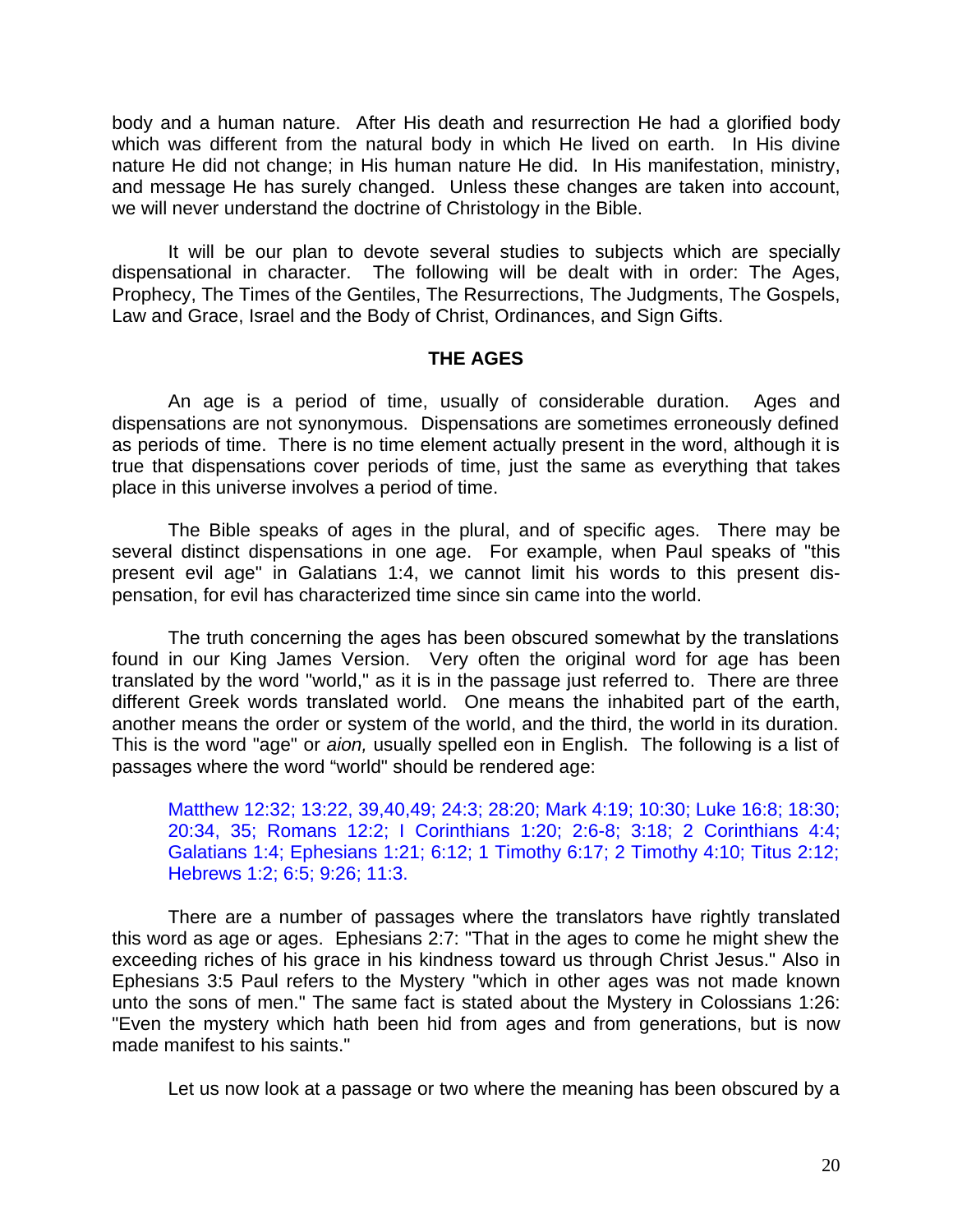faulty translation. Matthew 13:39, 40 states:

The enemy that sowed them [the tares] is the devil; the harvest is the end of the world; and the reapers are the angels. As therefore the tares are gathered and burned in the fire; so shall it be in the end of this world.

Most people unconsciously suppose the word "world" here means the earth, or life upon the earth. To them the end of the world might be an atomic chain reaction which would annihilate life from this planet or atomize the planet itself. When it is understood our Lord actually was speaking of the end of the age, His meaning becomes clear. Following the end of the present age there is to be another age upon the earth, which we call the Kingdom or millennial age. Hebrews 6:5 refers to this as "the *age* to come," but the King James Version obscures the meaning by calling it "the *world* to come."

The Bible nowhere states explicitly how many ages there are. It makes plain, however, that the ages or time did have a beginning. It speaks of God's plans and purposes before the ages began (I Corinthians 2:7). God is a timeless Being. Time is part of the creation of God. The present age is an evil one (Galatians 1:4). Satan is called the god of this age (2 Corinthians 4:4). This present age will end after the Rapture of the Body of Christ and after the subsequent period of Tribulation. The Second Coming of Christ as King will end this age and begin the age to come. It will endure 1000 years (Revelation 20:4). This will be followed by the final judgment and the age of the new heavens and the new earth (2 Peter 3:13). As far as the Bible reveals, this will be the final age.

#### **THE FOUNDATION AND THE END OF THE WORLD**

These two interesting statements occur in Hebrews 9:26:

For then must he often have suffered since *the foundation of the world:* but now once in *the end of the world* hath he appeared to put away sin by the sacrifice of himself.

The apostle used two different words for 64 world" in this passage. More literally, the first statement is - from the casting down of the cosmos. The second is - upon the consummation of the ages.

The cosmos is the ordered world or universe. The Scripture seems to indicate that when sin entered the universe through Satan, God cast down the world in judgment and plunged it into the chaotic condition of Genesis 1:2. Since a foundation is something which is cast down before the building is erected, others think the apostle means the foundation of the cosmos. However, since the cosmos is not simply the physical earth, it is doubtful just what the foundation of the cosmos means. The casting down or the overthrow of the original order of creation is much more intelligible.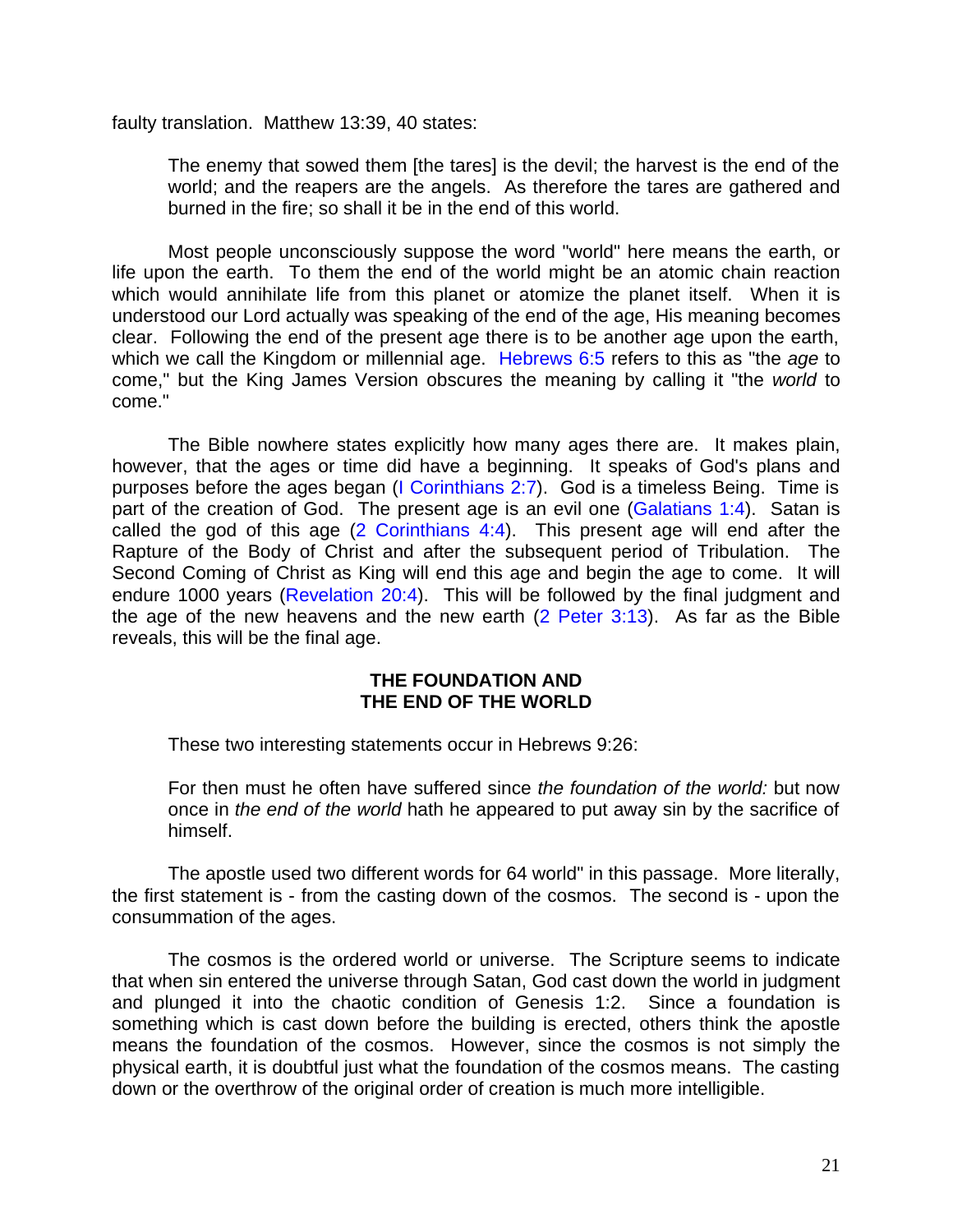It is very interesting to note whereas God's revelation of His purpose to establish a kingdom upon this earth is often referred to as being prepared or predicted from the casting down of the cosmos (Matthew 25:34; Acts 3:21), His purpose with the Body of Christ in this dispensation of the Mystery is said to be from *"before* the casting down of the cosmos" (Ephesians 1:4; Romans 16:25; 2 Timothy 1:9). Simply stated, this means the Kingdom is the subject of prophecy, whereas the Mystery is not.

The statement that Christ appeared once in the consummation of the ages to put away sin seems to say Christ's first coming put an end to the ages. This, of course, is not true, for this same epistle speaks of the age yet to come. What this Scripture means is that Christ's work upon the cross consummated everything that had been predicted in the past ages regarding the provision of salvation from sin. In other words, His death fulfilled all of the types and shadows which had been given in previous ages. The Cross was a great consummation. All blessings of the past, present, and future find their basis in that great provision.

#### **THE AGES AND ETERNITY**

In studying the doctrine of the ages, one must be careful not to fall into the subtle error which has been used as a basis for the belief in universal reconciliation. The Bible expressions "for ever" and "for ever and ever" are usually the translations of the phrases "for the ages" and "for the ages of the ages." It is argued that just as the ages had a beginning, so they will have an end. And since the punishment of the wicked is only for the duration of the ages, their punishment must also needs come to an end. This would mean all of the unsaved would then be reconciled to God after the ages have ended.

It is true that time had a beginning, but it is not taught in Scripture that time will have an end. God's creation consists of space, matter, and time. The Scriptures teach that God is going to preserve His creation indefinitely. As long as He does, there will be time. Therefore the ages cannot end in the sense that time will cease, unless God wipes out creation entirely, and that would mean mankind would be annihilated. The final age of the new heavens and the new earth appears to be an age which will continue indefinitely into the future. The only way the human mind can grasp the idea of eternity is to think of it as time extended indefinitely. Hence it is that the Bible uses the word "age," which means "time," to describe eternity or everlasting existence.

The Bible teaches that the saved will live for the ages of the ages, and it uses exactly the same terminology to describe the duration of the punishment of the unsaved. It may be the fond hope of humanity that all will finally be saved, regardless of how they have lived or of what they have done with Christ, but the Scriptures just do not hold out any such hope. If the child of God has eternal life, then the unsaved must have everlasting punishment.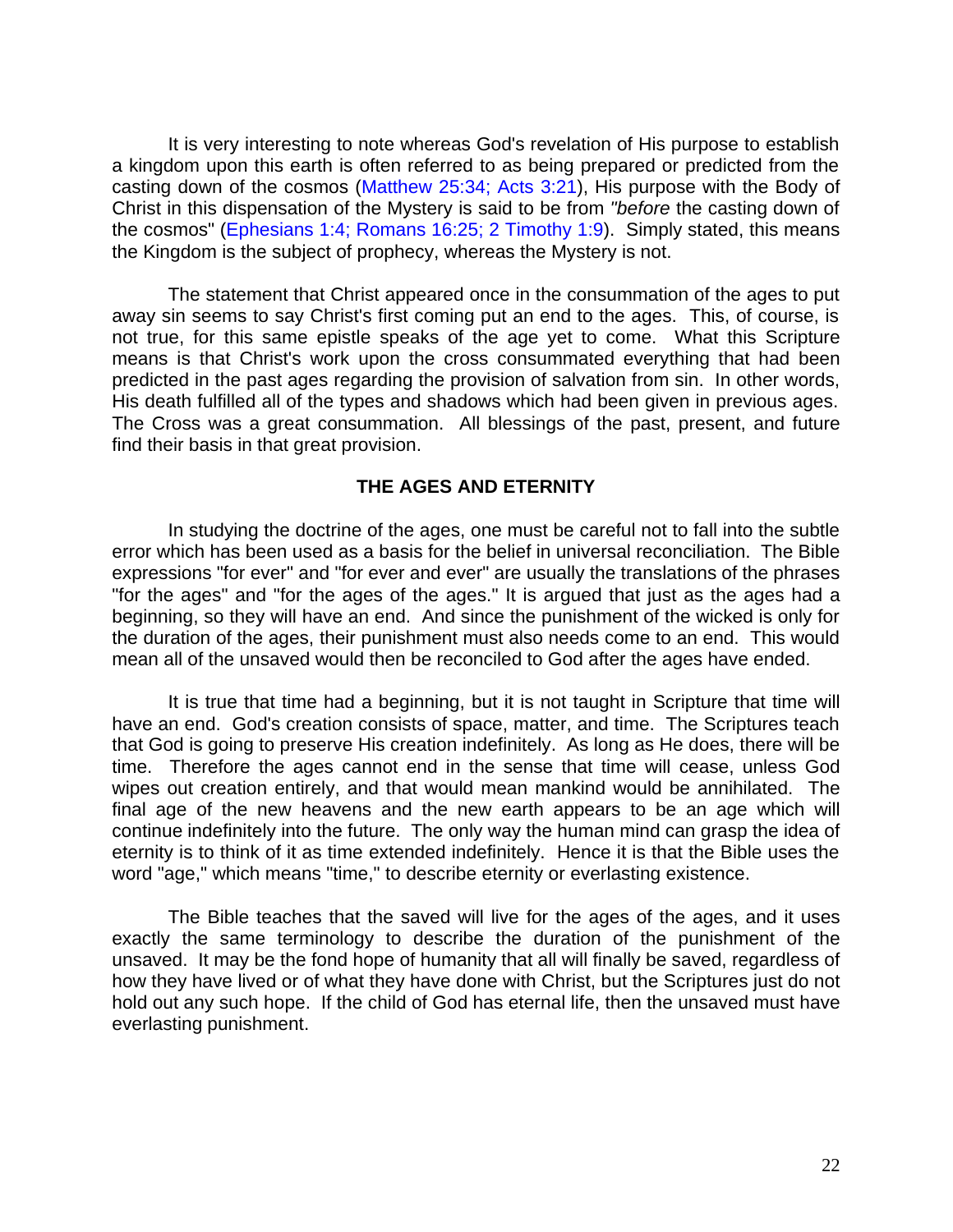#### **S T U D Y Three -** *Review*

1. What does the word "doctrine" mean? In what way does doctrine differ from dispensational truth, and in what way are the two similar?

2. How does C. R. Stam distinguish between dispensational truth and the truth which is basic to all dispensations? What Modification must we make in classifying some truth which is definitely dispensational and yet also basic to a number of dispensations?

3. What fact about Bible truth makes dispensationalism important to a proper understanding of almost every subject of doctrine?

4. How would you distinguish between a dispensation and an age?

5. The study stated there are three words in the New Testament translated "world." The Greek word for the inhabited world*, oikoumene,* was not mentioned in the study. Which two were mentioned and what do they mean?

6. Find some Scripture statements from the study which prove there has been more than one age in the past and that there will be more than one age in the future.

7. What is meant by the end of the world? When will it occur? What will follow this event?

8. Will there ever be a time when time or the ages will cease? Look up Revelation 10:6 and state what this means, "there should be time no longer." See the *Revised Version* or some other translation or Bible commentary.

9. How is it that a word which means a period of time can also be used to describe eternity, or that which will never end?

10. Study the dispensational chart and indicate the point at which the present age ends and the age to come begins. What events will happen before the end of the age, and what events will transpire after this event?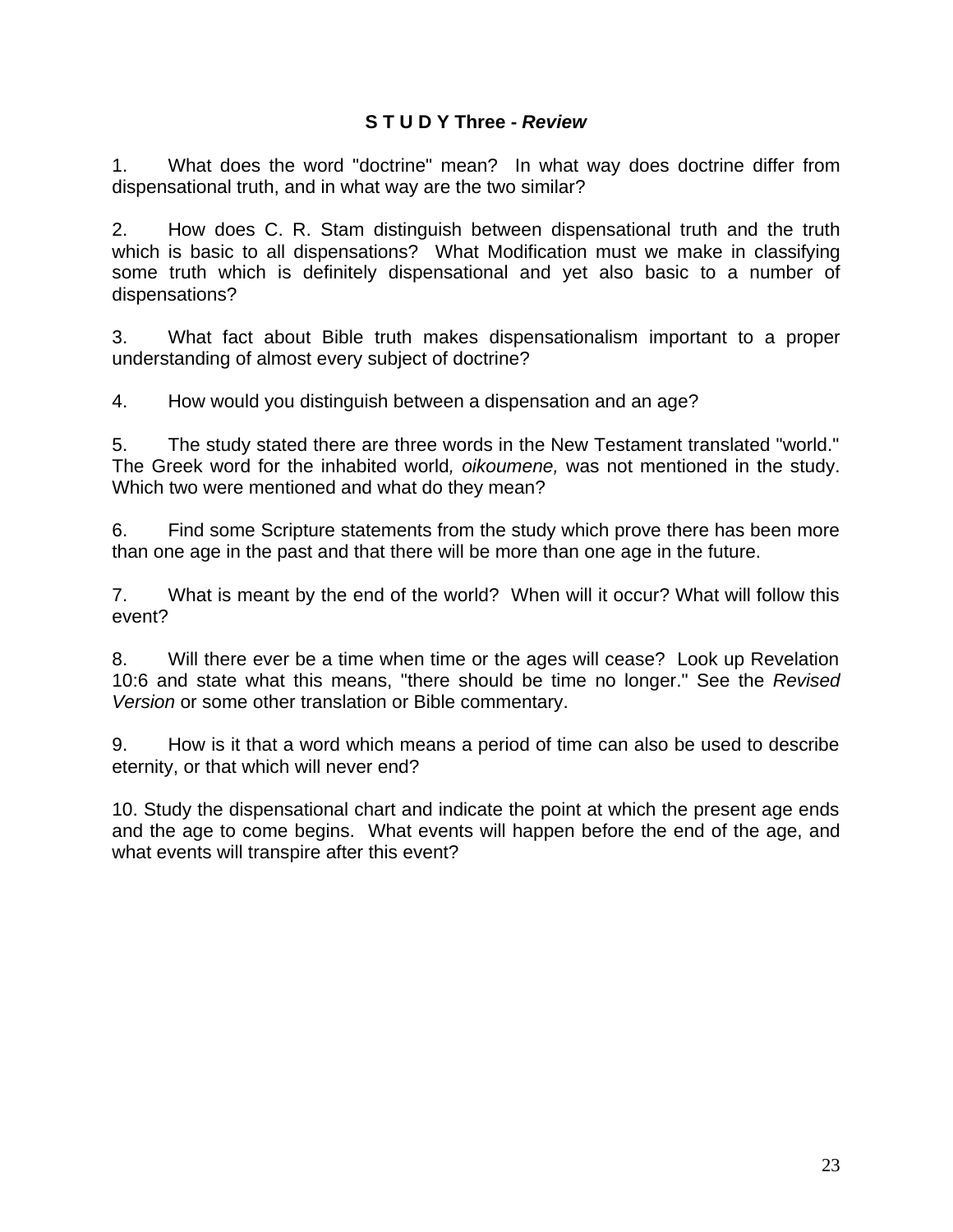## **STUDY Four**

#### **SUBJECTS RELATED TO DISPENSATIONAL TRUTH, Cont.**

#### **PROPHECY**

To some people the study of prophecy is synonymous with dispensationalism. Actually, it is just a small part of dispensational truth. The main reason why unfulfilled prophecy is dispensational is that it has to do largely with the coming time of the Great Tribulation and the millennial kingdom. As a matter of fact, one of the very important dispensational distinctions is between prophecy and the Mystery, between that which had been foretold by all the prophets since the world began, and that which was kept secret from before the foundation of the world. The first concerns the millennial kingdom and the latter the Body of Christ.

#### **TWO MOUNTAIN PEAKS OF PROPHECY**

The two main subjects of prophecy are the sufferings of Christ and the glory that shall follow (1 Peter 1:11). Christ reminded the disciples of this fact after His resurrection (Luke 24:26, 27, 44). Peter made this fact the basis of his great sermon in Solomon's porch (Acts 3:17-26). It is evident from this passage and from Acts 2:16 that Peter was preaching prophecy in the early chapters of Acts, and not the Mystery. Since the Mystery concerns the Body of Christ, it is also evident that Peter was preaching the Kingdom message and not the truth about the Body. It is important to remember there is a prophesied church (Acts 2:47; Hebrews 2:12), as well as the church of the Mystery. Peter was here ministering to the church of prophecy.

Peter's message to Israel in early Acts was that all of the prophecies concerning the sufferings of Christ had been fulfilled, so all that now remained was the coming back of Jesus Christ to restore all things in the millennial kingdom. He told Israel if they would repent and be converted, God would send Christ back (Acts 3:19-21). However, we know the nation did not repent. God sent judicial blindness upon the nation and then called out a new apostle for a new dispensation. In ushering in this new dispensation of the Grace of God, He temporarily set aside the prophetic kingdom program, or as some like to put it, He stopped the clock of prophecy. God's present day program is not part of the prophesied truth contained in the Old Testament and the Gospels, but is unprophesied and is contained in the special revelation which Christ gave to Paul.

#### **FULFILLING OF PROPHECY**

Knowledge of the simple facts just mentioned should guard Christians against two modem errors. The first is the idea that Bible prophecy is being fulfilled today. The other is that the Body of Christ is going to go through the Tribulation. If the clock of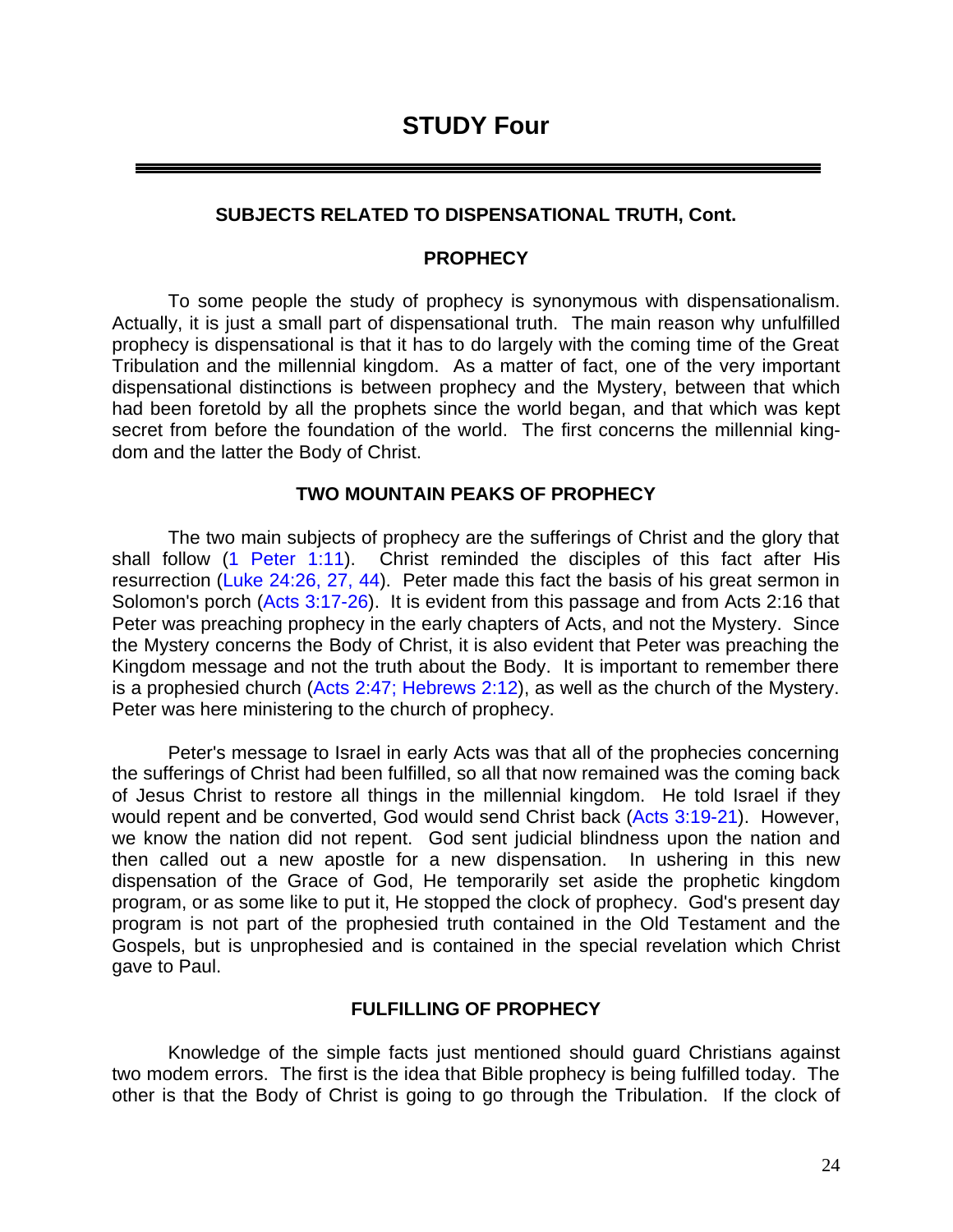prophecy stopped when God set aside Israel and began this unforetold dispensation, it should be evident that the clock will not start running again until God is through with this dispensation and until He takes up His dealings again with Israel. There has been a great deal of worthless speculation about so called signs of the times and the supposed fulfillment of prophecy. This has served only to confuse people. The predictions of modem "prophets" have not come to pass. The next prophecies to be fulfilled will be during the Tribulation which has not yet begun, and we hope to show that it will not begin as long as the Body of Christ is here on earth.

There is no doubt that momentous events are taking place in the earth today. We see many things which indicate the consummation may be very near at hand. But we believe Jesus Christ, according to the Word of God, cannot come back to earth until first the Rapture of the church has taken place and until the seven years of Tribulation have run their course. We may feel the Rapture is very near, and we believe it could take place at any time, humanly speaking, but no one can know the exact time for certain. If it is very near, no doubt the political scenes are now being set for the Great Tribulation and the fulfillment of all of the prophecies connected with that event and with the Second Advent of Christ as King of kings.

Since the Tribulation is one of the most prophesied biblical events, and the Body of Christ is not prophesied at all, it would appear very unreasonable to suppose the Body will go through the Tribulation period. The Body of Christ is not at all concerned with the events of the Tribulation. It is not that Christians are promised immunity from persecution; they are plainly told they will suffer persecution if they live godly in Christ Jesus. But such suffering as Christians have endured all during this present age is an entirely different thing from the distinct period of seven years which is called "the time of Jacob's trouble" (Jeremiah 30:7). The Tribulation is a unique period during which the nation of Israel will be more severely persecuted than at any previous time.

There are in Paul's epistles what might be called prophecies concerning the Body of Christ. He tells us about the Rapture at Christ's coming for the Body and he gives us some of the characteristics of the last days of the Body here on earth (I Timothy 4:1-6; 2 Timothy 3:1-13). This fact should not be confused with what we have been talking about previously. We have distinguished between prophecy and the Mystery. In the revelation of the mystery there are certain predictions about the Body of Christ which are all a part of the Mystery.

One other point needs to be mentioned, and that is what is called the gift of prophecy (I Corinthians 12:10, 28; 14:1-40). Before the church had a written New Testament Scripture, God gave to several men in each assembly the gift of prophecy. These men prophesied in the sense that they spoke forth God's message. They did not foretell the future. This gift was of a temporary nature and was to pass away along with the other sign gifts (1 Corinthians 13:8-10). This subject will be considered more in detail under the subject of the sign gifts.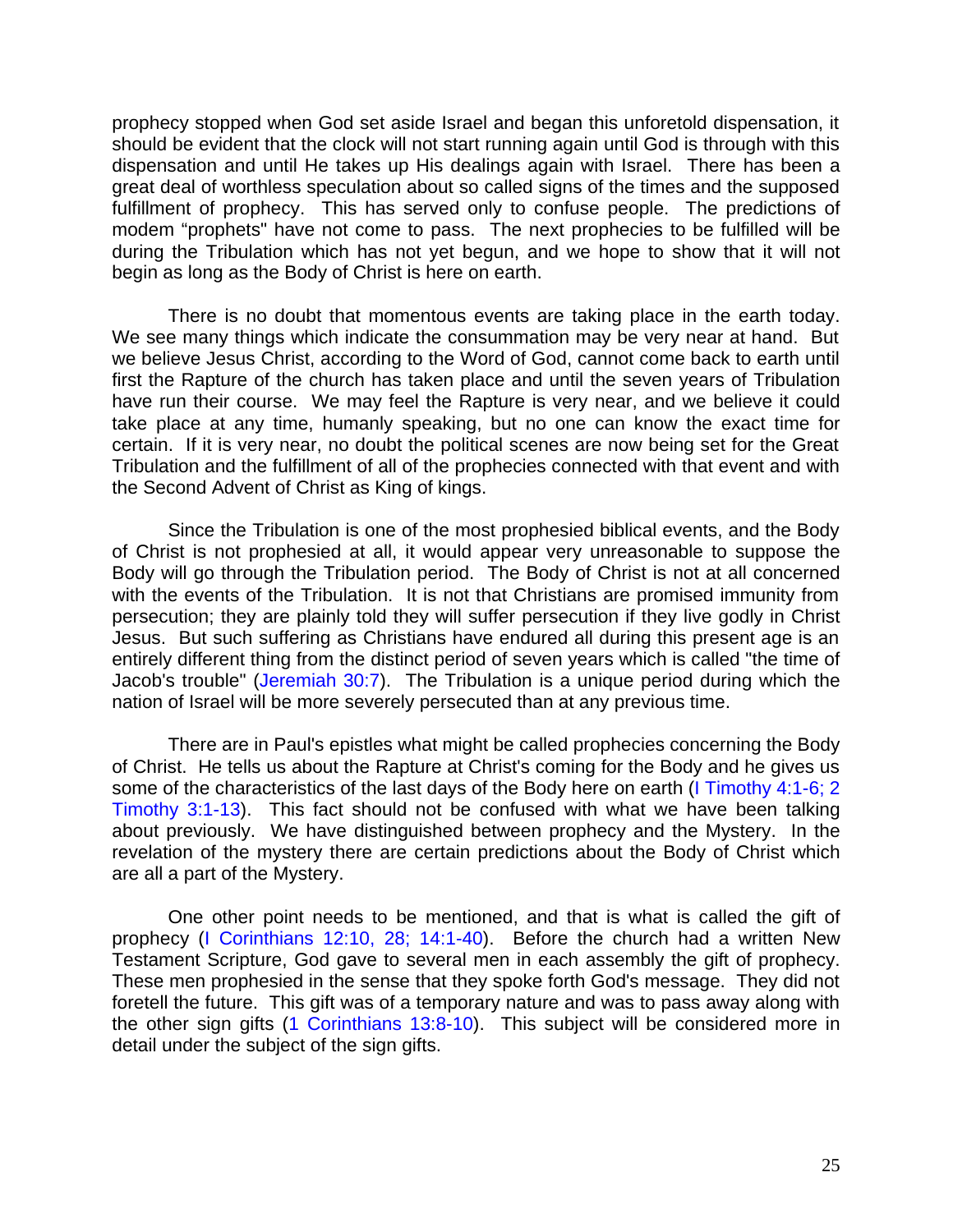#### **THE TIMES OF THE GENTILES**

Another main subject related to dispensational truth is that period which our Lord called "the times of the Gentiles" (Luke 21:24). This should be carefully distinguished from what is called "the fullness of the Gentiles" (Romans 11:25). Paul evidently speaks about the filling up of the number of Gentiles which are going to be saved in this present dispensation before Jesus Christ comes back and saves all of Israel. Christ, on the other hand, was speaking of the time during which the Gentiles are exercising political power over Israel - "Jerusalem shall be trodden down of the Gentiles, until the times of the Gentiles be fulfilled."

God's plan for the government of this earth was to make Jerusalem the center of authority and to have all nations to be ruled over by Israel (Zechariah 8:20-23; Isaiah 62:7). It is the only city God ever chose in which to put His name (2 Chronicles 6:5, 6). Because of the abominations of Israel, God forsook that city in the days of Ezekiel - see chapter 11:23. Jerusalem was destroyed by Nebuchadnezzar, and from his day until the present Jerusalem has been in some way under Gentile domination. The times of the Gentiles began with the Babylonian captivity. These times are typified by the colossus which Nebuchadnezzar saw in his dream, which represented the great Gentile world powers which would reign until God finally destroys them and restores Israel (Daniel 2:31-45).

When Christ came to earth it was still the times of the Gentiles. Even though Jerusalem had been restored to some degree, it was in that day under the domination of the Roman garrison. But Israel of that day rejected the very One who had the power to make Jerusalem the praise of all the earth, and Christ wept over that great city (Matthew 23:37-39). He predicted the destruction of Jerusalem again (Luke 21:20), and we know this came to pass in 70 A.D. Zechariah 14:2 predicts yet another future desolation of Jerusalem. This is all most interesting in the light of the present Jewish-Arab crisis over Jerusalem. Apparently Israel will not get permanent control of their ancient capital until Christ comes back again. He will come as the Smiting Stone of Daniel 2:44, 45 to break in pieces and to consume all of these Gentile kingdoms. That Stone then will become a great mountain and fill the whole earth (verse 35). Thus will come to an end the times of the Gentiles, which will be followed by the times of the millennial kingdom.

A further distinction is sometimes made to the effect that the times of the Gentiles politically began with Nebuchadnezzar, but Israel was permitted to keep her place religiously. Israel still had that place during the days of Christ's earthly ministry and those of the apostles. The temple, which was the symbol of that power, still stood. But during the book of Acts God raised up an apostle of the Gentiles, and on his last visit to Jerusalem he was seized in the temple by the Jews who dragged him out of the temple to kill him. Before this, when the same people had killed Paul's Lord, the veil in the temple had been divinely ripped in two, and now as they dragged Paul out we read, "and forthwith the doors were shut" (Acts 21:30). This shutting up of the temple may be typical of God's taking away the religious or spiritual power from Israel - for since the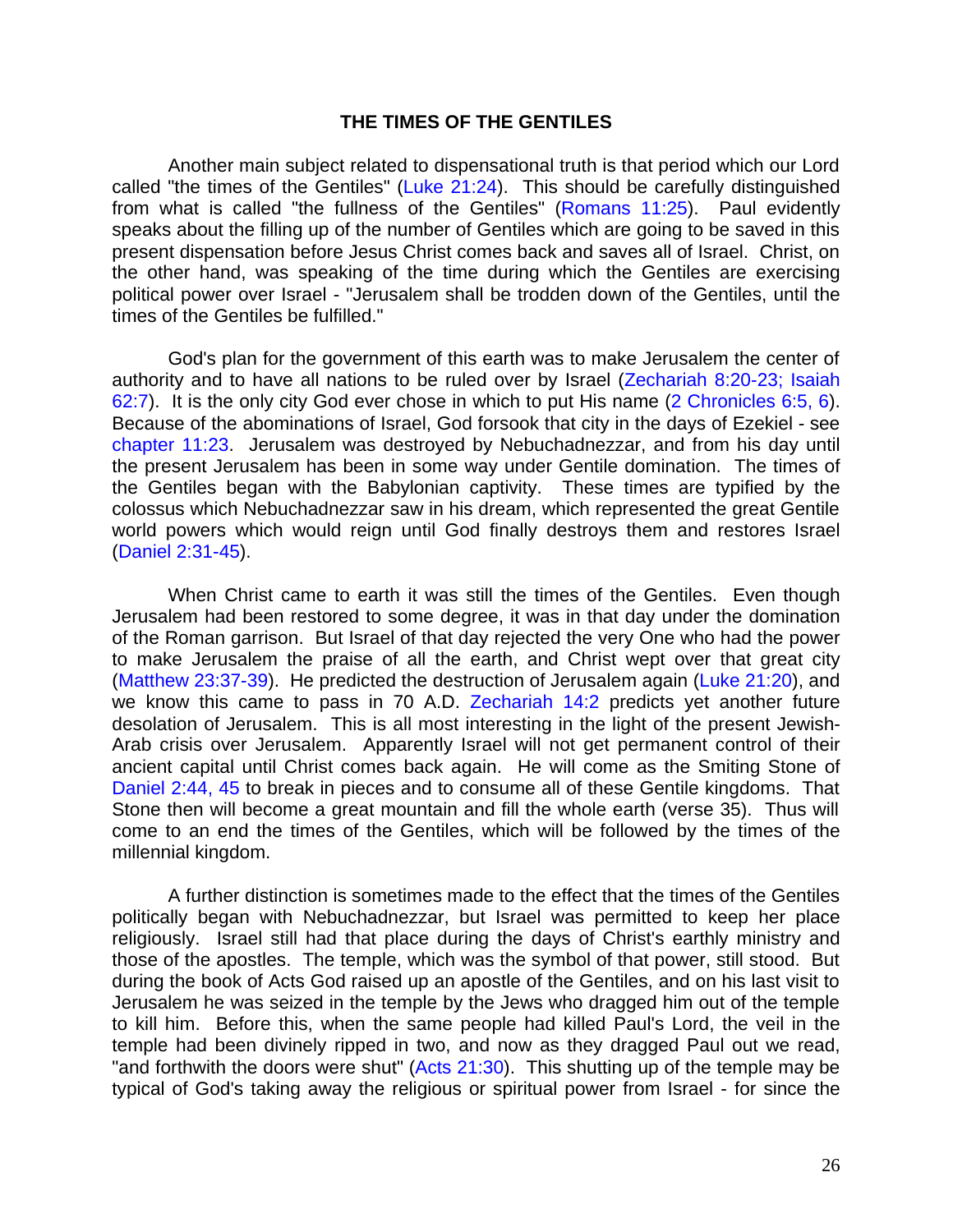days of Paul, spiritual authority, as well as political authority, has been in the hands of the Gentiles.

Today there is no difference between Jew and Gentile, but the same Lord over all is rich unto all that call upon Him. For whosoever shall call upon the name of the Lord shall be saved (Romans 10:12, 13).

#### **S T U D Y Four** *- REVIEW*

1. What great body of truth in the Bible is contrasted with prophecy?

2. While many incidental things are prophesied in the Bible, what are the two main events predicted in prophecy?

3. How much of the first of these subjects of prophecy had been fulfilled up to Acts 3:19?

4. Upon what did Peter condition the fulfillment of the other of these two subjects?

5. What happened to the prophetic program when God set Israel aside and started a new dispensation?

6. How do we know that we are not seeing prophecies concerning the Kingdom fulfilled today?

7. What is the difference between a Christian suffering tribulation and the Great Tribulation? Why will members of the Body of Christ not go through the Great Tribulation?

8. State when the times of the Gentiles began politically and also spiritually.

9. Describe how "the times of the Gentiles" will end.

10. Read Romans 11:12-15 and state what is the opposite of Israel's diminishing. What effect will the receiving of Israel back again after the times of the Gentiles have upon the world at large?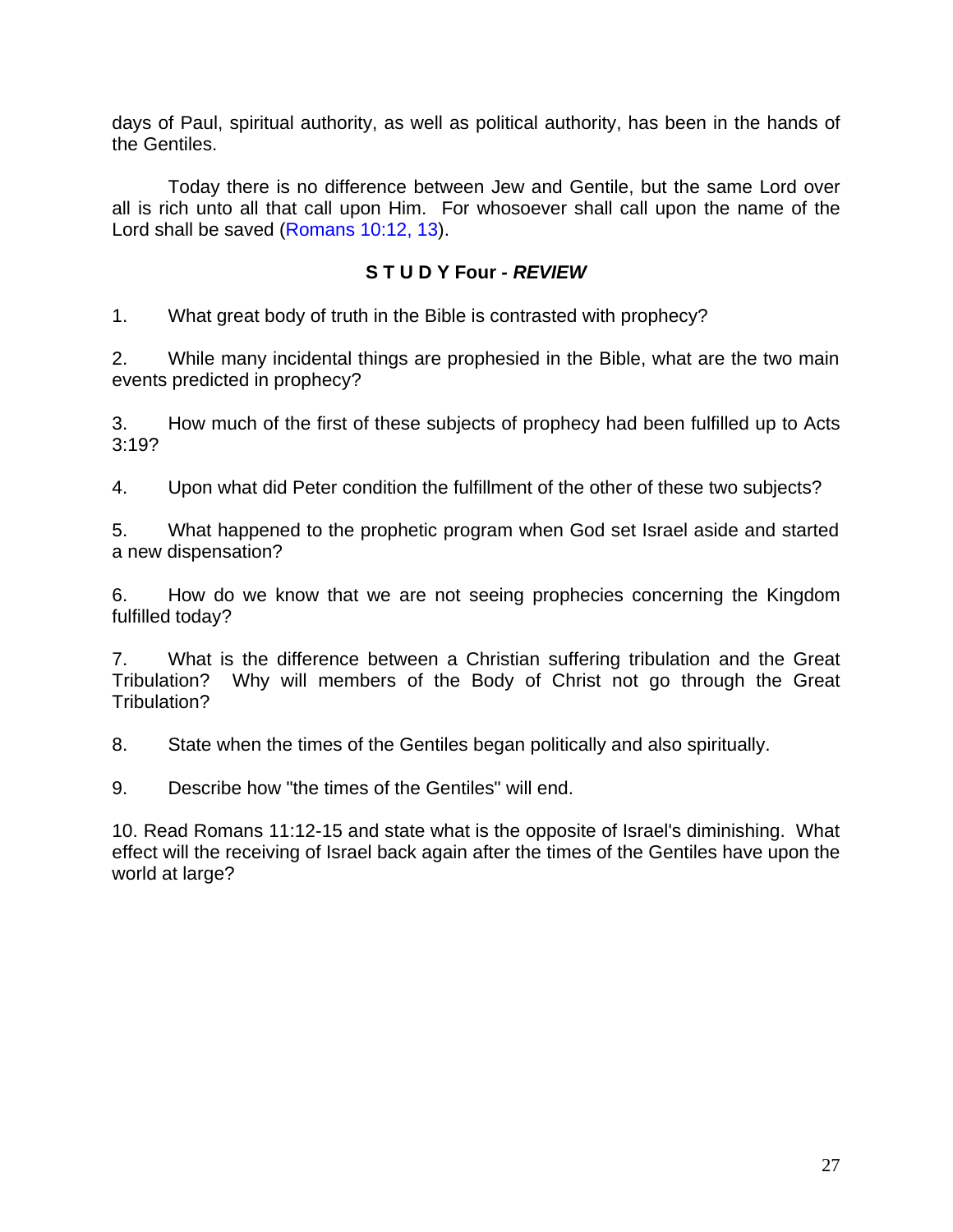## **STUDY Five**

#### **SUBJECTS RELATED TO DISPENSATIONAL TRUTH, Cont.**

#### **THE RESURRECTIONS**

Certain subjects in the Bible lend themselves to the dispensational type of study more than others. We have been considering some of these in our past studies and will continue now with the subject of the resurrections. Theologians as a whole do not treat this subject dispensationally. They know only of what they call a "general resurrection." Even so great a scholar as Dr. Charles Hodge states in his three-volume *Systematic Theology:*

The events which according to the common doctrine of the church are to attend the second coming of Christ are first, the general resurrection of the dead; second, the final judgment; third, the end of the world; and fourth, the consummation of the kingdom of Christ.

In our third study we discovered the so-called "end of the world" is not at all what Dr. Hodge makes it to be; neither does it come after the final judgment. It is the end of the age, the present evil age, and it precedes the establishment of the millennial kingdom of Christ. Dr. Hodge, agreeing with the commonly held doctrine of the church, supposes there will be a general resurrection when all of the dead, saved and unsaved will be raised up. This, as we shall presently see from our study, is not at all the teaching of the Scripture.

The Scripture teaches there will be several future resurrections instead of the one general resurrection of traditional Christianity. An undispensational approach to the Scripture must lump all of these resurrections into one, with the result that the whole truth of the millennial kingdom of Christ is denied. Those who teach just one general resurrection are forced to deny the plain scriptural truth that Christ is coming back to establish His kingdom, for there is a resurrection both before and after that kingdom. By bringing the resurrections together and making them one, they squeeze Christ's kingdom out of existence. There just isn't any place left for it.

There are actually three future resurrections. One takes place at the Rapture of the church at the end of this dispensation of the Mystery; the next occurs at the end of the Great Tribulation and ushers in the millennial kingdom; and the last occurs at the end of the Kingdom age.

#### **RESURRECTION AT THE RAPTURE**

The next resurrection after Christ's will be that of the members of the Body of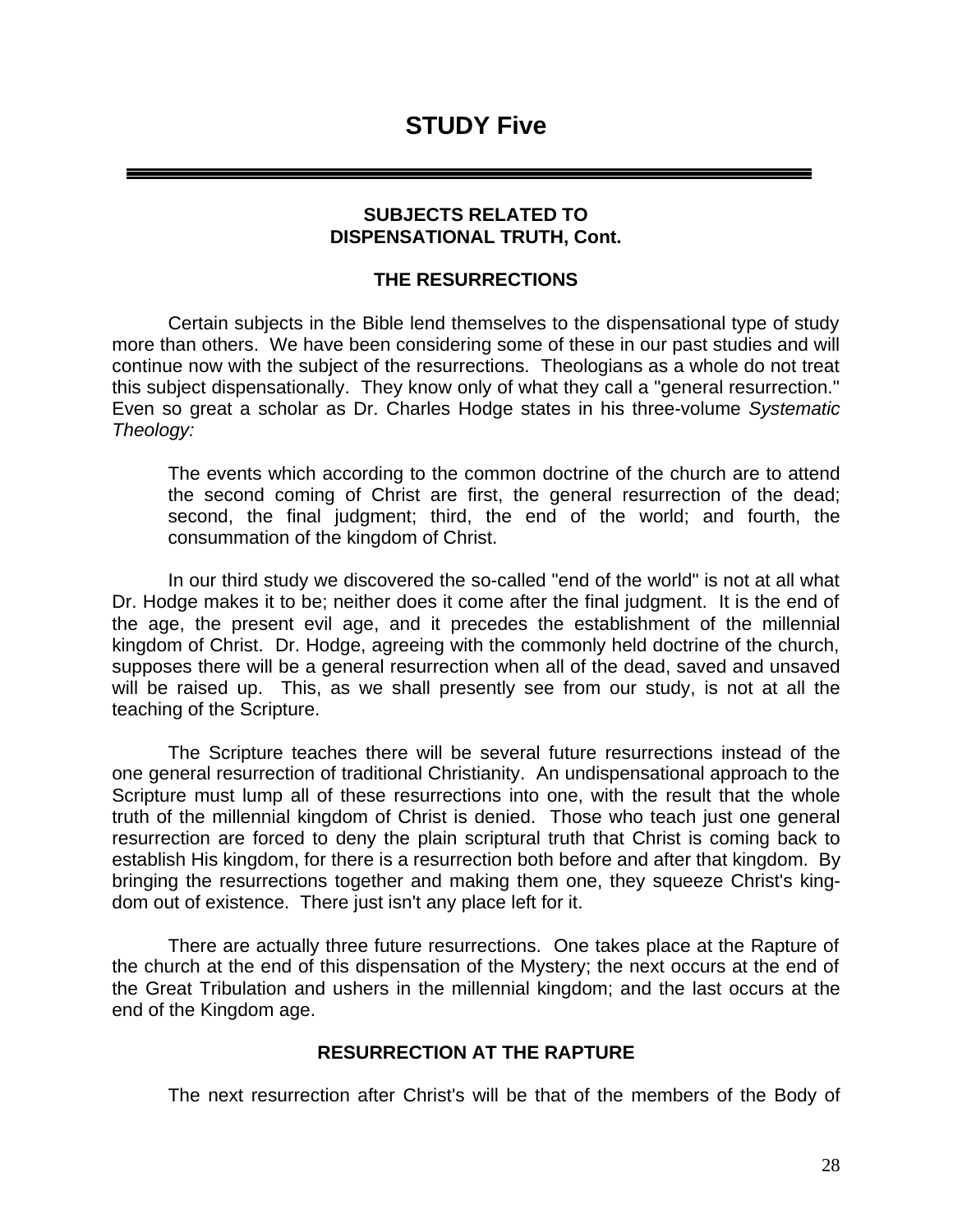Christ at the time of the Rapture. This occurs prior to what is called "the first resurrection" in Revelation 20:5. But it may be asked, how could there be a resurrection before the first one? This question has caused many premillenarians to adopt a posttribulation view of the Rapture. It is very evident that those who are killed for the testimony of Jesus during the Great Tribulation for refusing to worship the beast are included in "the first resurrection" (Revelation 20:4). If this first resurrection is the next event on the program, it is evident the church must go through the Tribulation.

But it is not at all necessary to place this meaning upon the word "first." There are two resurrections in prophecy, that of the just and that of the unjust (Daniel 12:2; John 5:29). There is no exact revelation of the interval between these resurrections until we come to Revelation 20:4, 5 where we learn they will be separated by 1000 years. The book of Revelation deals only with these resurrections of prophecy; it does not even mention the Body of Christ or its Rapture. The whole truth about the Body of Christ was a mystery never before revealed to men in ages and generations before Paul. If the fact that there would even be such a thing as the Body of Christ was unknown to the prophets, it is not very likely they would have described the resurrection and Rapture of that Body. Since this present dispensation has been injected into and has interrupted the course of Kingdom prophecy, it is both logical and scriptural to believe God will consummate His purpose with members of the Body before He resumes His dealing with Israel during the Tribulation. Therefore the first resurrection of Revelation is simply the first of the two resurrections mentioned in that book. Paul was given a special revelation about the resurrection and Rapture of the Body of Christ, which is in addition to the first resurrection of prophecy.

Dr. C. I. Scofield in his *Reference Bible,* original edition, page 1228, taught there are two phases to the first resurrection: one before the Tribulation, which would include the saved of all the past ages; and then another at the end of the Tribulation just for those saints who are to be killed during that terrible time. While it is true these two resurrections are close together in time, we feel Dr. Scofield is mistaken in placing the resurrection of the Old Testament saints before the Tribulation, for the prophets plainly state the opposite, and in fact so does Dr. Scofield himself in his notes on Daniel 12:1, 2. He has as a heading over verse 1 "The Great Tribulation," which describes that time of trouble such as never was since there was a nation even to that same time. Verse 2 follows after this Tribulation, describing the resurrection. Paul refers to the resurrection of members of the Body as a secret or mystery, and we believe many difficulties and seeming contradictions are cleared up when Paul's statement is taken at its face value.

The resurrection of the dead members and the Rapture of the living members of the Body to meet the Lord in the air is an imminent hope. This means there is no revealed contingency standing in the way of its occurrence. There were, however, probably some temporary contingencies during the lifetime of Paul, such as when Christ told Paul in Acts 23:11 that he must bear witness in Rome. Paul knew that the Lord would not come until after he reached Rome. But, of course, there are no such contingencies today. We may expect the Lord to come for us at any moment, and when that event occurs the resurrection of the dead in Christ will precede the translation of the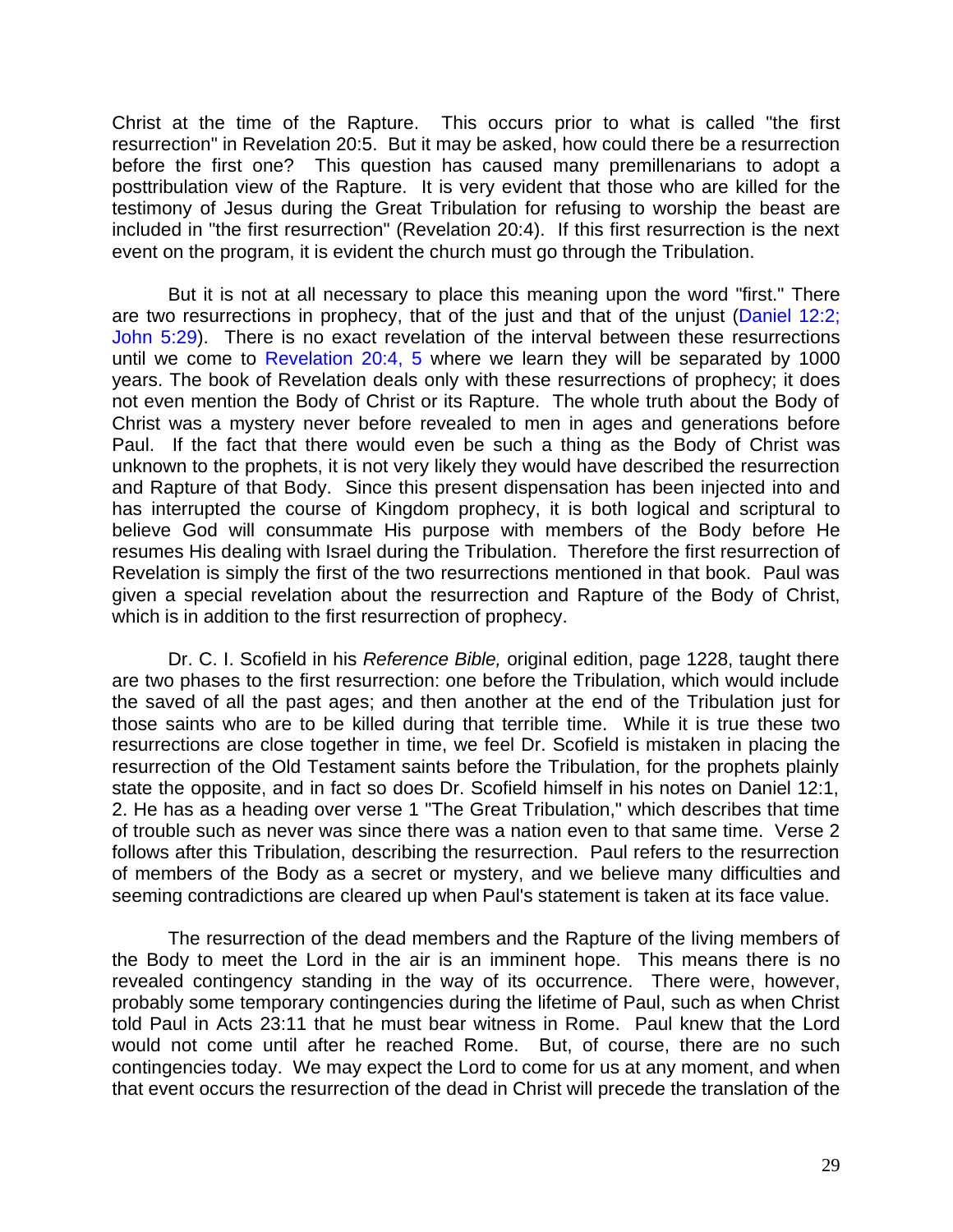living (1 Thessalonians 4:15).

The Scriptures which refer especially to this hope of the Body of Christ are 1 Thessalonians 4:13-18; 1 Corinthians 15:51-54; Philippians 3:20, 21; and Titus 2:13. There are, of course, many other allusions to this event in Paul's writings, but these passages give the major details.

#### **THE FIRST RESURRECTION OF PROPHECY**

Of necessity we have already said quite a bit about this resurrection in trying to distinguish it from the Rapture of the Body of Christ. This is what is called "the resurrection of the just." It is predicted through the Old Testament prophets and spoken of by Christ in the Gospels. It is described in Revelation 20:4-6:

And I saw thrones, and they sat upon them, and judgment was given unto them: and I saw the souls of them that were beheaded for the witness of Jesus, and for the word of God, and which had not worshipped the beast, neither his image, neither had received his mark upon their foreheads, or in their hands; and they lived and reigned with Christ a thousand years. But the rest of the dead lived not again until the thousand years were finished. This is the first resurrection. Blessed and holy is he that hath part in the first resurrection: on such the second death hath no power, but they shall be priests of God and of Christ, and shall reign with him a thousand years.

Since all of the members of the Body of Christ will have been raised several years prior to this resurrection, and since it includes all of the saved dead of past ages, it is apparent only the unsaved dead will be left in the graves. Both the members of the Body and the saints of the Old Testament will reign with Christ during the thousand years, but there will be a difference in relationship. The latter will be connected with the earth and will be living upon the earth, even as Christ revealed in Matthew 8:11: "Many shall come from the east and west, and shall sit down with Abraham, and Isaac, and Jacob, in the kingdom of heaven." Members of the Body will be associated with Christ in His heavenly sphere of reign.

#### **THE FINAL RESURRECTION**

This is the resurrection of the unjust. It occurs after the thousand years are finished. It is the general resurrection of the unsaved: it apparently includes no saints. it appears only unsaved people will die after the first resurrection takes place. All of these unsaved people, as well as the unsaved of past ages, will be raised for their final judgment. Their bodies will not be incorruptible and immortal, as those of the saints, but they will be capable of the second death. Being cast into the "lake of fire" is called the second death in Revelations 20:14,15. This death is not annihilation, for it is expressly stated that they shall be tormented there for ever and ever (Revelation 20:10; 14:10,  $11$ ).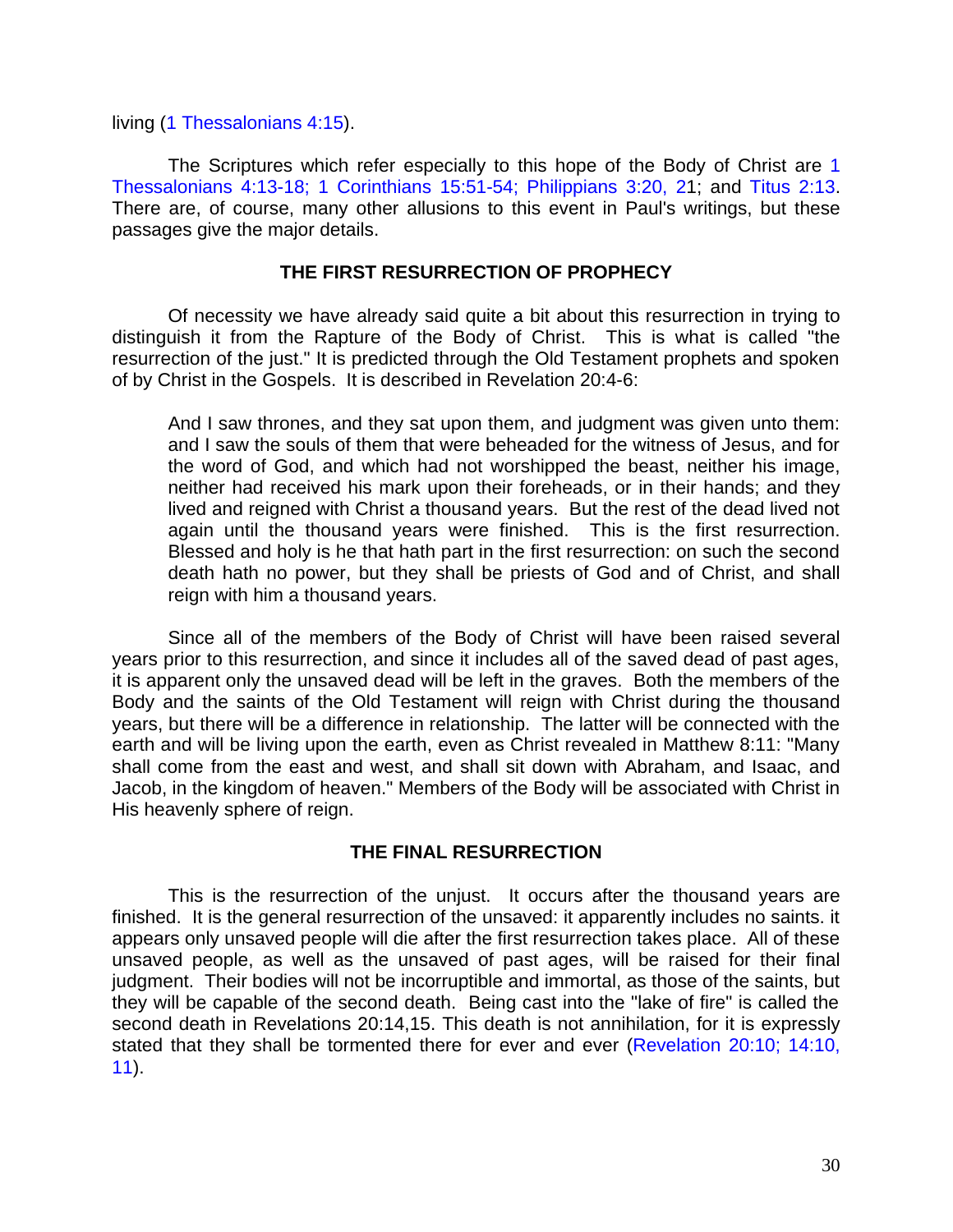#### **THE JUDGMENTS**

Very closely connected with the subject of the resurrections is that of the judgments, for there is a judgment connected with each of the resurrections. The judgment in connection with the Rapture of the church is called the judgment seat of Christ. The purpose of this judgment is not to discover who is saved and who is lost, nor is it to inflict punishment upon any one. The only ones who will stand before this judgment seat will be saved members of the Body of Christ. The Greek word for judgment seat is *Bema* (Romans 14:10; 2 Corinthians 5:10). As Paul uses this word and as he describes this place of rewards in I Corinthians 3:10-15, it is evident the believer is not going to enter into judgment for his sins, but rather his works are going to be put to the test. If his works endure the testing fire he will receive a reward; if they do not stand the test he shall suffer loss of reward, but he himself shall be saved, yet so as by fire. Paul illustrates this truth with the runners in a race either winning and receiving a prize or of losing or being disqualified (I Corinthians 9:24-27). Every Christian should fervently desire to have much fruit that will remain in that day and that will abound to the glory of God through eternity. God will reward every work done for the glory of Christ. Salvation is not a reward, but a free gift. Therefore our works have nothing to do with our salvation.

#### **JUDGMENT OF THE OLD TESTAMENT SAINTS**

At the first resurrection Christ will judge and reward these Kingdom saints. Revelation 11:18 states:

And the nations were angry, and thy wrath is come, and the time of the dead, that they should be judged, and that thou shouldest give reward unto thy servants the prophets, and to the saints, and them that fear thy name, small and great; and shouldest destroy them that destroy the earth.

#### **THE JUDGMENT OF ISRAEL AND THE NATIONS**

The judgment of these two groups has no reference to the resurrection but to those living upon the earth when Christ returns in power and great glory as King. The judgment of Israel is described very graphically in Ezekiel 20:33-44. The classic passage on the judgment of the living nations is Matthew 25:31-46. The purpose of this judgment is to determine who shall be permitted to enter the millennial kingdom. The rebels will be purged out of Israel and the "goat" nations will be destroyed. Only the "sheep" nations will be permitted to continue in the Millennium.

#### **THE JUDGMENT OF SATAN AND HIS ANGELS**

The Beast and the False Prophet will be judged and cast into the lake of fire at the beginning of the Millennium (Revelations 19:20). Satan and his angels are cast out of heaven during the Great Tribulation (Revelation 12:7-12), and then confined in the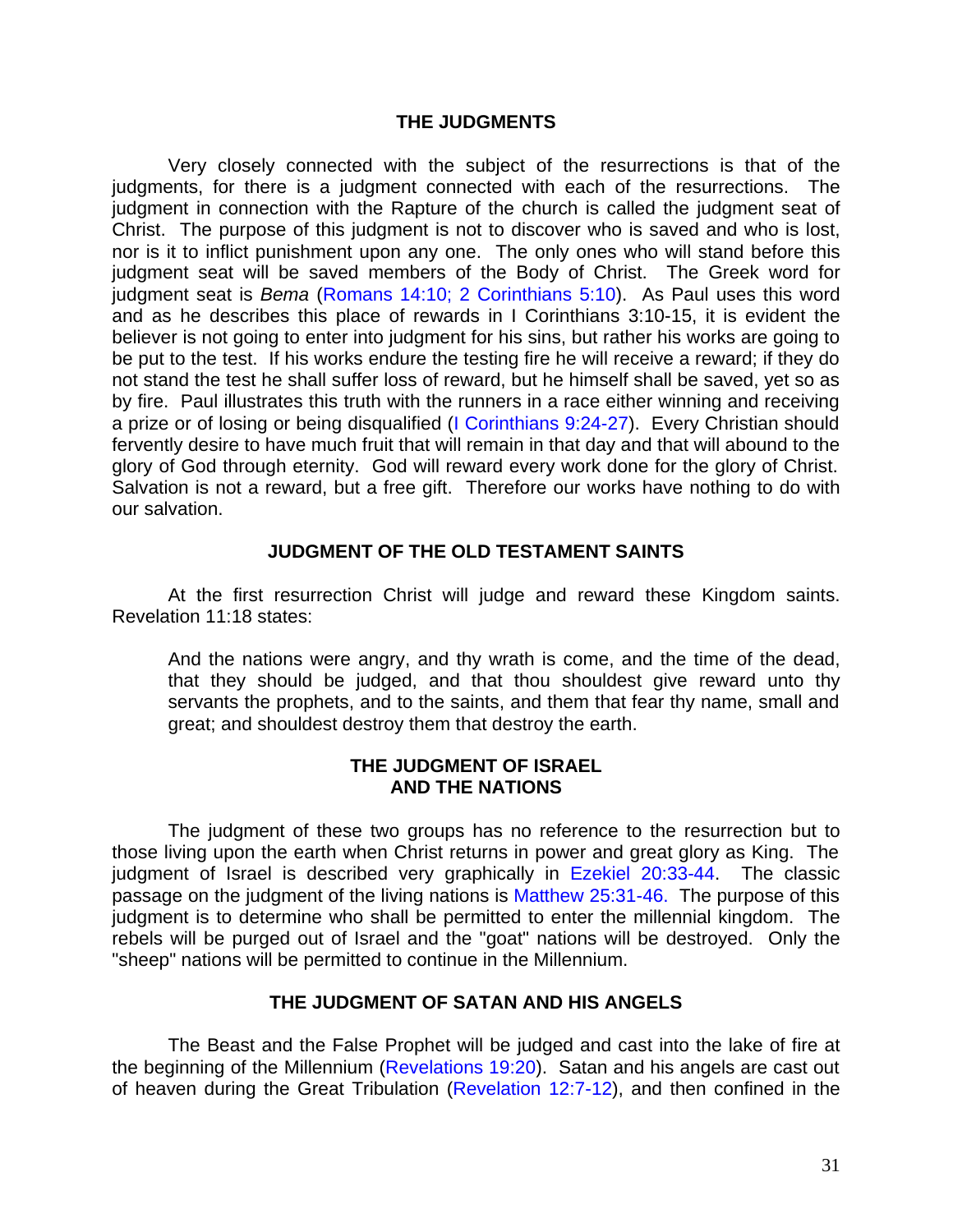abyss during the Millennium. They are judged and cast into the lake of fire which was originally prepared for the Devil and his angels (Matthew 25:41; Revelation 20:10). Paul states that we are going to have a part in judging the angels (I Corinthians 6:3). Some of the angels have been confined in a place called "hell" but more literally *Tartarus,* the lowest prison (2 Peter 2:4) awaiting judgment.

#### **THE GREAT WHITE THRONE JUDGMENT**

This is the final judgment of the unsaved dead of all ages. This judgment will not be for the purpose of determining who is saved or lost, but rather for the purpose of reviewing all of the deeds of the unsaved in order to mete out punishment and to completely justify all of God's dealings with lost mankind. No one will be able to accuse God in that day of injustice or lack of love. Every mouth will be stopped and everyone will have to confess he is getting his just reward.

There are, of course, many phases of spiritual truth connected with the resurrections and the judgments which are beyond the scope of this study. We have dealt mainly with the dispensational distinctions. The students must pursue these subjects further for the application of these truths to his own life and experience.

#### **S T U D Y Five** *- REVIEW*

1. The common doctrine of the church holds that there will be how many resurrections in the future?

2. Actually, how many resurrections are there according to Scripture?

3. At what event will the next resurrection occur and who will be included?

4. Explain how the above resurrection can take place before what is called in Revelation 20:5 the first resurrection.

5. When will the resurrection of members of the Body of Christ take place, before or after the Tribulation? When will the first resurrection occur?

6. Explain how the believer, who will never come into judgment, must yet stand before the judgment seat of Christ. What is the purpose of this judgment seat?

7. According to 2 Timothy 4:1 Christ will judge the living and the dead at His appearing and kingdom. At which of the judgments will He judge just the living? just the dead? and at which will He judge both living and dead?

8. When will the judgment of the nations occur and what is its purpose?

9. What kind of people will stand before the Great White Throne judgment? Do you think they will all suffer the identical punishment? Does the Scripture teach the second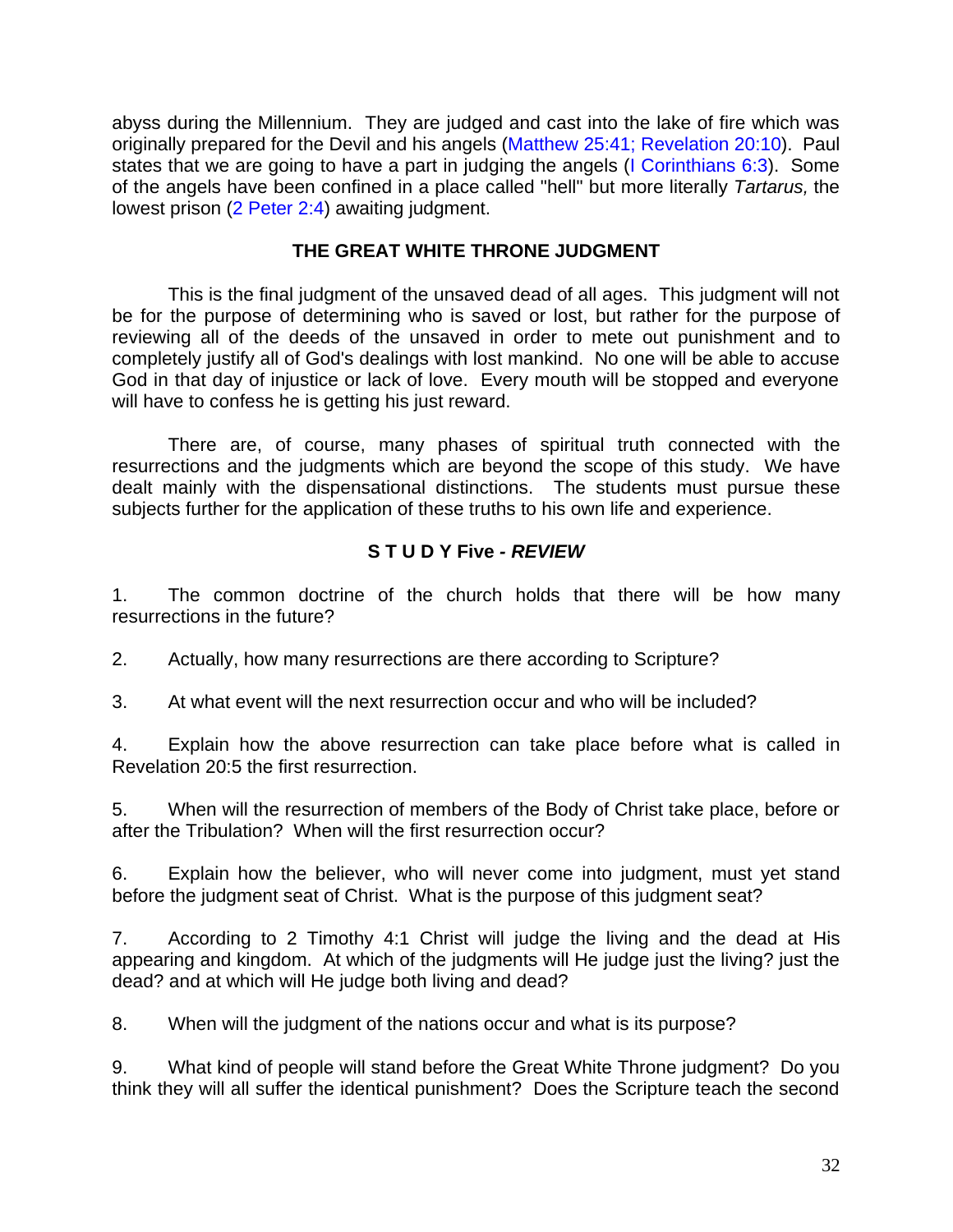death will ever end or that it is a state of unconsciousness?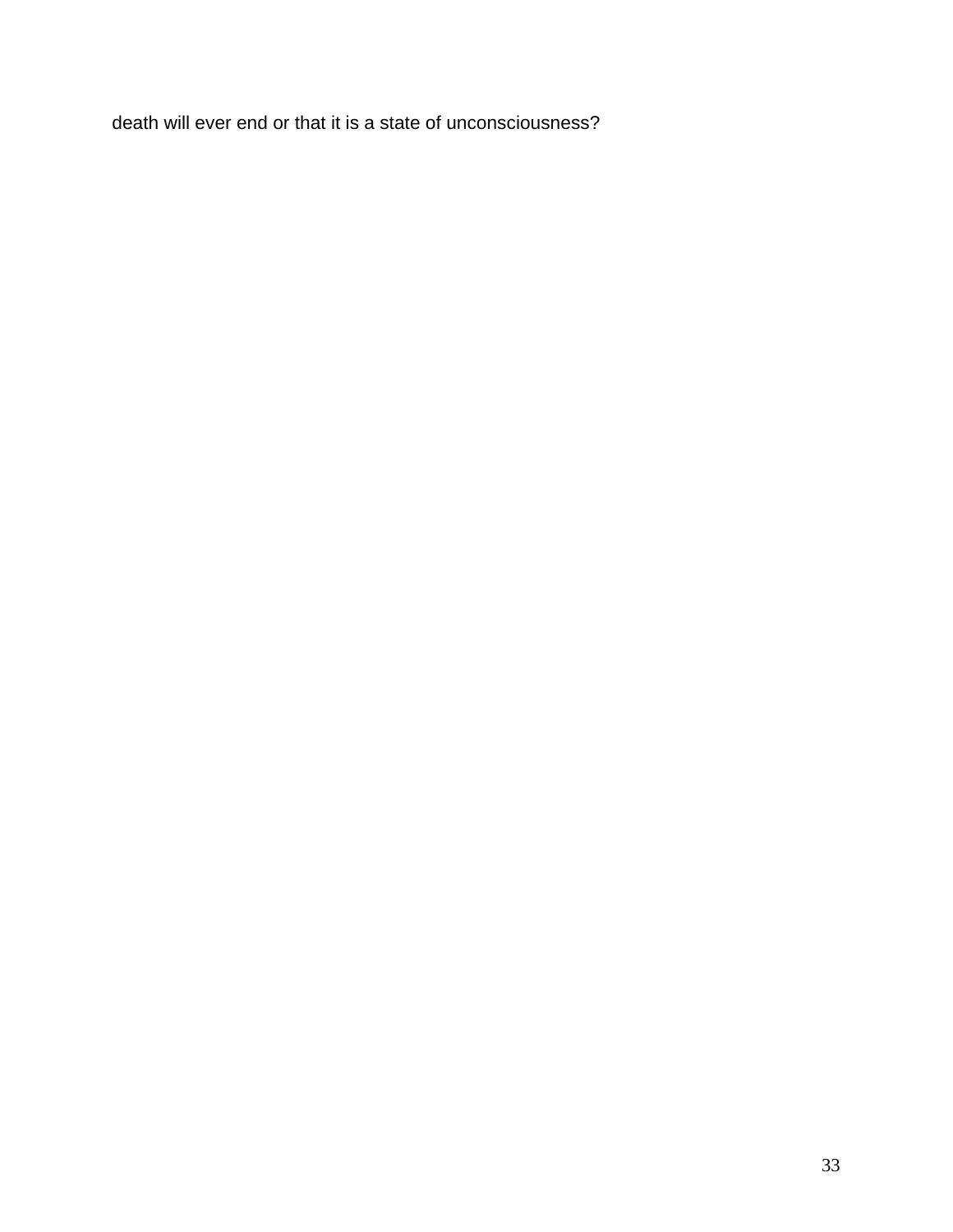## **STUDY Six**

#### **SUBJECTS RELATED TO DISPENSATIONAL TRUTH, Cont.**

#### **THE GOSPELS**

Most of us know the word "gospel" means good news. This Anglo-Saxon word originally meant just exactly what the Greek New Testament word *euangellion* means. The word was originally spelled godspell. Since all good comes from God, this meant a story of good news. Surely there could be no better news than the fact God has made a perfect and eternal provision for undeserving and hopeless sinners through the death and resurrection of His Son, Jesus Christ. It is possibly because God Himself has done all of the work necessary for man's salvation, leaving nothing for man to do but to accept it by faith as a free gift, that some people get the impression the gospel is simple. Others seem to be unaware of the fact the Bible contains several distinct gospel messages, and by combining them they confuse the gospel of pure grace which God has announced for this dispensation. Still others are altogether ignorant of what the gospel is. They suppose it is the Sermon on the Mount, or simply calling on men to repent. Perhaps some get the impression since the four books which tell of the earthly life of Jesus are called the Gospels, the gospel is simply that story.

In our study of the gospel we will first notice some general facts, then try to show the distinctions between the various gospels announced in the Bible, and finally state what the gospel for today is.

The Greek word for gospel is used seventy-seven times in the New Testamenttwelve times in the so-called Gospels, twice in Acts, sixty-one times in Paul's epistles, once in I Peter, and once in Revelation. The verb, to preach the gospel or to evangelize, is used fifty-six times - eleven times in the Gospels, fifteen times in Acts, twenty-five times in Paul's epistles, three times in I Peter, and twice in Revelation. Taking the noun and verb together Paul speaks of the gospel eighty-six out of the 133 times these words are used; the Gospel writers use the words twenty-three times; Luke uses them seventeen times; Peter four times; and John in Revelation three times.

Any piece of good news is gospel. For example, in the Septuagint version (the Greek translation of the Hebrew Old Testament) this word *euangellion* is used in 2 Samuel 4:10 by David: "When one told me, saying, Behold, Saul is dead, thinking to have brought me good tidings…" It was good news to the Philistines when they killed King Saul , ad so we read in I Samuel 31: 9, "And they cut off his head, and stripped off his armour, and sent into the land of the Philistines round about, to publish it in the house of their idols, and among the people."

In every dispensation God has had good news for people, but that news has not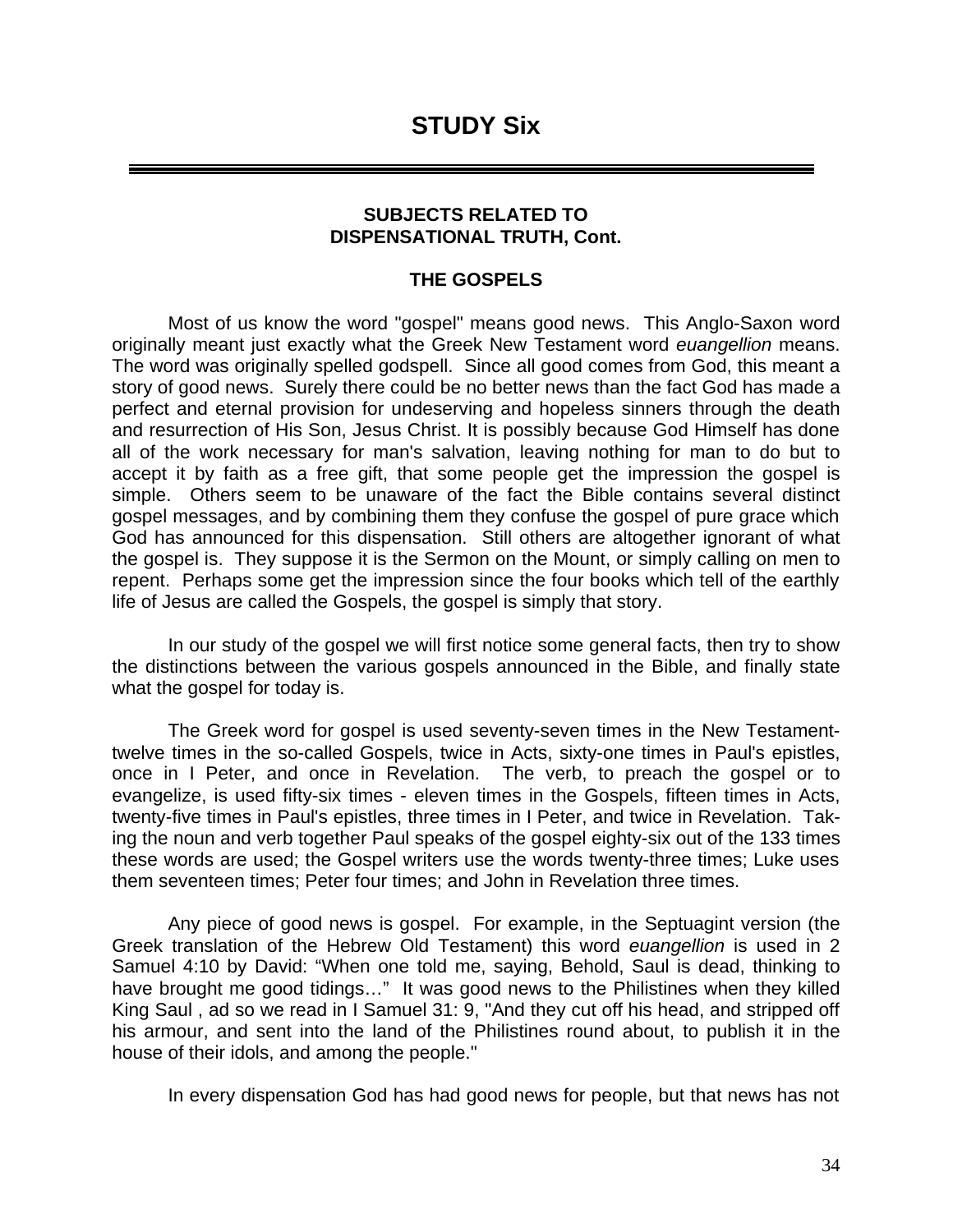always been the same kind of news. It was probably good news for Cain when God told him that He would not allow anyone to kill him. It was good news when God promised to save Noah and his family alive. God told some good news to Abraham about a great nation that would spring from him and about the land God would give them. It was good news for the Israelites when they were being destroyed by fiery serpents that they could be healed of their snakebites by looking upon the brazen serpent which Moses had made. God told David some good news about an everlasting throne and kingdom which he was going to him through his greater Son. None of these gospel messages are for us today, of course, but many suppose wherever we read about gospel in the New Testament, that is for us.

In Luke 1:19 Zacharias had the glad tidings or gospel announced to him that his wife was going to bear him a son who would be the forerunner of Messiah. At the birth of John, Zacharias was filled with the Holy Ghost and prophesied concerning the salvation God was now ready to bring to Israel:

That we should be saved from our enemies, and from the hand of all that hate us; to perform the mercy promised to our fathers, and to remember his holy covenant; the oath which he swore unto our father Abraham, that he would grant unto us, that we being delivered out of the hand of our enemies might serve him without fear.

This was indeed good news to the people of Israel, but it should be evident to all that this is not the gospel which God would have us preach today. God has not promised to deliver us, members of the Body of Christ, from our enemies and all that hate us. This promise will be fulfilled only in the millennial kingdom. Therefore this announcement of good news at the birth of Christ's forerunner introduces us to the first gospel which we find in our New Testament.

#### **THE GOSPEL OF THE KINGDOM**

Observe first that this gospel is based upon the promises and covenants which God made with His ancient people Israel (Luke 1:70-73). Next, it was announced by all the holy prophets since the world began. Third, it concerned not only forgiveness of sins (Luke 1:77) but also physical deliverance of Israel from her enemies. It is evident that this gospel also included deliverance from physical infirmities and afflictions, for wherever Jesus went or wherever He sent His apostles preaching this gospel of the Kingdom the healing of diseases was uppermost in the ministry. Finally, notice this message is specifically called "the gospel of the kingdom" (Matthew 4:23; 9:35; 24:14).

Many of the provisions of the gospel of the Kingdom are in direct contrast to those of the gospel for today. Although in the mind of God the death of Christ was necessary for the final establishment of the Millennium, we see it was possible while Christ was on earth to be a preacher of that gospel without knowing or understanding the first thing about His death. In Luke 9:1-6 we read that Jesus sent His twelve disciples to preach the kingdom of God and gave them power over all devils and to cure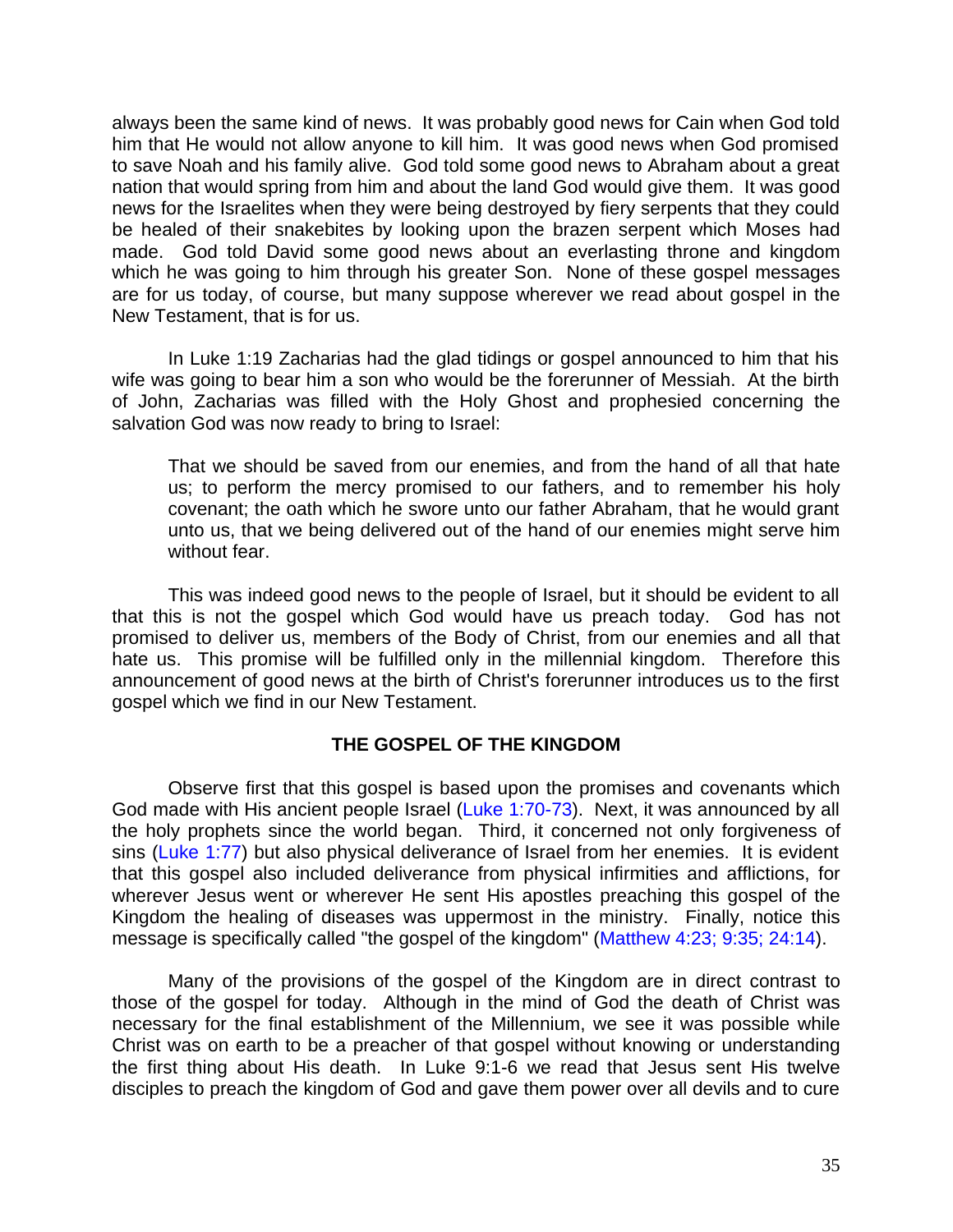diseases - "And they departed, and went through the towns, preaching the gospel, and healing every where." Some two years later Jesus began to tell these same disciples about His impending death and resurrection, and we read in Luke 18:34: "And they understood none of these things: and this saying was hid from them, neither knew they the things which were spoken."

No one could preach the gospel for today who was ignorant of the death and resurrection of Christ, for Paul states that that is the gospel (I Corinthians 15:1-3). It is the gospel because His death was *for* our sins, and His resurrection was *for* our justification (Romans 4:25). The gospel for today is not the gospel of the Kingdom, because it does not have in view the establishment of the Kingdom, but the formation of the church which is Christ's Body. The gospel for today is not based upon the covenants made with the nation of Israel, as is the Kingdom gospel. It is rather the gospel of the Grace of God, for it is God's gracious provision for a hopeless world of people who are aliens from the commonwealth of Israel and strangers from the covenants of promise (Ephesians 2:12). The gospel of the Kingdom promised the national deliverance of Israel from her enemies, but the gospel for today has no promise whatsoever of political or material salvation. A prominent feature of the gospel of the Kingdom was the healing of the body, for in the Millennium there will be health and longevity (Isaiah 65:18-25). Many sign gifts accompanied the preaching of the gospel of the Kingdom (Mark 16:15-18), for the Jews require a sign (I Corinthians 1:22; 14:22). The gospel for today has no promise of long life or of freedom from sickness or of miraculous outward signs (Romans 8:23; 1 Timothy 5:23; 2 Timothy 4:20).

The gospel of the Kingdom goes back basically to the great Davidic covenant in 2 Samuel 7, where God unconditionally promised David a house, a throne, a kingdom, and a King from his seed who should reign forever. That is the reason the gospel of Matthew, which is especially the Kingdom gospel, begins with the words, "The book of the generation of Jesus Christ, the son of David." This Kingdom gospel was proclaimed while Christ was on earth. This is the gospel which Peter and the others proclaimed at Pentecost and for some time thereafter. That is why Peter spoke so much about David on that occasion and stated that David "being a prophet, and knowing that God had sworn with an oath to him ... according to the flesh, he would raise up Christ [from the dead] to sit on his throne" (Acts 2:30).

The gospel of the Kingdom was rejected by the nation of Israel, and in casting Israel aside temporarily God raised up a new apostle and revealed to him the gospel for today. After this dispensation of Grace has ended, the gospel of the Kingdom will again be proclaimed in all the world for a witness, then the end of the age will come, according to Matthew 24:14.

#### **THE GOSPEL OF THE CIRCUMCISION**

Paul calls the gospel which the twelve apostles preached "the gospel of the circumcision" to distinguish it from the one he preached to the Gentiles, which he called "the gospel of the uncircumcision" (Galatians 2:7-9). Actually there is very little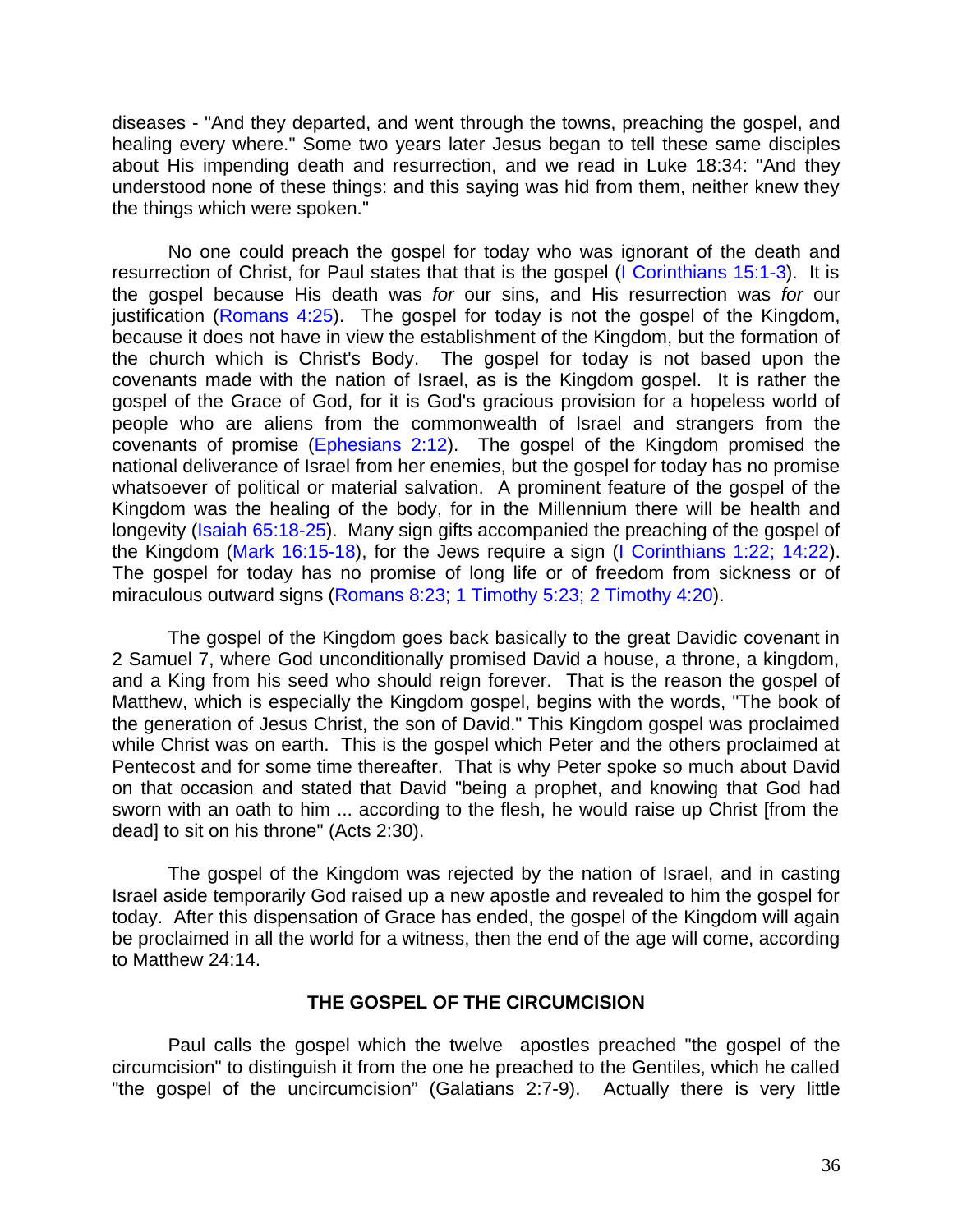difference, if any, between the gospel of the circumcision and the gospel of the Kingdom. It is more a difference of emphasis. Just as the Kingdom gospel goes back to David, the gospel of the circumcision goes back to circumcised Abraham. Matthew's opening verse, partially quoted before, states not only that Jesus Christ is the son of David, but also the son of Abraham. This gospel is based upon the Abrahamic covenant of circumcision of Genesis 17. This covenant guarantees that Abraham will be the father of many nations, and that all of the land of Canaan shall be given to Abraham's seed for an everlasting possession.

It is doubtless correct to say that both the gospel of the Kingdom and the gospel of the circumcision were being proclaimed by the Twelve to Israel at one and the same time at Pentecost and thereafter. Just how long were these gospel messages in order? It would seem that with the salvation of Paul and with his being separated unto his new, secret ministry to the Gentiles (that is, by Acts 13, at least), it is abundantly evident that the Kingdom and circumcision gospels have been rejected by Israel nationally, and that their messages have been set aside with the setting aside of Israel. At least by Acts 15, God sent Paul up to Jerusalem by special revelation to communicate the new gospel for this present dispensation to the twelve apostles, so that they would know what God's message for the world really was. However, it seemed good to the Holy Spirit to permit Israelitish believers to continue in the Mosaic practices as long as Jerusalem and its temple stood (Acts 15:19-28). It seems evident from Galatians 2:16 and Acts 15:11 that after Paul's visit Peter knew and understood and believed Paul's message of justification by faith apart from the works of the Law.

Circumcision in itself did not save, but there could be no covenant blessing apart from it (Genesis 17:13, 14). Likewise under the gospel of the circumcision, water baptism was a requisite, although in itself it did not save. In giving the commission for this gospel Christ declared, "He that believeth and is baptized shall be saved" (Mark 16:16). Peter's message at Pentecost was, "Repent, and be baptized every one of you in the name of Jesus Christ for the remission of sins, and ye shall receive the gift of the Holy Ghost" (Acts 2:38). In striking contrast to this, Paul's message was the gospel of the uncircumcision, which was just as much without water baptism as it was without circumcision (I Corinthians 1:17).

## **THE GOSPEL OF THE UNCIRCUMCISION**

Quite a bit has already been said about the gospel which was given to Paul. It goes back for its basis, not to circumcised Abraham, but to uncircumcised Abram. It is based on Genesis 15:6 - "And he believed in the Lord; and he counted it to him for righteousness." This is Paul's message of justification by faith. It should be remembered that Abram lived in a world which had given up God and one which God had given up (Romans 1:21-28), just as Paul lived in a world in which both Israel and the Gentiles had rejected and crucified the Lord of Glory. Abram was justified apart from the Law and apart from works. Abram was saved in uncircumcision. Likewise Paul was given a gospel fitted to the needs of the uncircumcised people, the Gentiles, who were strangers and aliens. This gospel fitted the needs of Israel too, for they had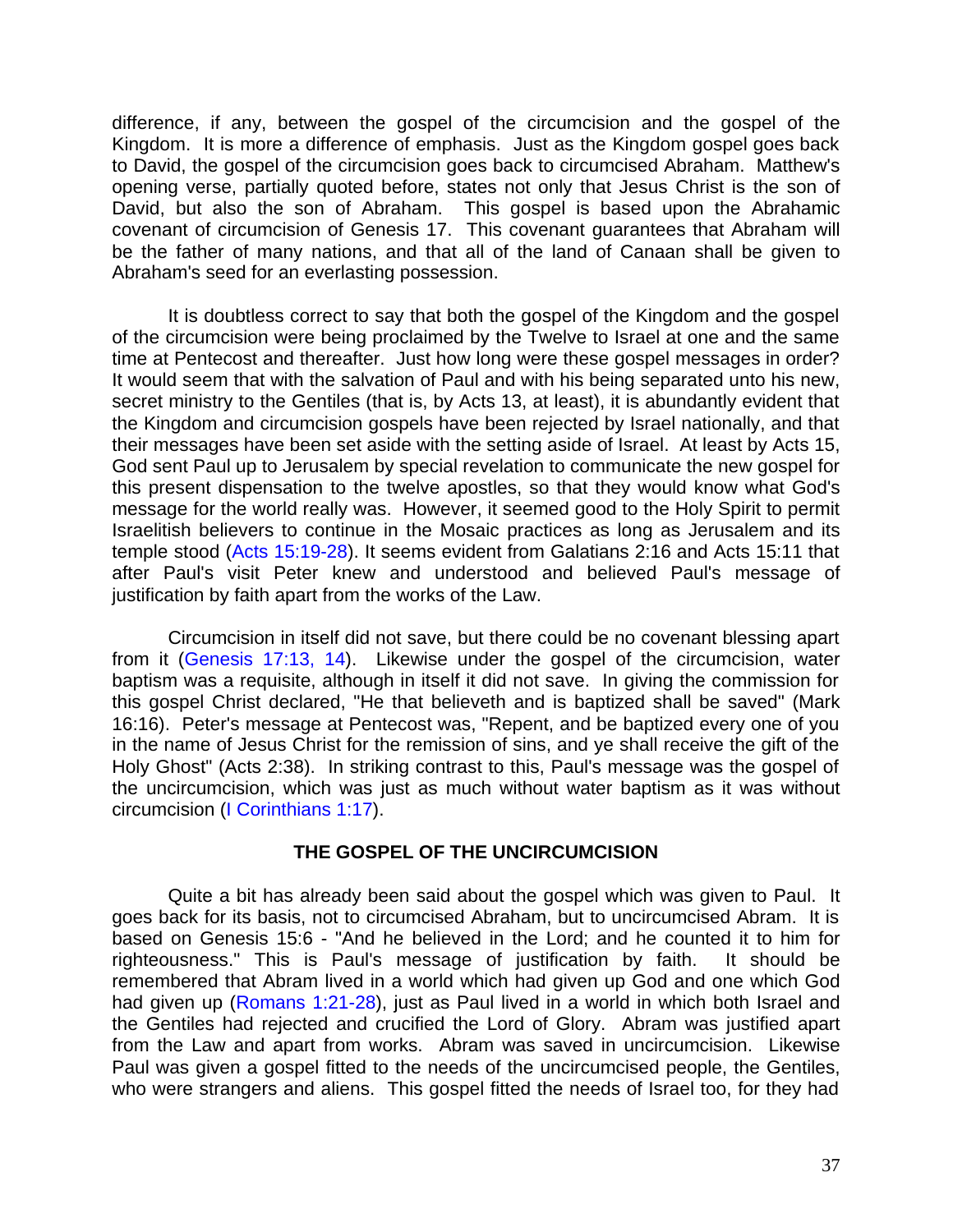forfeited their covenant blessings by having rejected their Messiah. Under this gospel God concluded both Jews and Gentiles under sin, so that He might show mercy and grace to all alike.

Paul actually had only one gospel committed to his trust, although he called it by different names and related it to the revelation of the mystery. He called it *the gospel of the grace of God* in Acts 20:24. He also often called it *the gospel of God* and *the gospel of Christ* (Romans 1:1,16). Several times he called it *the gospel of the glory* (2 Corinthians 4:4; 1 Timothy 1:11). He called it my *gospel* (Romans 16:25; 2 Timothy 2:8), because it was a special trust first committed to him by direct revelation. He spoke of *the mystery of the gospel* in Ephesians 6:19. And in Romans 16:25 he connected his gospel with *the preaching of Jesus Christ, according to the revelation of the mystery.*

The historical facts concerning the death and resurrection of Jesus Christ which formed the basis of Paul's gospel were according to the Scripture (I Corinthians 15:3, 4). As such this gospel of God had been promised afore by the prophets in the holy Scriptures (Romans 1:1, 2). But there was given to Paul also the mystery or the secret of the gospel, which is the key to the understanding of all of God's dealings in man's salvation in all dispensations. The crucifixion of Messiah was predicted in Psalm 22, but none of the prophets proclaimed what Paul calls *the preaching of the cross.* Peter preached the bad news of the crucifixion to Israel at Pentecost; Paul proclaimed the good news of the Cross, how that God was in Christ, reconciling the world unto Himself, not imputing their trespasses unto them (2 Corinthians 5:19).

Paul's gospel, as the message of reconciliation, goes all the way back to Adam (Romans 5:10-21). With Israel cast aside, Paul lived in a world alienated from God, a world which stood in need of reconciliation. Paul saw the whole world by nature in Adam, condemned and doomed to death. His gospel took men out of Adam and placed them in Christ.

In conclusion let us notice the following differences between Paul's gospel and the gospel proclaimed by Peter:

- Paul's gospel is separate and distinct from Israel's covenants.
- It is based on the predicted crucifixion of Israel's Messiah, but its message is a secret not revealed to the prophets.
- It goes back before David and circumcised Abraham to uncircumcised Abram, declaring men to be justified by faith alone, apart from the world of Law, religion, or flesh.
- It goes back to Adam, the head of the old and ruined creation, and places that believing sinner of any nationality in Christ, the Head of the new creation.
- It goes back before the foundation of the world, and gives us the secret of God's will in His mighty program of redemption.
- Its message is preached with a view to forming the Body of Christ, and not to the establishing of the Messianic kingdom upon earth.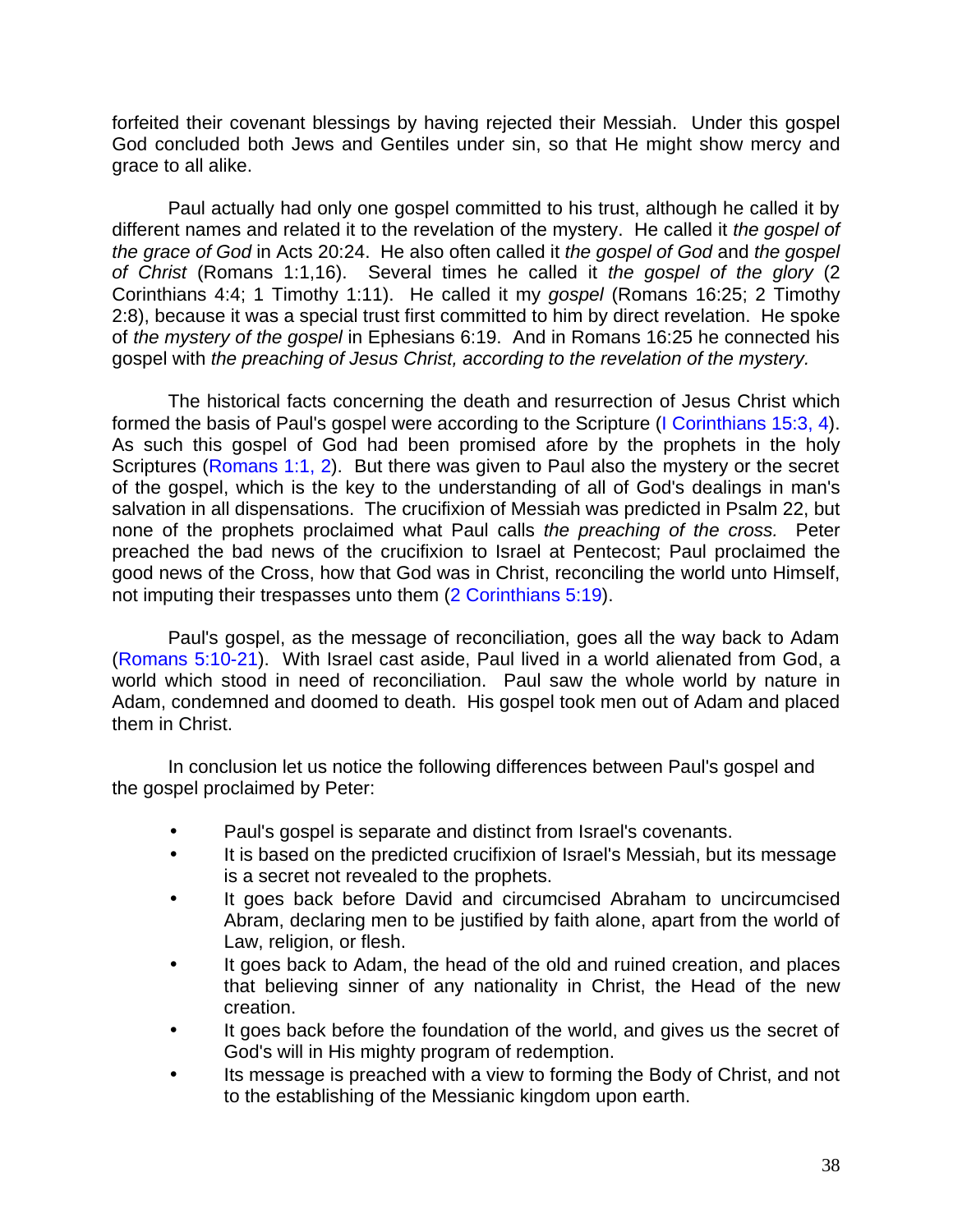# **S T U D Y Six** *- REVIEW*

1. What does our English word "gospel" actually mean?

2. Paul's use of the word "gospel" in both noun and verb forms makes up what percentage of the total use of these words in the New Testament?

3. Is anything besides the salvation of the soul called gospel in the Bible? if so, what?

4. How many things can you find which were distinctive parts of the gospel of the Kingdom? Make a note of those things which are not a part of the gospel of Grace for today.

5. During all of the time the Twelve were preaching the gospel of the Kingdom while Christ was still with them, of what significant fact were they ignorant?

6. Upon what great covenant is the gospel of the Kingdom based?

7. Upon what great covenant is the gospel of the circumcision based?

8. How long was the preaching of these above two gospels in order? What message superseded them?

9. How many gospels were committed to Paul's trust?

10. Did circumcision in itself every save anyone? Was its practice mandatory at one time for God's blessing? Compare this with water baptism.

11. What was the difference between Peter's preaching at Pentecost about the death of Christ and Paul's preaching of the same event according to his gospel?

12. What is the difference between the gospel of God which had been promised afore by the prophets in the holy Scriptures (Romans 1:1, 2) and the preaching of Paul's gospel according to the revelation of the mystery, which was kept secret since the world began (Romans 16:25)?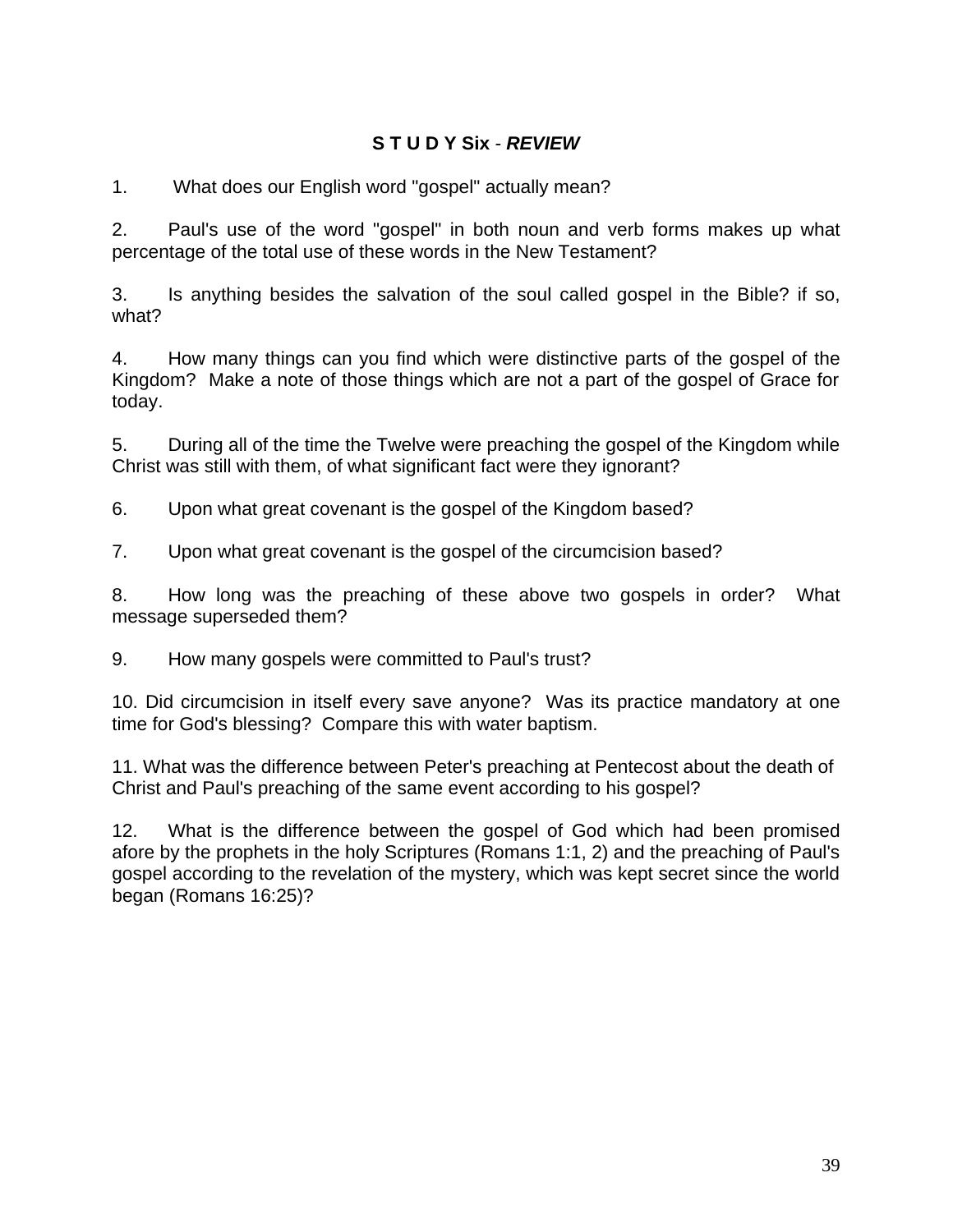# **STUDY Seven**

## **SUBJECTS RELATED TO DISPENSATIONAL TRUTH, Cont.**

## **LAW AND GRACE**

Law and grace are perhaps the two most contrasting dispensational terms in the New Testament. With the exception of John 1:17, all of the teaching on this subject is to be found in the writings of Paul. It was especially given to him to set forth the dispensational distinctions between these two great systems of truth. It might be well at the outset to notice some other words which Paul associates with these two terms. He very often speaks of works and the flesh in connection with Law, and faith and spirit in relationship with grace. Let us first notice some of Paul's contrasts:

- Therefore by the deeds of the *law* there shall no flesh be justified ... Being justified freely by his *grace* (Romans 3:20, 24).
- Where is boasting then? It is excluded. By what law? *of works?* Nay: but by the law *of faith* (Romans 3:27).
- For the promise, that he should be heir of the world, was not to Abraham, or to his seed, through the *law,* but through the righteousness of *faith* ... Therefore it is of *faith,* that it might be by *grace* (Romans 4:13, 16).
- Moreover the *law* entered, that the offense might abound. But where sin abounded, *grace* did much more abound (Romans 5:20).
- For sin shall not have dominion over you: for ye are not under the *law*, but under *grace* (Romans 6:14).
- But now we are delivered from the *law,* that being dead wherein we were held; that we should serve in newness of *spirit* (Romans 7:6).
- I do not frustrate the *grace* of God: for if righteousness come by the law, then Christ is dead in vain (Galatians 2:21).
- And if by *grace,* then is it no more of works: otherwise grace is no more grace (Romans 11:6).
- And the *law* is not of *faith* (Galatians 3:12).
- Christ is become of no effect unto you, whosoever of you are justified by the *law;* ye are fallen from *grace* (Galatians 5:4).
- But if ye be led of the *spirit,* ye are not under the *law* (Galatians 5:18).
- For by *grace* are ye saved through *faith* ... not of works, lest any man should boast (Ephesians 2:8, 9).

Many other references of Paul's could be noted, but let us consider for a moment this statement of another apostle:

For the *law* was given by Moses, but *grace* and truth came by Jesus Christ (John 1:17).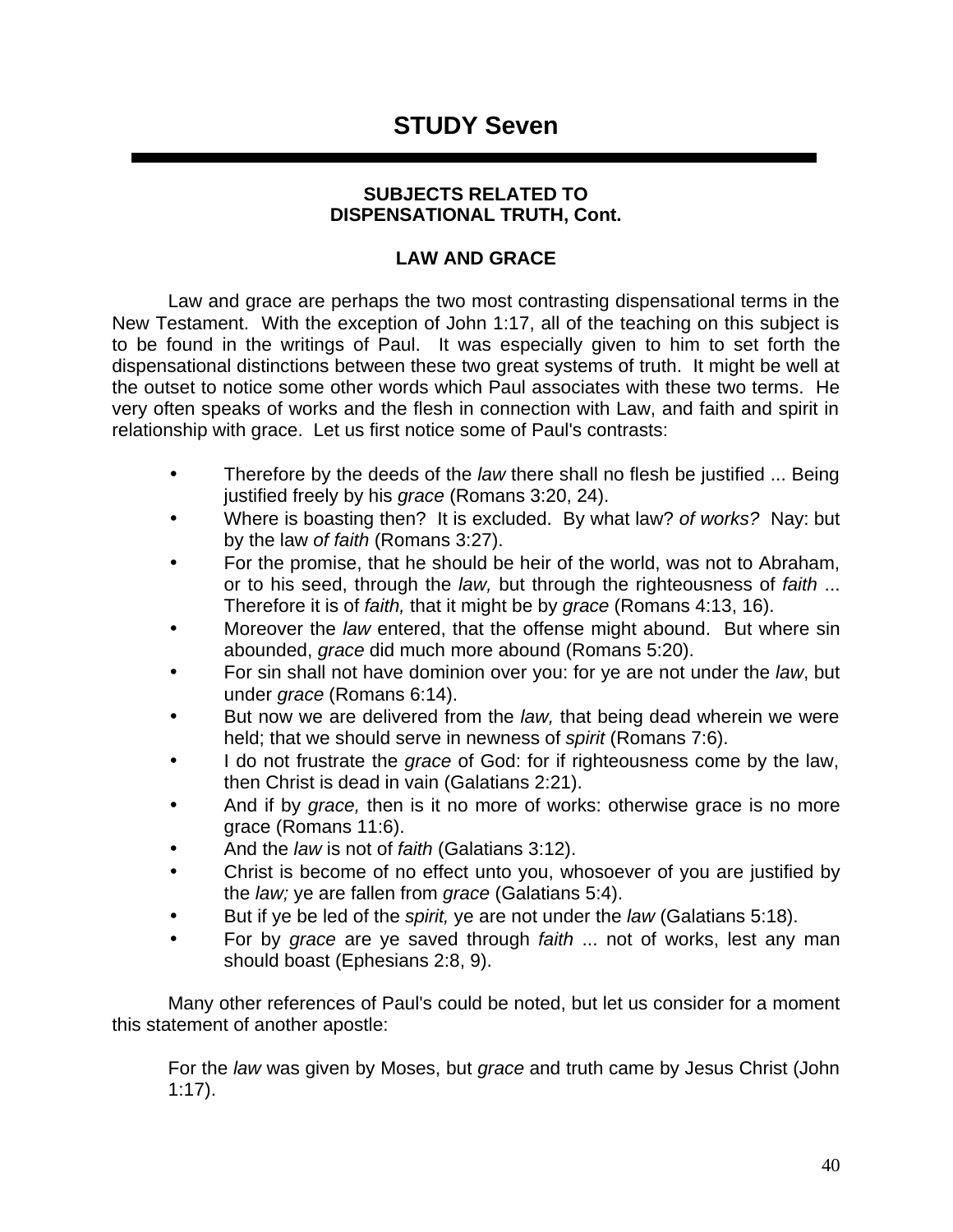It is important in our thinking that we get John's perspective. While God has always been gracious, and while the Lord Jesus showed much grace in dealing with people while He was on earth, it must be remembered that all during that time the dispensation of *law* was still in effect. The Word says He was "made of a woman, made under the *law*" (Galatians 4:4). Therefore Christ did not bring *grace* in contrast to *law* during the Gospel records, but rather through His death and the subsequent revelation of that truth which was given especially to Paul. John's gospel, written much later than the other Gospels and in light of the Pauline revelation, begins with the fact that *grace*  and *truth* had already come through the death and resurrection of Christ. It is this fact that makes John's gospel so different from the others.

## **LAW AND GRACE AS PRINCIPLES**

The word "law" is used in several different senses in Scripture, just as we speak of the law of gravity, or the law of supply and demand, or the law of the land. It would appear the main idea behind law as a principle is just this: a certain cause produces a certain effect. Laws cannot really be broken; they may be disobeyed. When one obeys a law there is a certain result; when that same law is disobeyed there is another result. The law is working in either case. One law may annul or overcome another law, just as the principle of life in a tree causes it to overcome the law of gravity and to lift itself into the air. Just so in Scripture we are taught the law of the Spirit of life in Christ Jesus sets us free from the law of sin and death (Romans 8:2).

The dispensational principle of the Law, however, is limited to its connection with the Law of Moses. When Paul speaks about not being under the Law, of not being justified by the Law, he is referring to the Mosaic Law as a meritorious system. He is saying sinful man, who merits only the wrath of God, can never save himself or make himself pleasing to God by his own works. Paul does not in any way belittle the Law; he defends and upholds it. He shows there is nothing at all wrong with the Law (Romans 7:12). Rather, the trouble is with man. The Law states:

Cursed is every one that continueth not in all things which are written in the book of the law to do them (Galatians 3:10).

Therefore it is impossible for the Law to help the sinner; it can only condemn him.

Grace as a principle is just the opposite of Law. It does not operate on the basis of merit. It provides and gives freely to the undeserving the good he needs but cannot generate of himself. The contrast between the principles of Law and grace are perhaps most clearly defined in Romans 4:4, 5:

Now to him that worketh [that is, who approaches God on the Law principle] is the reward not reckoned of grace, but of debt. But to him that worketh not [that is, who approaches God on the principle of grace], but believeth on him that justifieth the ungodly, his faith is counted for righteousness.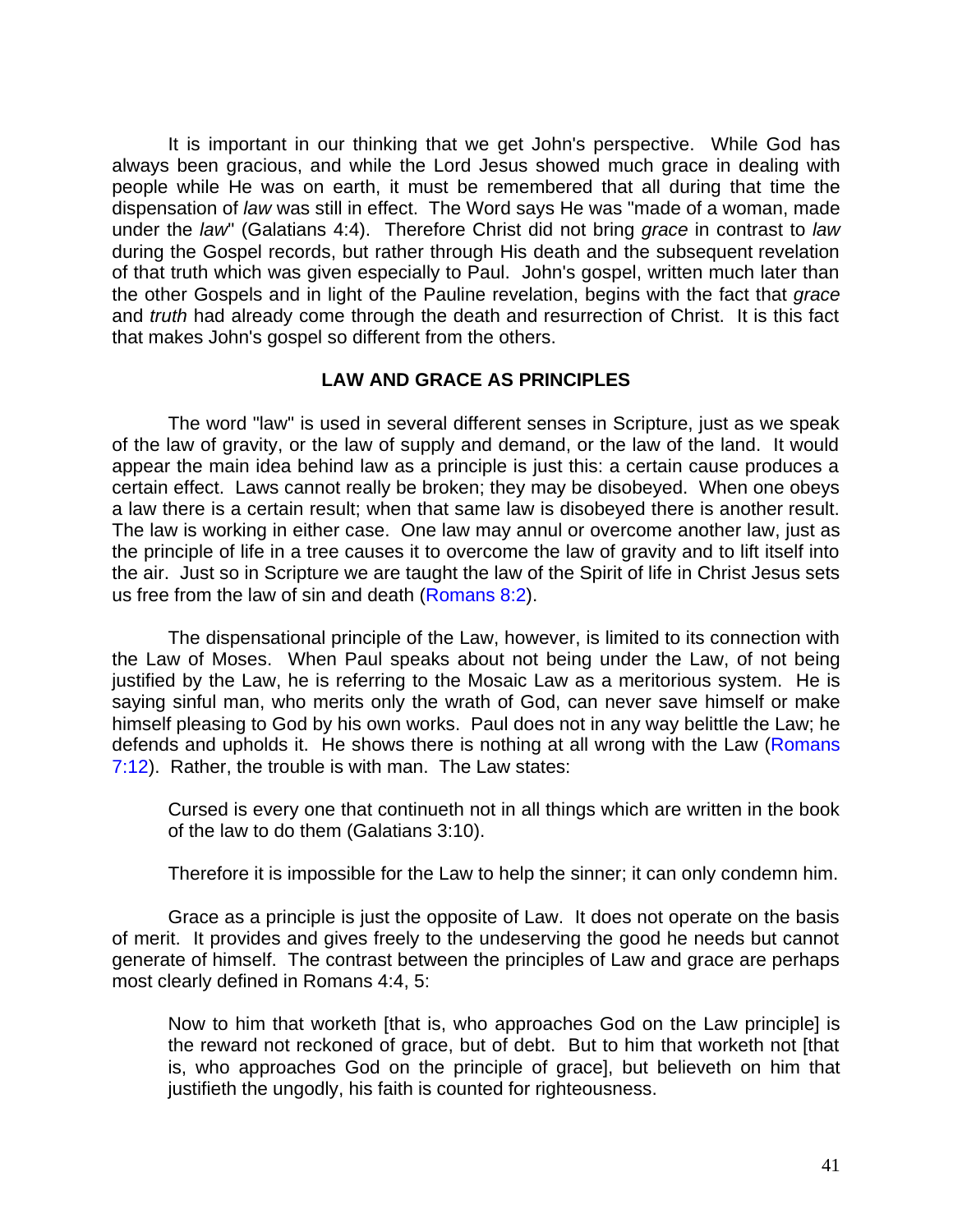It should be understood that whenever God shows grace, He never does so at the expense of His righteousness. The death of Christ so completely satisfies every claim of God's holy Law that God can be just and at the same time the justifier of him who believes in Jesus (Romans 3:26).

#### **LAW AND GRACE AS SYSTEMS**

There are many Christians who seem to understand the difference between the principle of Law and grace in salvation who fail to see the distinctions between them as systems. They fall into the same error as the Galatians did. They begin in the Spirit (that is, by grace) and then try to perfect themselves by the flesh (that is, by placing themselves under the Law) - Galatians 3:3. Paul calls such people foolish. Simply as principles, we see both Law and grace manifested throughout the Bible. It is only as we come to Paul's epistles that we see the two great systems or dispensations of Law and Grace set over against one another.

If we are careful to observe, we will see both Christ and His apostles, while manifesting the principle of grace, were yet under the Law of Moses as a system (Matthew 23:2, 3). It is also very evident the Jewish believers in Jerusalem at Pentecost and all during the book of Acts were still under the Mosaic system. As late as Acts 21:20 the many thousands of Jewish believers in Jerusalem were all zealous of the Law. Some, through the knowledge of the later revelation of truth which was given to Paul, suppose these Jewish disciples were disobedient in not giving up the Law. How else can we explain the action of these Jewish disciples?

If we recognize the uniqueness of the revelation which was given to Paul, we will understand that there was not opportunity for these Jewish disciples to even know anything about the passing of the Mosaic Law until at least Acts 15 when Paul went up by revelation to communicate this truth unto them (Galatians 2:2). And even on this occasion it seems evident that the understanding was that this truth was specifically for the Gentile believers and did not apply to the Jews who believed. Paul did not go to Jerusalem to settle the question of what the Jews were to practice, but what was necessary for the Gentiles (Acts 15:1-6, 19).

From Acts 15:21 it seems evident the Jerusalem apostles understood that the Jewish believers were still under the Mosaic system. James' statement in Acts 21:25, "As touching the Gentiles which believe, we have written and concluded that they observe no such thing," further substantiates this fact, for the clear inference is that the Gentile believers were to observe no such thing (the Mosaic customs) as did the Jewish believers. At least we know from Acts 15:28 this was not a mistaken idea of James or the apostles, but this is what "seemed good to the Holy Ghost."

We might well ask, then, what was the difference then between Jewish believers and Jewish unbelievers in Jerusalem during the Acts period, if both were observing the Mosaic Law? The unbelievers, of course, were rejecting Jesus Christ as their Messiah.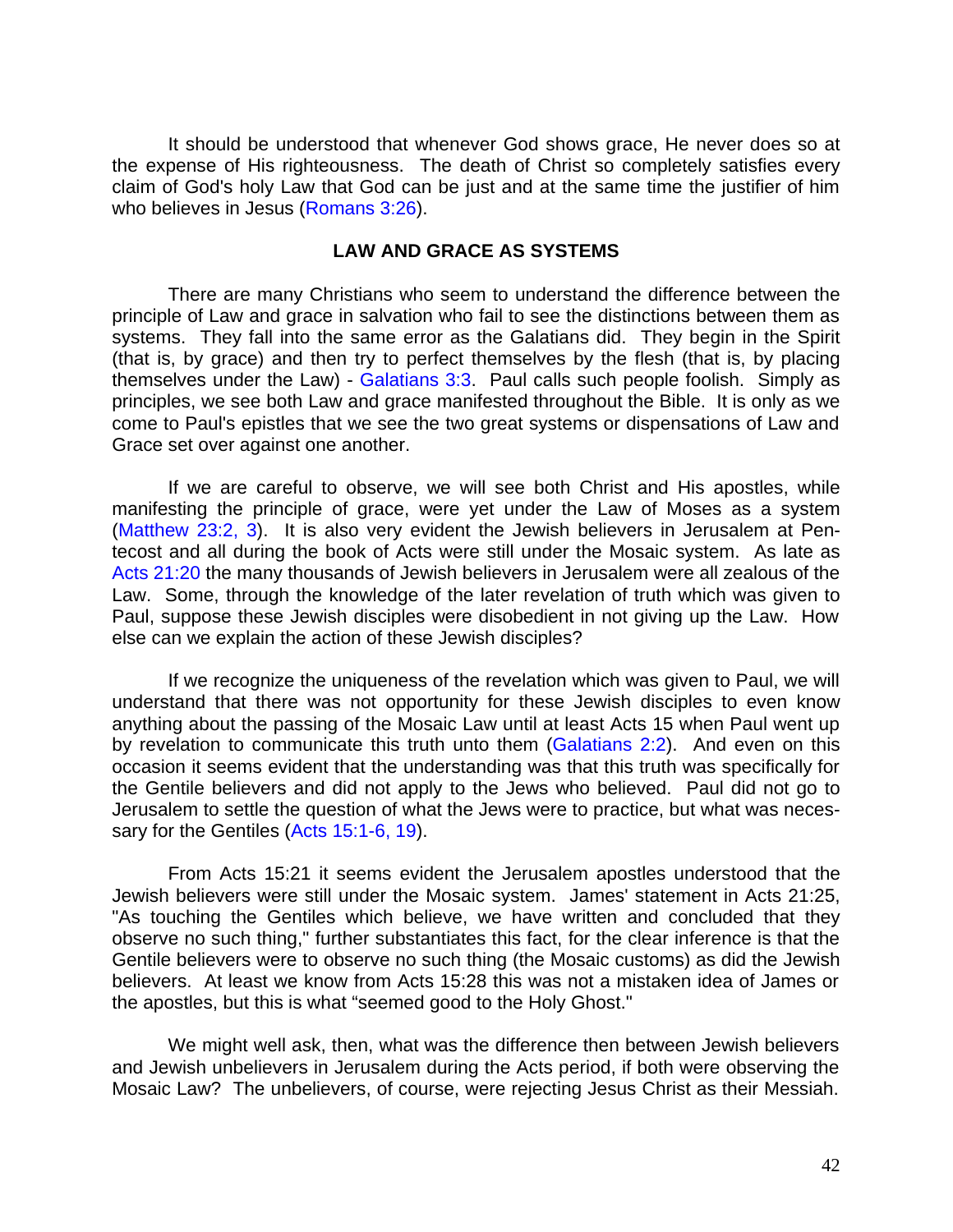That was the big difference. They were also trusting in their Law observance as a means of justification.

The Jewish believers, while remaining obedient to the Mosaic commandments, which were an integral part of their religious, political, and social life, knew there was salvation only in the name of Jesus Christ (Acts 4:12). The new covenant, which Christ had made in His blood, provided that the Law should be written upon the tables of their heart and not merely upon external tables of stone. Of course, the new was to take the place of the old, but the change was not to be instantaneous. The book of Hebrews was the first revelation given to the Jews as such concerning the passing of the old covenant, and chapter 8:13 clearly implies the gradual passing away of the old:

By using the words, "a new covenant," He has made the first one obsolete. But whatever is decaying and showing sign of old age is not far from disappearing altogether (Weymouth).

The Law dispensation was committed to Moses and the Grace dispensation was committed to Paul (Ephesians 3:2). These are two separate dispensations which are complete in themselves. God never intended the two should be mixed or confused. The grace of God is always frustrated when Christians mix Law and grace. One of the erroneous systems of our day guilty of this mixture is Seventh Day Adventism, which is propagated on a very side scale through the radio program, "Voice of Prophecy." The Adventists contend only the ceremonial Law was done away through Christ and that the Ten Commandments, along with the seventh day Sabbath, are still as binding as ever upon God's people. These people, along with many other so-called Christians, argue that we must be antinomian (lawless) if we are not under the Ten Commandments. They ask, what other motive is there to be good? Seemingly they have never come to understand either the fact that the Law was never given to make men good or the fact that only the love of Christ can constrain men to be good (2 Corinthians 5:14, 15).

The fact that Paul means the whole Mosaic Law system has been done way, including the Ten Commandments, is plain from 2 Corinthians 3:6-13. Paul here calls the Law "the letter that killeth...... the ministration of death," "the ministration of condemnation," and "the old testament." It is evident that he is speaking of the Ten Commandments, for he expressly speaks of that "which was written and engraven in stones (verse 3), and anyone with knowledge of the Old Testament knows that this can only refer to the Ten Commandments. And he says concerning this whole system of the old covenant that it is "done away" and "abolished" (verses 11, 13).

It is most important to understand how the Law was abolished. It was not abolished by any disregard for it or by merely bypassing its claims. The Law was completely satisfied by the death of Jesus Christ. All of its claims were exhausted upon Him. He thus became the end of the Law for righteousness (Romans 10:4). Furthermore, the Law has dominion over people only as long as they live (Romans 7:1). After the Law has put a person to death it has no more dominion. Thus Paul teaches we have become dead to the Law through the (physical death of the) body of Christ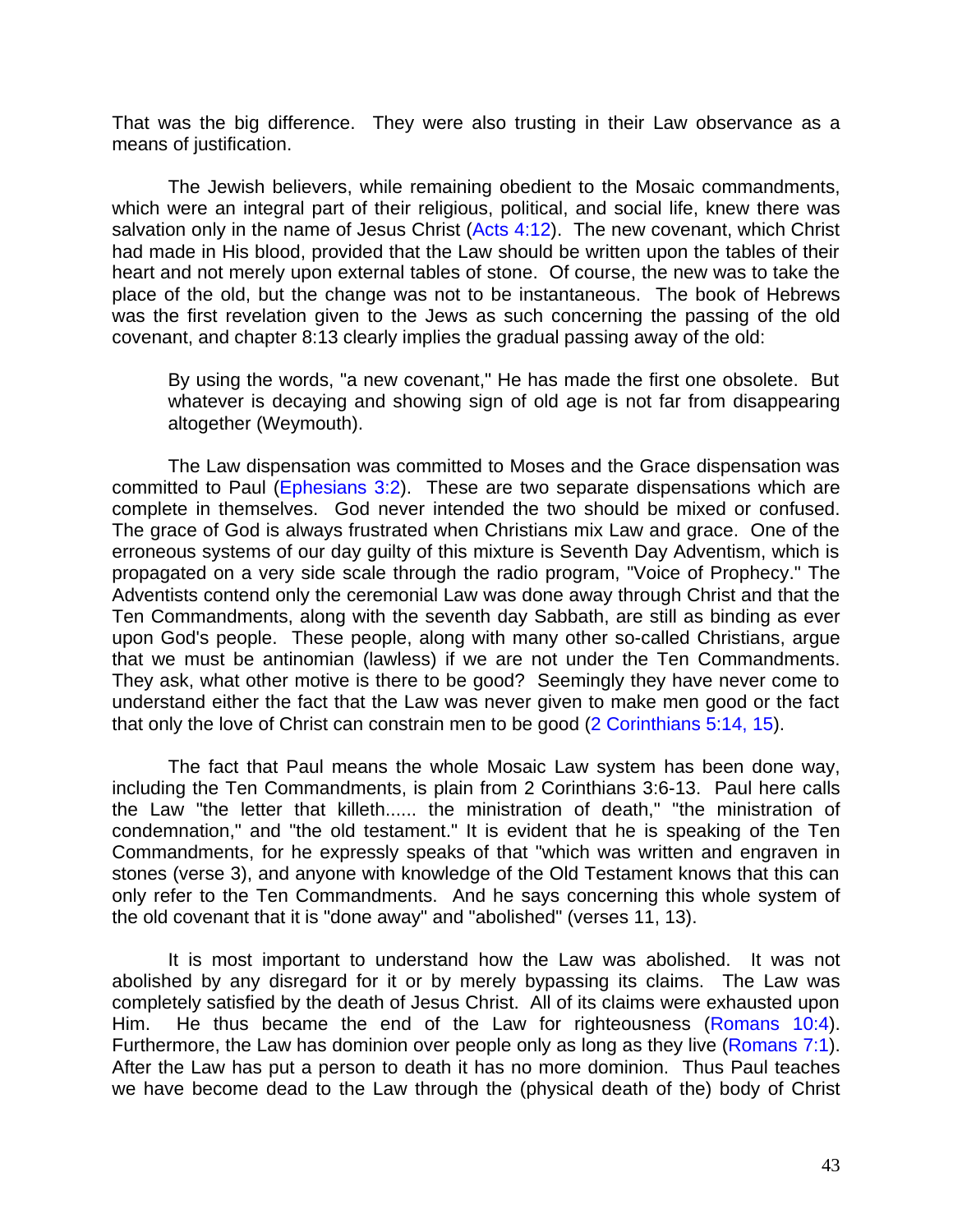(Romans 7:4). But Paul doesn't leave us in a state of death. He also says we have been raised from the dead with Christ to be married to Him.

Now let us ask, if a wife obeys her husband and lives pleasing to him, is it because the husband has set up a system of laws for her to keep, or is it because there is mutual love? The Law demanded that man love God with all of his heart, but love cannot be legislated. Since the flesh is enmity against God, it is impossible for those in the flesh to be subject to the Law of God (Romans 8:7, 8). As a new creation, the believer is no longer in the flesh but in the Spirit. Being born of the Spirit he has become a partaker of the divine nature. It is his nature now to love. He does not need the Ten Commandments to force obedience to God any more than Jesus Christ Himself needs such a Law. Thus Paul teaches that the believer, freed from the condemnation of the Law through the death of Christ and now alive through the resurrection of Christ and living under the reign of grace, actually fulfills all of the righteous requirements of the Law (Romans 8:4). Paul's gospel did not make void the Law, but rather fulfilled it (Romans 3:31).

## **S T U D Y Seven –** *REVIEW*

1. What four important words are often used in connection with Law and grace?

2. Complete: "I do not \_\_\_\_\_\_\_\_\_\_\_\_ the grace of God; for if \_\_\_\_\_\_\_\_\_\_\_ come by the Law, then Christ is dead \_\_\_\_\_\_\_\_\_\_\_\_\_\_."

3. Was Christ gracious while He was on earth? In what sense does John apparently mean grace came by Jesus Christ (John 1:17)?

4. Did grace and Law ever co-exist? Read Romans 4:6-8 and state whether David lived under the Law and whether he experienced God's grace.

5. In what sense do you think the word "law" is used in the following passages: Romans 7:7; Romans 8:2; Galatians 6:2; Romans 7:21; 2 Timothy 2:5?

6. What usage of the word "law" is especially related to dispensational truth?

7. List as many distinctions as you can between Law and grace.

8. Quote a verse to prove Paul did not belittle the Law, but rather upheld it as holy and good.

9. What was the error of the Galatians? (See especially 3:3; 4:9,21; 5:4.)

10. Show from Scripture that Christ and His apostles lived under the Mosaic Law.

11. Explain why the Jewish believers at Jerusalem continued to observe the Law of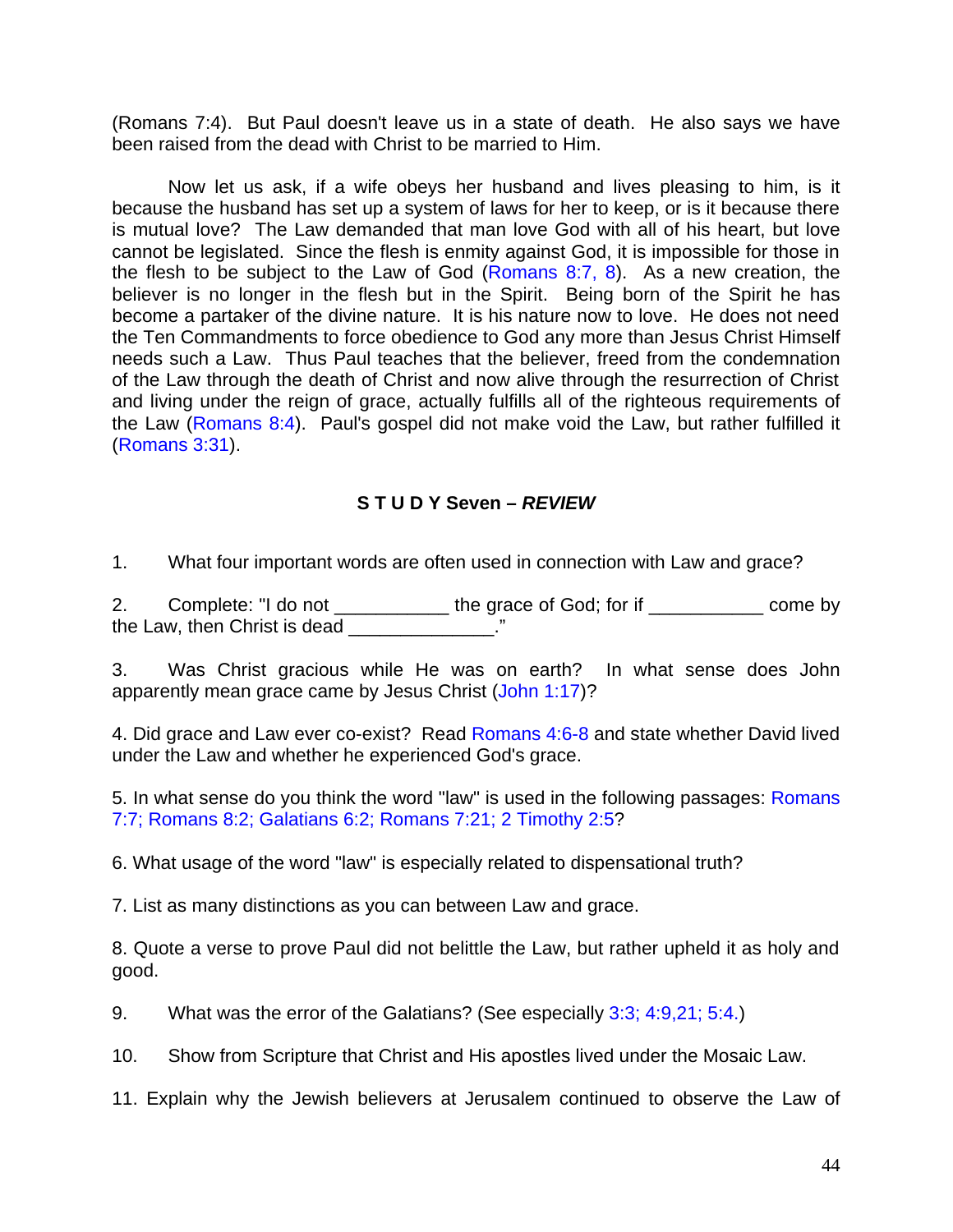Moses even as late as Acts 21.

12. How did these Jewish apostles learn about the gospel of the Grace of God? (See Galatians 2:2.)

13. State in what sense the true Jewish believers at Jerusalem were observing the Law.

14. How much of the Law has been done away in Christ? State how the Law was abolished.

15. If the believer today is not under the Ten Commandments, what restraints and motivations do they have for proper behavior?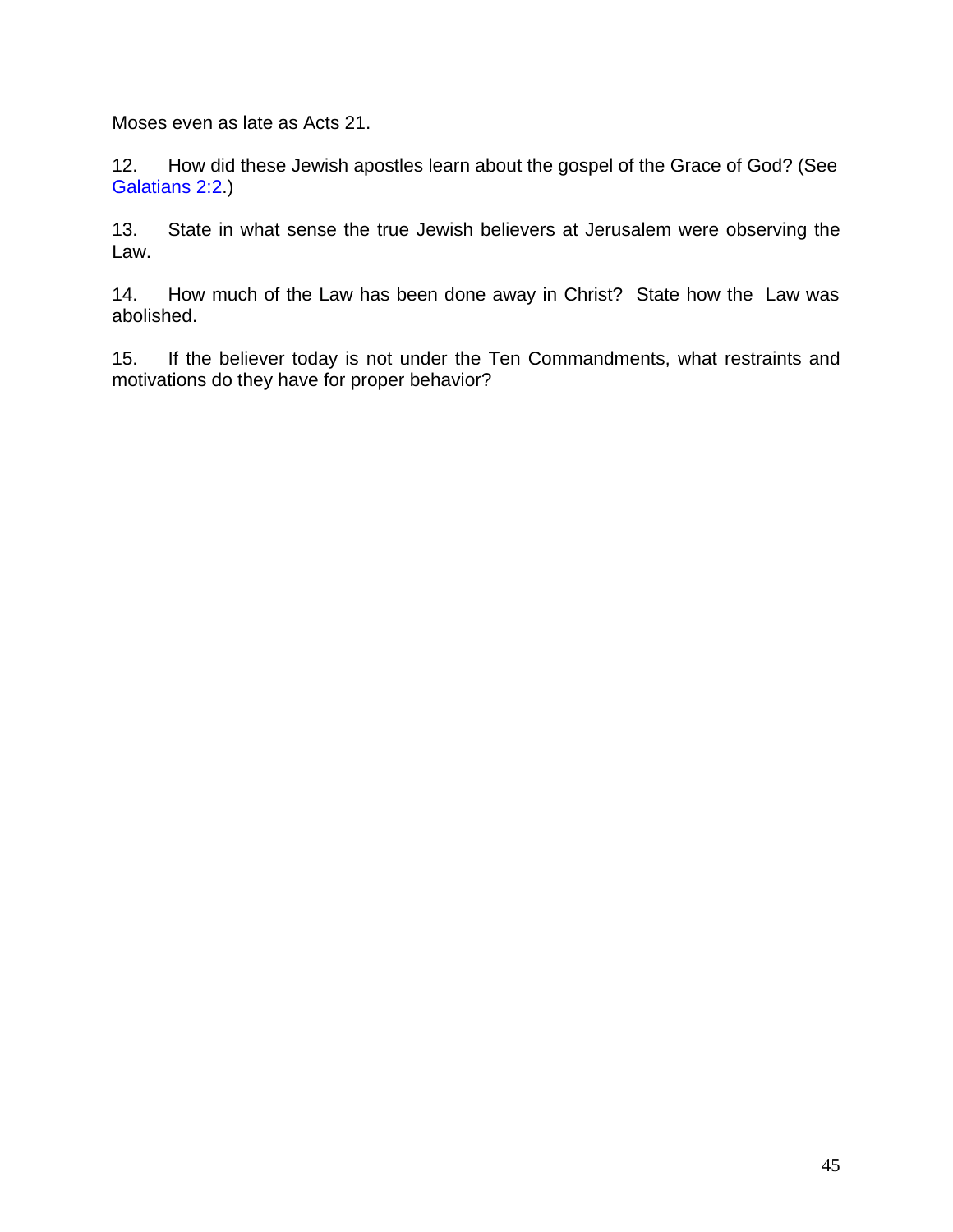# **STUDY Eight**

## **SUBJECTS RELATED TO DISPENSATIONAL TRUTH, Cont.**

In this study we shall consider several more of the biblical subjects which are related to dispensational truth. Thus far we have considered such subjects as The Ages, Prophecy, The Times of the Gentiles, The Resurrections, The Gospel, and Law and Grace. We have seen that all of these subjects must be studied dispensationally if they are to be rightly understood. Let us look now at the doctrine of the church.

### **THE CHURCH**

Practically all dispensationalists make a clear distinction between Israel and the church. Traditional, undispensational interpretation sees no distinction between these two groups. To them, Israel is the church and the church is Israel. As always, every erroneous system has some element of truth in it. What element of truth is in this traditional view may be seen from the following quotation from the *Scofield Reference Bible,* original edition, page 1021:

Israel was a true "church," but not in any sense the N.T. church-the only point of similarity being that both, were "called out" and by the same God. All else is contrast.

If Israel was a true church but not the New Testament church, then it is not sufficient to merely state that Israel is not the church; we must qualify the word "church." Dr. Scofield does this by saying Israel is not the New Testament church. Here we believe a clearer distinction needs to be made. We prefer to say Israel is not the church which is the Body of Christ. This brings us to the question of what difference, if any, there is between the New Testament church and the Body of Christ. To Dr. Scofield, apparently there is no difference. But when we consider that the New Testament or New Covenant was promised to and made with the house of Israel (Jeremiah 31:31; Hebrews 8:8), and further realize that Israel is a true church, it should be evident that Israel is a New Covenant (Testament) church. Israel was in the past an Old Covenant (Testament) church. God promises that in the future she will be a New Covenant (Testament) church.

The confusion in the use of the expression "New Testament" arises from the dual usage of this expression. The New Testament technically and specifically means the compact or contract which God promised in Jeremiah 31:31. Most people have lost sight of this specific usage and now employ this term to mean the twenty-seven books from Matthew to Revelation.

The New Testament church to such people would mean the church mentioned in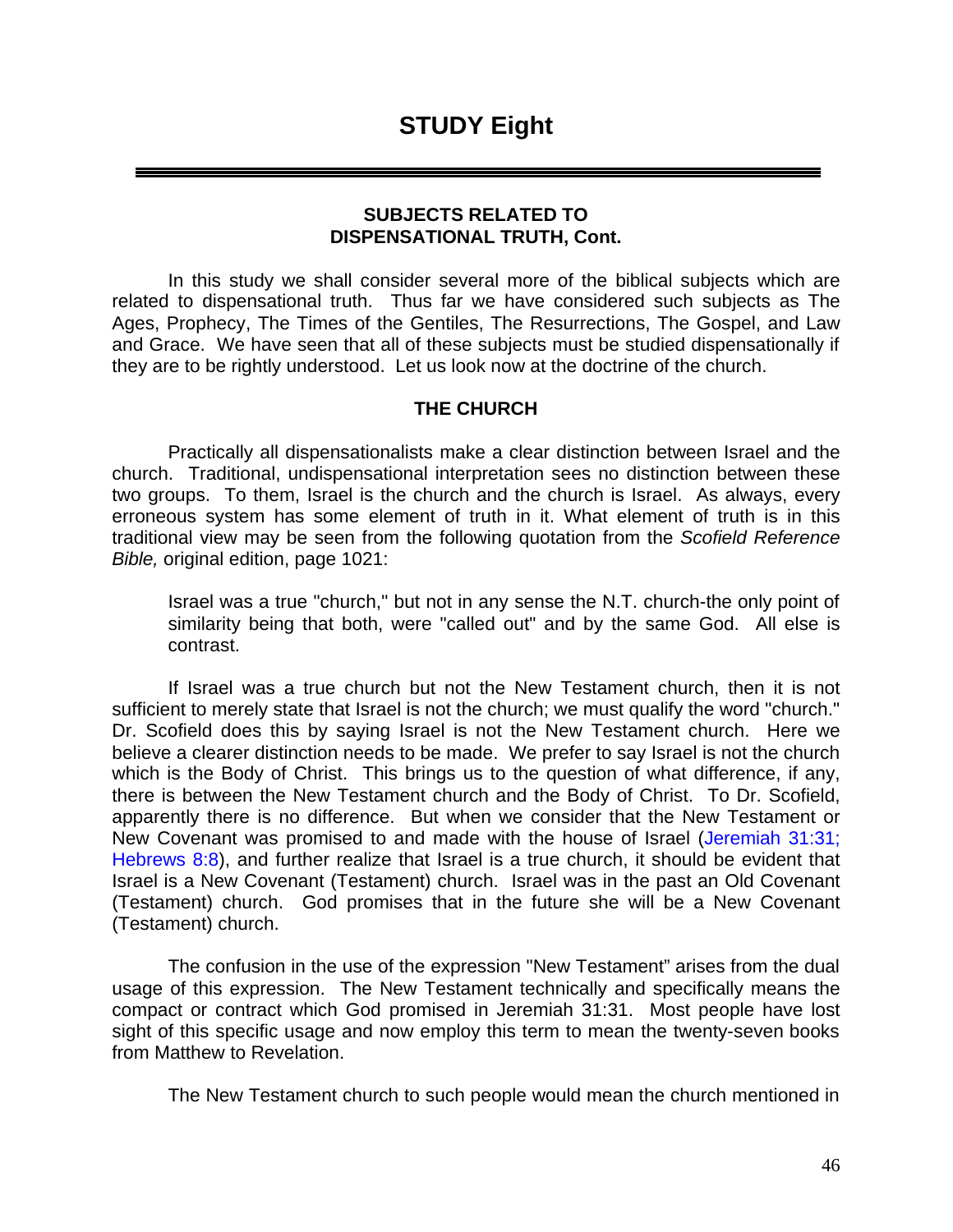these books called the New Testament. There would be no particular objection to this usage if there were only *one* church presented in these twenty-seven books. But as a matter of fact, some of these books of the so-called New Testament deal with Israel as a church, and some deal with the Body of Christ as the church. The church in Matthew 16:18, 19 is definitely the New Testament church of Israel as it will be constituted in the kingdom of heaven. This is the church Psalm 22:22 predicted (see Hebrews 2:12). We believe this church had its real inception on the day of Pentecost, although it existed in germ form during the earthly ministry of Christ.

All dispensationalists who make a distinction between Israel as a church in the Old Testament (and the Scripture itself does just that in Acts 7:38) and the Body of Christ of this dispensation must find a place where Israel ceased being a church and where the Body of Christ came into being. Actually, most of the differences between dispensationalists arise at just this point. Some suppose the new church of this dispensation came into being at Matthew 1:1; others think it began with John the Baptist; Dr. Scofield, and perhaps a majority of fundamentalists, hold that it began at Pentecost in Acts 2; others, like ourselves, believe it began with Paul's ministry; and still others contend it did not begin until after the history covered in the book of Acts.

We base our convictions on two plain facts. First, Scripture plainly states the church, the Body of Christ was a secret never revealed before it was made known to Paul. Corroborating this point is the fact that Scripture also indicated the church at Pentecost was not a secret but was according to the Predictions of all of the prophets from the beginning of the world (Acts 3:21). The second fact is the obvious truth that the Body of Christ is plainly set forth in the early epistles of Paul (I Corinthians 12:13, 27; Romans 12:5). Since the dispensation of the Body of Christ was committed to Paul, and since he wrote about this truth in his earlier ministry, it is only logical and scriptural to hold that this new church, the Body of Christ, had its historical inception with Paul's ministry in the Acts.

It is important to know the boundary line between Israel as a church and the Body of Christ as a church. It is also important to know some of the differences between these two outcallings. Let us list a few:

- Israel is a nation, the Body of Christ is not. Therefore many of God's dealings are on a national basis with Israel, whereas they are predominantly individualistic with the Body of Christ.
- Israel is a covenant people. Both the Old and New Covenants belong to that nation. The Body of Christ is not in covenant relationship to God, although its members partake of all of the spiritual blessings of the New Covenant which was made in Christ's blood.
- Israel has an earthly calling. God has promised this nation a definite territory upon this earth as an unending inheritance. The Body of Christ has no such earthly promises. Its blessings and inheritance are heavenly.
- The hopes of these two groups are different, although here we must be careful in our distinctions. Paul refers to the hope of Israel several times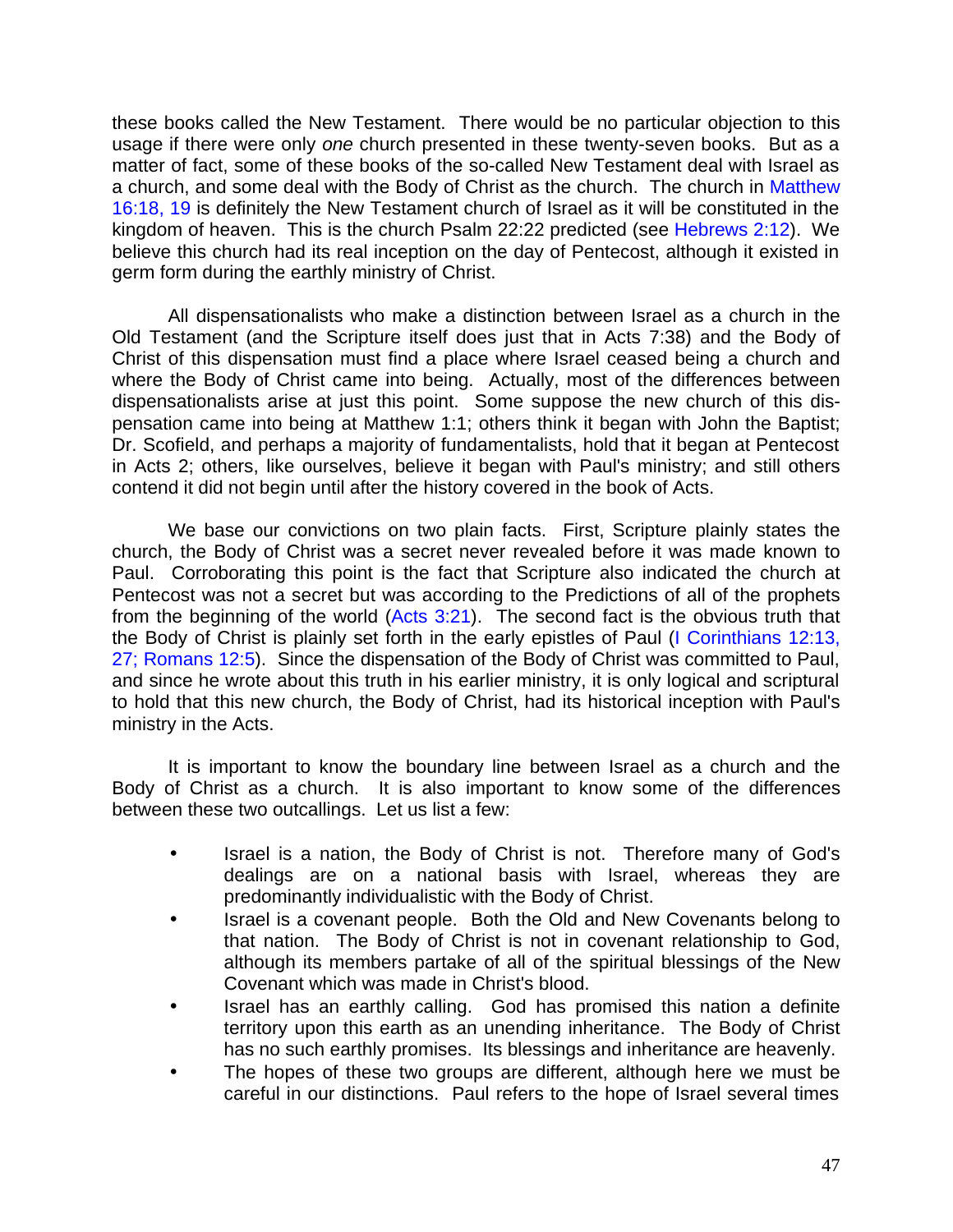in Acts, which the context limits to the resurrection of Jesus Christ. This is essentially our hope too. But if we refer to the coming again of Christ as the hope, we see a big distinction. Israel's hope will be realized when Jesus Christ returns to earth in power and great glory as King of kings and Lord of lords. Then Israel's enemies will be judged and Israel will enter into the millennial blessings. Some years before this event occurs the Body of Christ will realize its hope in the event we call the Rapture. Christ will come in the air and catch up all the living and dead members of the Body to ever be with Him.

- The spiritual programs for Israel and the Body of Christ are different in certain respects. Community of possessions, miraculous outward signs, water baptism for remission of sins, and other like things which we find in the so-called Great Commission, and which we observe happening in the early chapters of Acts, give us some idea of Israel's program. Some of these things carry on through the transition period of the latter half of the Acts until they are completely set aside and the permanent order of this dispensation is established.
- Israel is especially connected with prophecy. The prophetic program provides for salvation first for Israel, and then for the Gentiles through Israel. The Body of Christ is especially connected with the Mystery, which provides for Gentile salvation through the fall of Israel.

The Second Coming of Christ is another doctrine which is especially related to dispensational truth, but it has already been touched upon above, and was quite fully covered in Study Five on the Resurrections.

## **ORDINANCES**

We come next to consider the subject of religious ordinances. We will need to define this word rather accurately since there are several different Greek words which are translated "ordinance" in our English Bibles. An ordinance may be any decree, statute, or law made by the civil governor or by God. The Law of Moses contained many such ordinances It is this usage of the word in which we are particularly interested in our dispensational study. We are still under many civil ordinances but the Scriptures teach that in this present dispensation we are not under any religious ordinances. Notice a few passages from Paul:

For He is our peace, who hath made both [Jew and Gentile] one, and hath broken down the middle wall of partition between us; having abolished in his flesh the enmity, even the law of commandments contained in *ordinances;* for to make in himself one new man, so making peace (Ephesians 2:14, 15).

Blotting out the handwriting of *ordinances* that was against us, which was contrary to us, and took it out of the way, nailing it to his cross ... Let no man therefore judge you in meat, or in drink, or in respect of an holy day, or of the new moon, or of the sabbath days: which are a shadow of things to come but the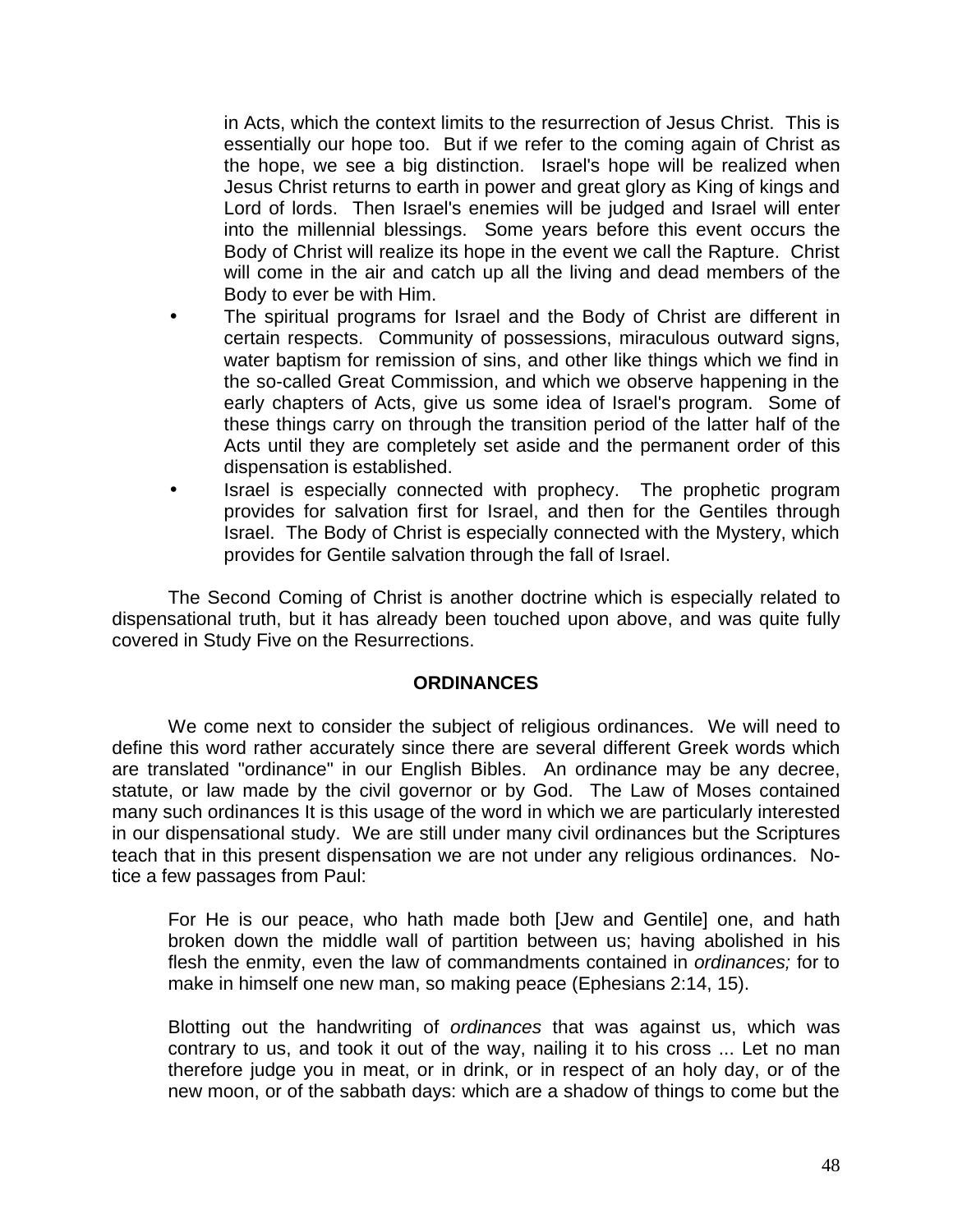body is of Christ ... Wherefore if ye be dead with Christ from the rudiments of the world, why, as though living in the world, are ye subject to ordinances, (Touch not; taste not; handle not; which all are to perish with the using;) after the commandments and doctrines of men? (Colossians 2:14-22)

When we turn to Hebrews 9:1 and 10, we discover this about the Mosaic Law:

Then verily the first covenant [Mosaic] had also *ordinances of* divine service, and an earthly sanctuary ... which stood only in meats and drinks, and divers washings [baptisms], and carnal *ordinances,* imposed on them until the time of reformation.

The grammatical construction makes it clear that the carnal ordinances are not in addition to meats and drinks and baptisms, but rather that these things themselves are all carnal ordinances.

These Scriptures make it very clear that Christ's death has fulfilled the Law and abolished all of these religious ordinances. If this be so, how is it we hear Christians today talking about the ordinances of the church? Most Protestants believe water baptism and the Lord's Supper are the two ordinances of perpetual obligation upon the church. Where do Christians get such teaching?

There is no doubt water baptism is a religious ordinance. It is called that in Hebrews 9:10. The idea that we are to practice this ordinance until the end of the age is based upon the so-called Great Commission of Matthew 28:19, 20. Supposing this to be the last command of Christ to His disciples, it is only natural to suppose this command is for our obedience today. However, this was not Christ's last command! He later revealed Himself from heaven to the apostle Paul and committed to him the present dispensation of the Grace of God. In this new dispensation Paul says:

Christ sent me *not* to baptize, but to preach the gospel.

The idea that the Lord's Supper is an ordinance comes from I Corinthians I t:2:

Now I praise you, brethren, that ye remember me in all things, and keep the *ordinances, as* I delivered them to you.

This is an unfortunate translation. It is the only place in the New Testament where this Greek word is translated ordinance. Practically all other versions render it "traditions." The word actually means, that which is delivered or handed over. The same word is used of the betrayal of Christ; Judas delivered Him over to the Jews (Matthew 26:15). Traditions are things which have been handed down by God or by man. Paul uses the same word in speaking of the gospel in I Corinthians 15:3 - "For I *delivered* unto you first of all that which I also received."

The Lord's Supper is not an ordinance in the sense that baptism and other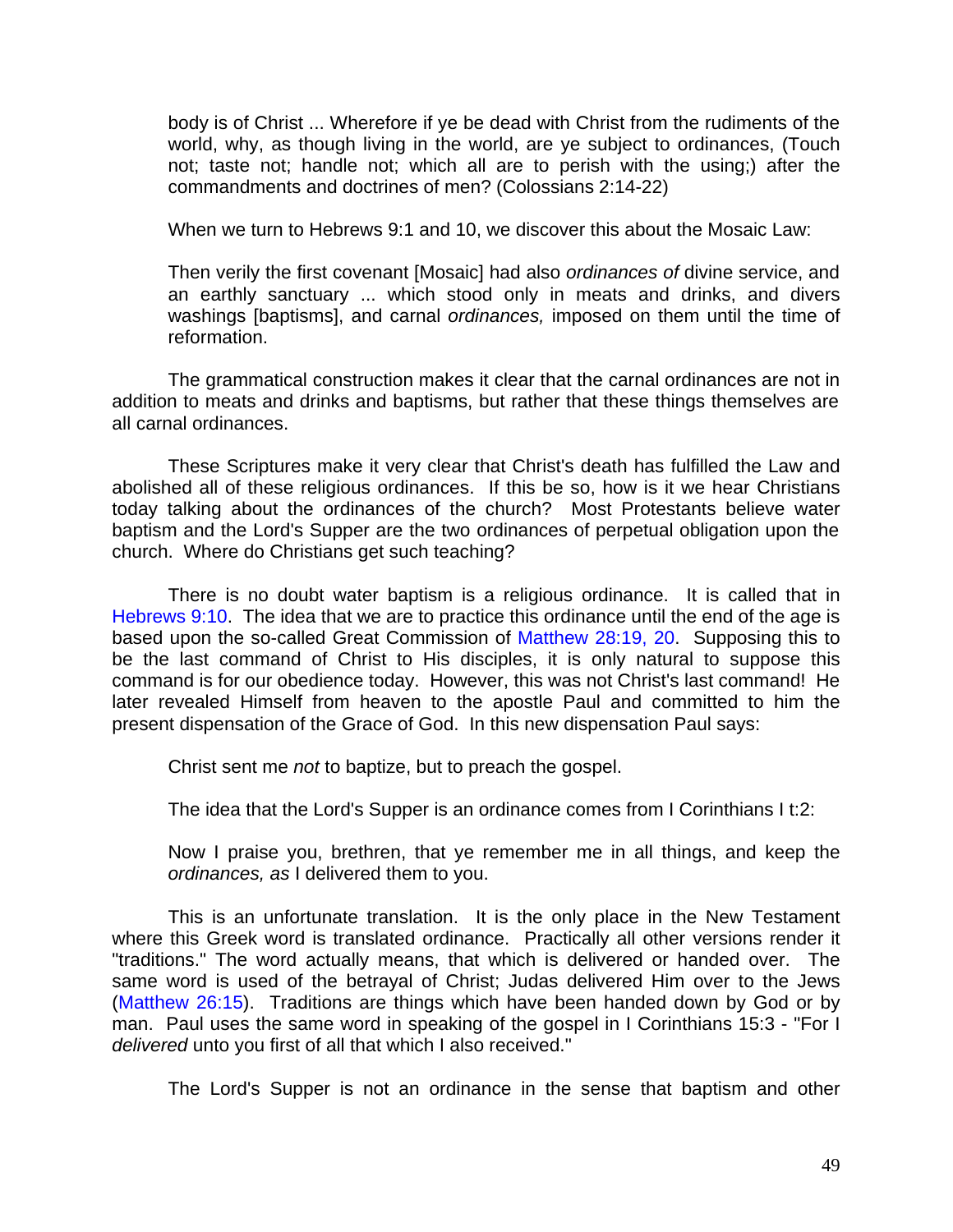religious commandments are. The Lord's Supper is not obligatory, as ordinances are. It can be observed anytime, anywhere, and there are no explicit instructions how it is to be done. Significantly, too, baptism and the Lord's Supper are never linked together in the Scripture. Surely if the Lord had left two obligatory ordinances for the church, we would expect to find them associated in some way.

Acts 28:28 dispensationalists contend the Lord's Supper is an ordinance, but since it is mentioned in a Pre-prison epistle of Paul, it is not for the Body of Christ. They claim Colossians 2:14 refers to the Lord's Supper, that it is one of the ordinances which was blotted out by being nailed to the cross of Christ. A little reflection should save one from such a blunder of interpretation. The Lord's Supper was instituted just the night before the Cross, and had meaning only in view of Christ's death. If the Acts 28 people were correct it would mean the Lord's Supper was abolished just a few hours after it was instituted. It would thus have been impossible of observance. Not only so, but the Lord's Supper is not "against us and contrary to us," as are the ordinances of Colossians. The Lord's Supper was a truth which Christ delivered to Paul, and which Paul delivered to members of the Body of Christ. There is nothing about it which is incompatible with the dispensation of Grace as revealed in the whole of the Pauline Scriptures.

Since I Corinthians is the only epistle in which Paul deals with water baptism and the Lord's Supper, it is interesting to see what emphasis he places upon them. When it comes to the water, Paul states Christ had not sent him to baptize, and he thanked God he had baptized so few. When it came to the Lord's Supper, Paul did not say: Christ sent me not to observe the Lord's Supper. Instead Paul said he had received truth about the observance of the Lord's Supper from Christ for them, and he goes about to correct the troubles which had arisen over its wrong observance.

## **S T U D Y Eight -** *REVIEW*

- 1. What is Israel called in Acts 7:38?
- 2. What is wrong about calling the church of today the New Testament church?
- 3. In what two ways is the expression "New Testament" often used?

4. What are some of the views various Christians hold as to the beginning of the Body of Christ? Do you know of any others not mentioned in the study? Where do most Reformed and Presbyterians begin the church?

5. What is the most evident reason the Body of Christ did not begin at Pentecost?

6. What positive scriptural proof is there that the Body of Christ began before Acts 28:28?

7. What is Israel called in Exodus 19:6 besides a kingdom of priests? Is the Body of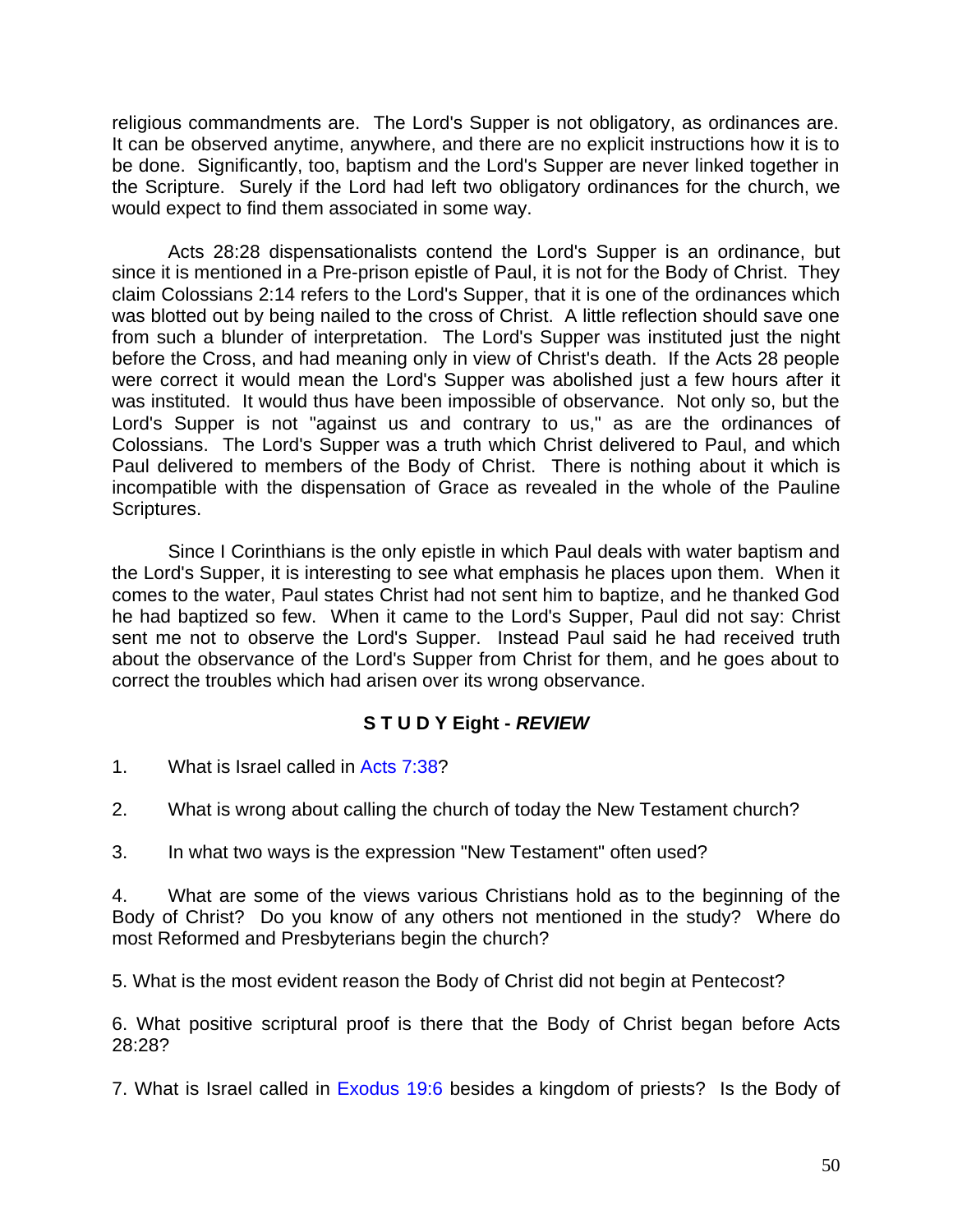Christ ever called this? Who do you think is meant in Matthew 21:43, to whom Christ said the Kingdom of God was to be given?

8. What is the Old Covenant or Testament, and with what people was it made? (See Jeremiah 31:32.) With what people was the New Testament made? (See Jeremiah 31:31 and Hebrews 8:8-13.)

9. Read Ezekiel 36:24, 2 Samuel 7, and Deuteronomy 28:2-14, and put down as many things as you can find that God has promised to Israel.

10. Contrast the blessings and hope of the Body of Christ with the answers given in the above question.

11. If the word "prophecy" is especially connected with Israel and its program, what contrasting word is especially connected with the Body of Christ?

12. What is the difference between the word "ordinance" in Colossians 2:14 and I Corinthians 11:2?

13. State how many religious ordinances of the character mentioned in Colossians 2:14 Christ has ordained for the church today. Where in the New Testament are water baptism and the Lord's Supper associated together?

14. Why do extreme dispensationalists who begin the Body of Christ at Acts 28:28 reject the Lord's Supper for our observance today?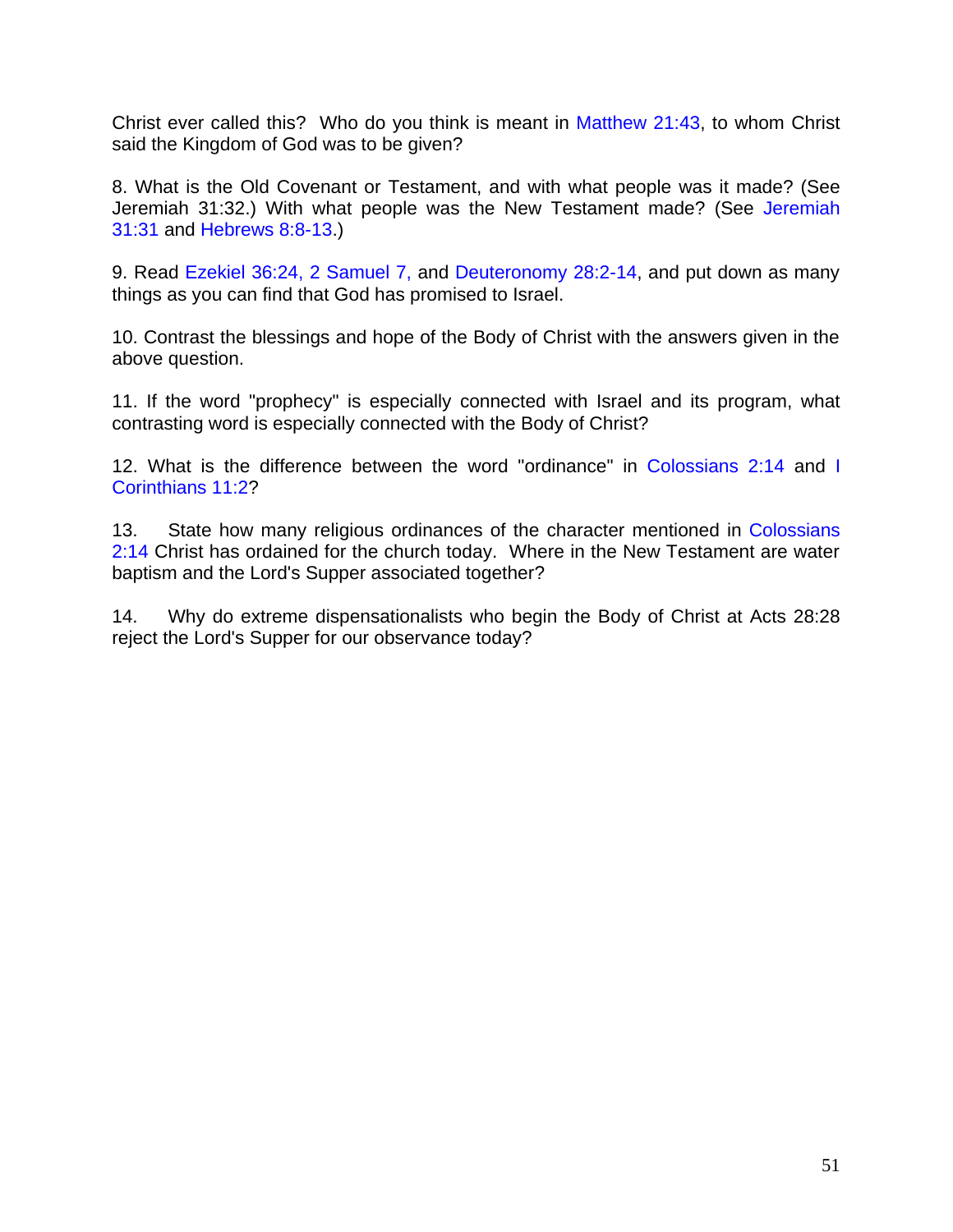# **STUDY Nine**

## **SUBJECTS RELATED TO DISPENSATIONAL TRUTH, Cont.**

#### **SIGN GIFTS**

This will be the last of the subjects related to dispensational truth which we will consider in this series of studies. Actually almost every subject in the Bible is affected in some way by dispensational truth. In these chapters we have chosen only a few of the more obvious ones.

By the sign gifts we mean miraculous enablements given by the Spirit of God as signs to the people of Israel. Actually Paul calls only one of these gifts a sign ("Wherefore *tongues* are for a sign" I Corinthians 14:22), but it is evident the associated gifts were also for the same purpose.

The problem involved with this subject is whether or not these sign gifts, which were prevalent in the early church, should be in manifestation today. Pentecostalists and others of like belief tell us all of these gifts should be in the church today, and that their lack of manifestation is due only to a lack of faith or of spirituality. Others think they ought to be manifested whenever the gospel is carried into a new region to cause people to believe. Some seem to be in favor of claiming such a gift as healing, but not in favor of tongues. We believe when the Scripture is rightly divided dispensationally, it will be seen that all of these sign gifts have served their purpose and have no further place in this present dispensation.

#### **THE PURPOSE**

Paul states in 1 Corinthians 1:22, "For the Jews require a sign" and in 14:22, "Wherefore tongues are for a sign." Paul tells us not to be children but men in understanding, explaining God had told Israel in their Law that He would speak to them with other tongues; therefore tongues are for a sign to Israel. One who doesn't understand this is not mature in his understanding of Scripture, according to I Corinthians 14:20-22.

The Scriptures show that God has always dealt with Israel in signs. (See especially Exodus 4:8; Deuteronomy 28:46; Joshua 4:6; Matthew 12:38, 39; 24:3, 30.) The word "sign" occurs seventy-three times in Scripture which is dispensationally Israelitish, and only three times in Paul's epistles, and all of Paul's references clearly refer to Israel (Romans 4:11; 1 Corinthians 1:22; 14:22). Israel was born nationally in a cradle of signs when God delivered them from Egypt by mighty signs and wonders. Christ produced many mighty signs in proof of His Messiahship.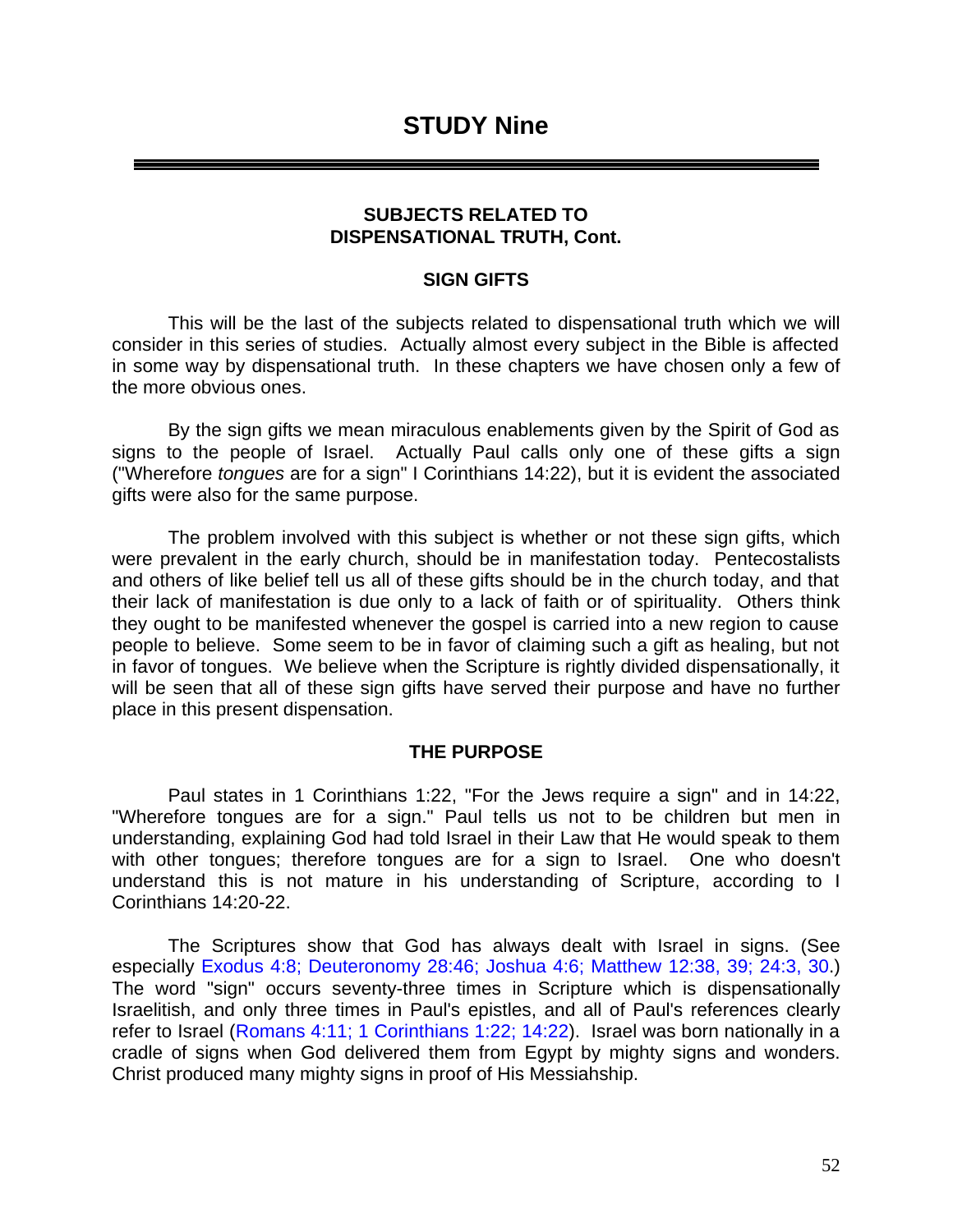And many other signs [besides the eight that are recorded in John] truly did Jesus in the presence of his disciples, which are not written in this book: but these are written that ye might believe that Jesus is the Messiah, the Son of God; and that believing ye might have life through his name (John 20:30, 31).

### **THE PROGRAM**

Signs were thus a part of Israel's program. Christ wrought many signs, and He promised that His disciples would do even greater signs or works (John 14:12). In the so-called Great Commission of Mark 16:15-18, Christ promised that these signs would follow them that believe:

- Casting out demons.
- Speaking with new tongues.
- Taking up serpents or drinking poison without hurt.
- Healing of the sick.

We see all of these and other miraculous signs being performed both by the twelve apostles and Paul during the period covered by the book of Acts.

If signs were given for the sake of the Jews, why should we find them in manifestation in the church which Paul, the apostle to the Gentiles, founded? And if they were in Paul's churches, should they not be in our churches today, if we are supposed to follow Paul? We believe the reason signs continued even after the new church, the Body of Christ, began under Paul's ministry is this: God did not in one stroke cut off and cast away His people Israel. That is not His way of doing things. Paul quotes Isaiah to the effect that "all day long" God had stretched forth His hands unto this disobedient and gainsaying people of Israel (Romans 10:21).

It was not that God was offering the establishment of the Millennium to Israel after Paul came on the scene, but as Paul says, God was trying to provoke Israel to jealousy by beginning a new dispensation with Paul and by sending salvation to the Gentiles (Romans 10:19; 11:11). Remember that the Body of Christ is a joint body of Jews and Gentiles. Even though God had cast aside the national kingdom promises to Israel for the duration of this dispensation, He still had a purpose in saving some of them before the final blow of judgment would be struck in the desolation of Jerusalem in 70 A.D.

This last stated fact also gives us a clue to why these gifts are not in operation today. There are two ways of stating when the sign gifts were to cease. In line with what has been said above, they were to cease when Israel was finally given up to judgment by God. We may say this happened judicially at the end of the Acts period, but actually the sentence was not carried out for another ten years. On the other hand, we may say the sign gifts were to cease when "that which is perfect [mature] is come" (I Corinthians 13:10). The coming of that which is complete or mature does not mean our going to heaven, but the bringing in of the mature course of this dispensation of Grace.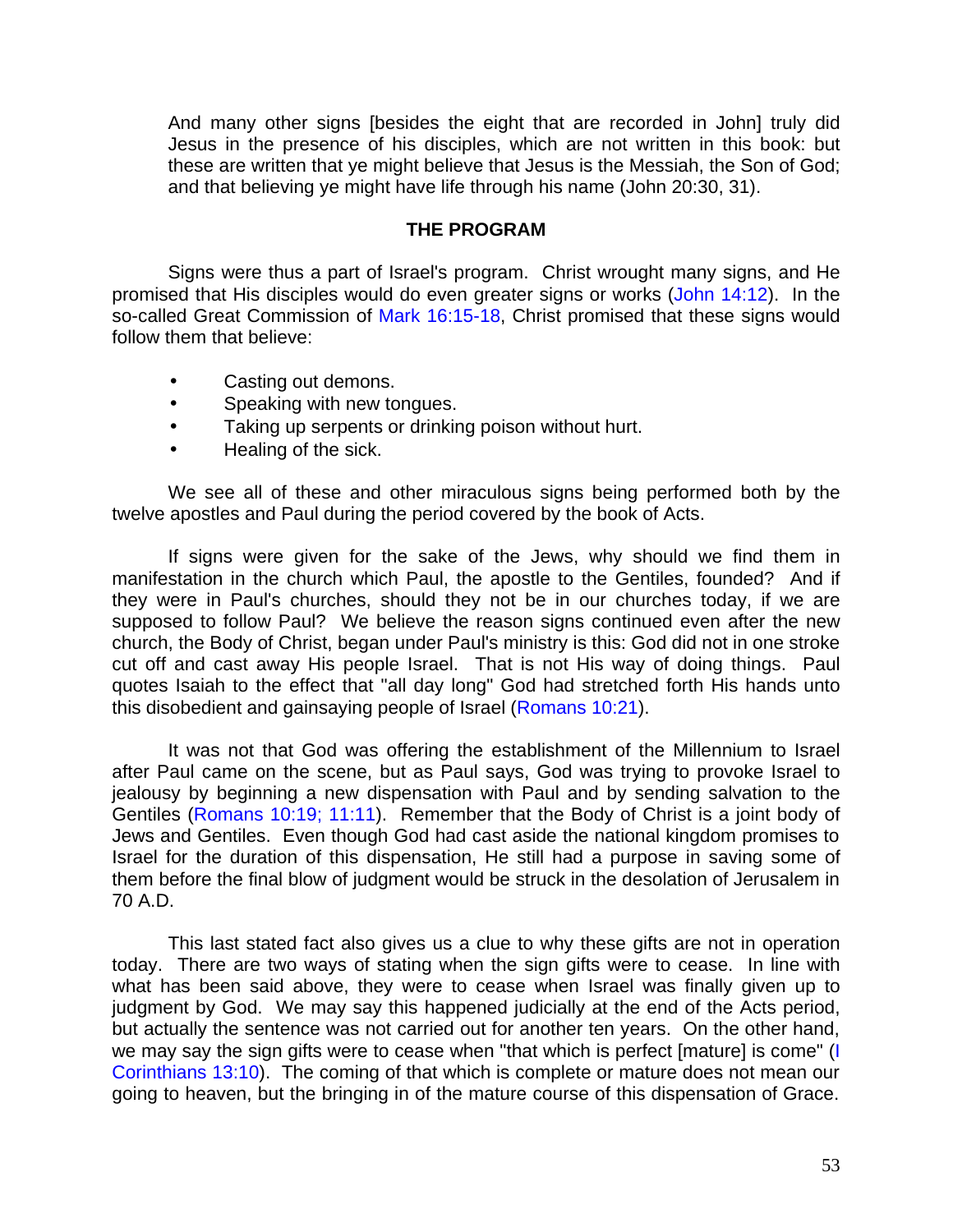The coming in of this established order awaited the complete judgment of Israel nationally and the completion of the revelation of truth for the Body of Christ.

## **THE PASSING OF THE PROGRAM**

We are now in a position to answer the question why these signs are not for us today. Not only do we have the fact that they were designed for Israel and that Israel has been cast away (Romans 11:15), but Paul clearly states that these signs are to cease. After speaking about the excellence of love in I Corinthians 13 he says:

Whether there be [gifts of] prophesies, they shall fail; whether there be [gifts of] tongues, they shall cease; whether there be [the gift of] knowledge, it shall vanish away. For we know in part, and we prophesy in part. But when *that which is perfect* is come, then that which is in part shall be done away (vv. 8-10).

To illustrate this further he likens the existing conditions of the dispensation to childhood and the coming mature condition to manhood. The sign gifts belonged to the childhood stage, but Paul says, "When I became a man, I put away childish things" (v. 11). Therefore, it is very evident that these sign gifts were to cease as soon as the dispensation had grown up. And we believe it did grow up to maturity with the final epistles of Paul.

Some people suppose these sign gifts continued right up to Acts 28:28 and then suddenly ceased. There is no more a basis for this supposition than for the one that God cast Israel aside with one sudden stroke. One who has studied the book of Acts is aware these signs seem to gradually diminish. W. E. Vine, *Expository Dictionary of New Testament Words,* states:

There is no record of the continuance of these latter [signs, such as tongues] after the circumstances recorded in Acts 19:1-20.

We do see Paul manifesting the signs of an apostle in Acts 28:5 after the shipwreck. (See also 2 Corinthians 12:12; Romans 15:18, 19.) For a special reason, Paul was not healed of his thorn in the flesh, even during the Acts period. After the Acts period we know of several cases where Paul did not exercise any gift of healing on his most trustworthy co-workers. We may not know exactly when the last divinely wrought sign was manifested, although we do know the final prophecy to be fulfilled upon Israel came as late as 70 A.D.

## **DID SIGNS DEPEND UPON SPIRITUALITY?**

Most people who try to take the Body of Christ back to the Jewish Pentecost argue that we would have a great revival of these signs in our day if we were only spiritual and had more faith. There is a simple, twofold answer to this, aside from what has already been said. In the first place, these gifts were not given because of merit. The sovereign Spirit gave them as He willed (I Corinthians 12:11). Secondly, the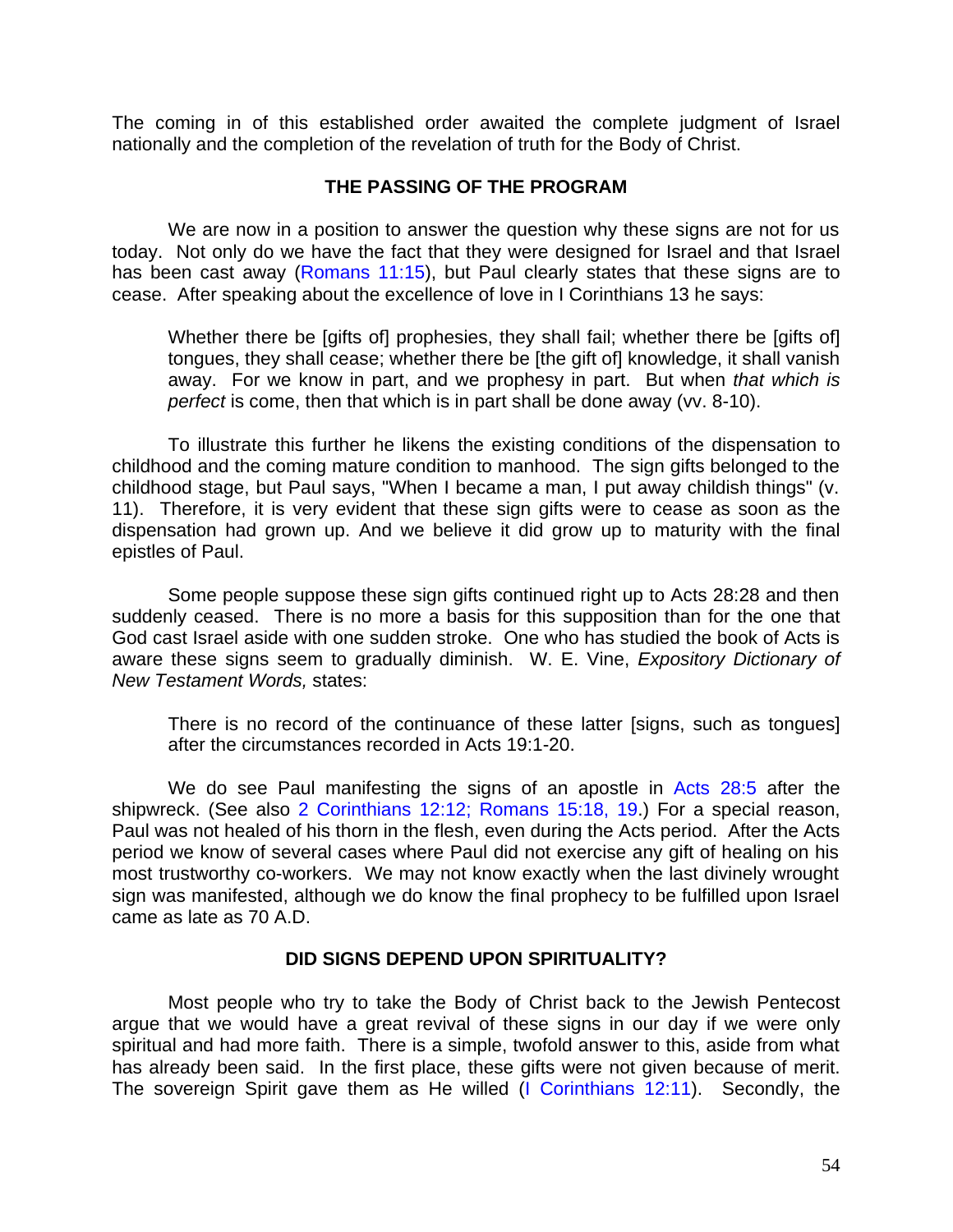Corinthian church, which had an abundance of these gifts, was the most carnal of all of Paul's churches (1 Corinthians 3:1). God could surely give these gifts to people today if He so willed, but we believe God has made it plain in the unfolding of His purpose that He does not will to give them now.

### **WHAT ARE THE SIGN GIFTS?**

Are all of the gifts in I Corinthians 12:28-30 sign gifts? Let us see.

And God hath set some in the church, first apostles, secondarily prophets, thirdly teachers, after that miracles, then gifts of healing, helps, governments, diversities of tongues.

We contend that Paul's list of gifts in Ephesians 4:11 are the abiding gifts for the Body of Christ. There we read:

And he gave some, apostles; and some, prophets; and some, evangelists; and some, pastors and teachers.

It will be seen that this listing is almost identical with the first part of the Corinthian passage, but it omits the gifts of miracles, healing, helps, governments, and tongues. These latter gifts we would classify as sign gifts, but apostles, prophets, and teachers are men.

When Ephesians was written there were apostles and prophets still alive and manifesting their gifts, but all such have now passed off the scene. We have no living apostles and prophets today, but we do have the revelation which God gave through them. Apart from these gifts we would have no Scripture for the Body of Christ. Actually then, the only ministry gifts which God dispenses today are those of evangelists and pastors and teachers.

We feel some dispensationalists make a serious mistake in supposing the Lord's Supper, mentioned in the chapter before the sign gifts, passed away along with the signs. They argue that the Supper was Israelitish, that it was instituted before the church which is His Body began, and that it is just as contrary to the will of God to practice it today as to claim the gift of tongues. In our last study we stated briefly some of the reasons why we believe the Lord's Supper is for the Body of Christ today. Let us notice a few further points.

As we have just pointed out, not even all of the gifts of 1 Corinthians 12 had passed away in Ephesians, but just the sign gifts. We might as well eliminate the gospel, which Paul describes right after talking about the sign gifts, as to eliminate the Supper. Paul uses identical terminology in describing how he received both the Lord's Supper and the gospel, and how he had delivered them both to the church. We can understand how those who begin the Body after Acts 28 eliminate the Lord's Supper, but we cannot understand how one who admits the Body of I Corinthians 12:13 is the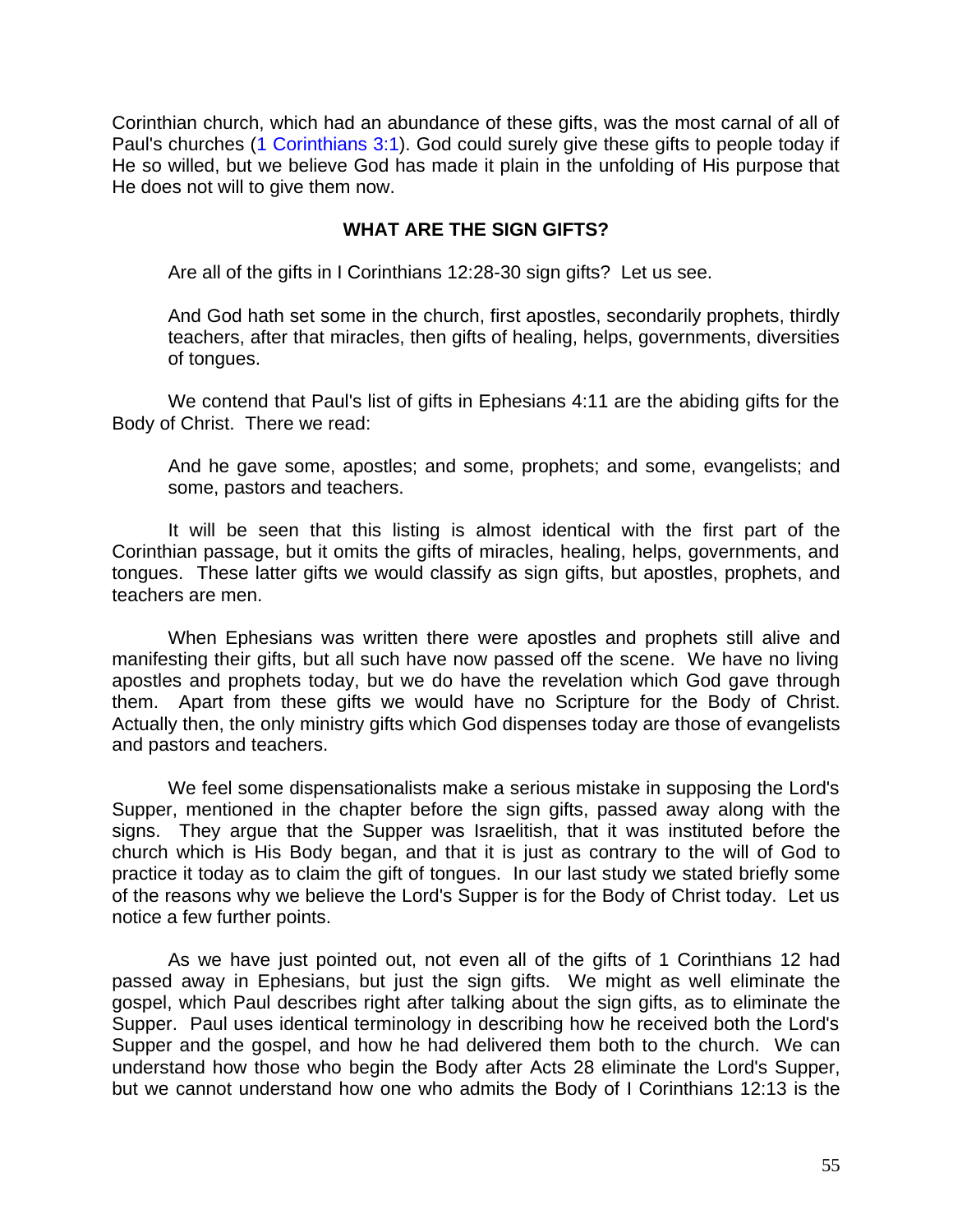church of this dispensation can eliminate it; yet some do. Paul told the church that the Supper was to show forth the Lord's death *till* He come. He never said that the signs or water baptism were to continue *till* he come. Had the Supper been temporary, as were the signs, we are sure Paul would have said so. Instead he makes it plain that it is to continue *till* He come.

To sum up, Paul told the Corinthians water baptism was not even in his commission, the sign gifts were to cease, and the Lord's Supper was until Christ returns for the church. Let us be careful to eliminate from our program only that which Paul eliminated.

#### **WHAT ABOUT MODERN CLAIMS?**

What answer shall we give to those who claim they have the sign gifts today? Are there not thousands who claim to speak with tongues and claim to perform miraculous hearings. Yes, and doubtless this movement is spreading like wildfire. This does not prove, however, that these manifestations are actually the working of the Spirit of God. There are several ways of explaining these phenomena.

In the first place, the Scripture reveals that Satan has power to work lying signs (2 Thessalonians 2:9; Revelation 13:14). Since Roman Catholics, Spiritists, Christian Scientists, and others all claim authenticated cases of so-called faith healing, it is evident not all healing miracles are from God. If Satan is energizing in these false cults, may he not also deceive even Christians to get them on the wrong track and away from God's purpose in this dispensation? Then, of course, there is no doubt many supposedly miraculous hearings are of a psychosomatic nature. Finally, the majority of cases of supposed hearings, when investigated, are proven to be exaggerated or even fraudulent.

While the gift of healing has passed away, as Paul said it would, we do have today what we might call elective healing. God is the sustainer and upholder of all life. We have full confidence in the efficacy of prayer, and we are sure God restores people to health when it is His will. Practically all so-called "divine healers" begin with the false premise that sickness is the result of unfaithfulness or sin, and that it is not the will of God that many of His people should be sick. There are many scriptural proofs to the contrary. Paul's thorn in the flesh, which he called an infirmity, apparently plagued his body to the end (2 Corinthians 12:5-10). Timothy was Paul's most faithful co-worker, yet he was often sick (1 Timothy 5:23). Trophimus, another faithful servant, had to be left behind sick (2 Timothy 4:20). Epaphroditus became deathly sick because he labored so fervently for the Lord (Philippians 2:25-27).

Healing was just one of the several sign gifts. If one of the gifts is here today, there is no reason why all of them should not be. Generally the only ones we hear about now are healing and tongues. Why can't these people who claim to have such gifts also cleanse lepers and raise the dead to life? The answer is obvious.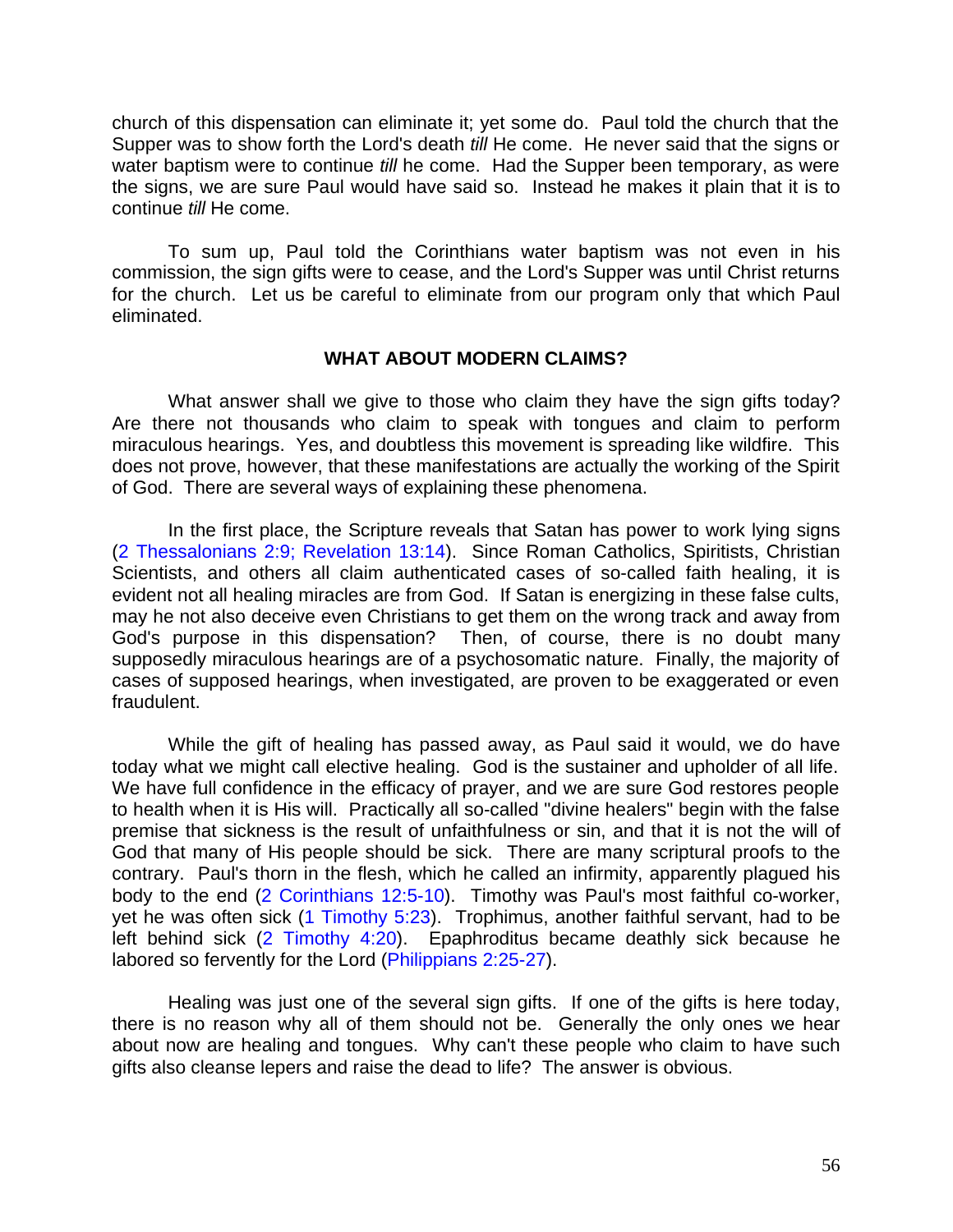## **S T U D Y Nine** *- REVIEW*

1. Name some of the sign gifts.

2. According to Paul, what people required signs?

3. Pentecostalists teach that everyone who receives the Holy Spirit speaks with tongues. How does this compare with Paul's teaching in I Corinthians 12:30?

4. To what does Paul liken the time when the sign gifts were in operation?

5. What is the difference between the sign gifts and the other gifts in 1 Corinthians 12 and Ephesians 4?

6. If God had cast away Israel with one sudden stroke of judgment, what would have happened to the Pentecostal program of signs?

7. In the record of the book of Acts, do we find a gradual tapering off of the signs ministry, or does it stop suddenly at Acts 28:28?

8. To what characteristic in the nature of God can we attribute the fact that although Paul wrote what he did in I Thessalonians 2:14-16 in about 54 A.D., Jerusalem was not actually destroyed until 70 A.D.?

9. Some people think the statement "when that which is perfect is come" (1 Corinthians 13:10) means when we get to heaven. Do you think the Bible teaches that heaven comes to us, or that we go to heaven? If this view were correct, then the sign gifts should last until the coming of the Lord; and faith, hope, and love would abide in heaven. Do you think faith and hope will abide in heaven? (See Romans 8:24; 2 Corinthians 5:7.)

10. How would you answer the claim that we could exercise these sign gifts today if we were spiritual enough in our walk?

11. You will notice that water baptism is always associated with signs or miracles in some way. Is this true of the Lord's Supper? How would you prove from Scripture that the Lord's Supper did not pass away with the sign gifts?

12. If we believe the gift of healing has passed away, is there any sense in praying for the sick?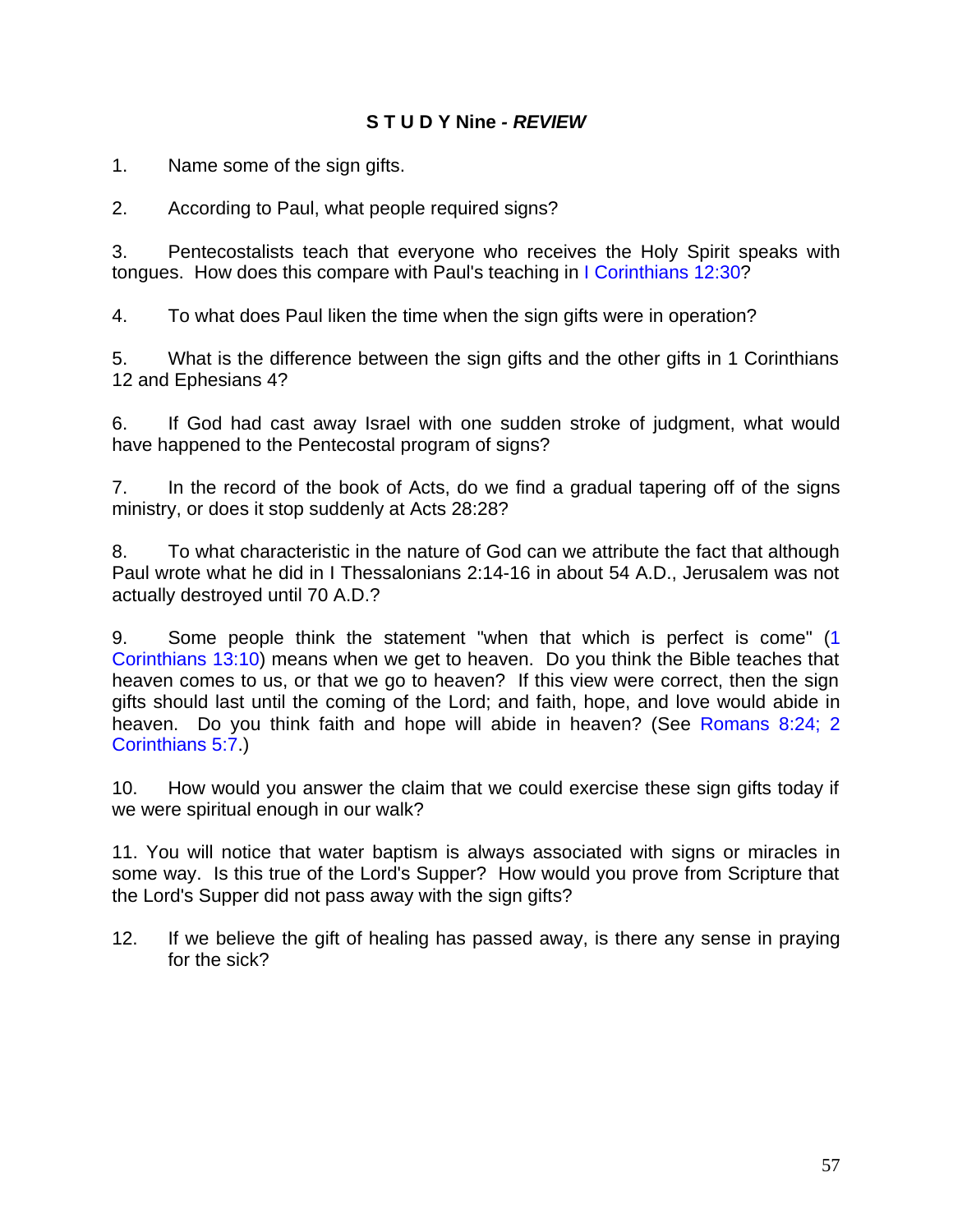# **STUDY Ten**

### **ARGUMENTS ANSWERED**

In this study we want to consider some of the arguments against the dispensational interpretation of the Bible. Everyone who tries to teach others this truth will meet with opposition of some kind from established religion. The reason for this is self-evident. Traditional Christendom has departed so far from the Pauline revelation given to us in the Scripture that a return to this distinctive truth will of necessity reveal its shortcomings and flaws. If one is going to defend many of the traditional practices and teachings of the church, he must oppose dispensationalism. In the fight against dispensational truth, a number of stock arguments have apparently been invented for the purpose of frightening seekers away from even studying the subject.

### **DISPENSATIONALISM IS DIVISIVE**

It is claimed that dispensational teaching makes people cantankerous and argumentative. It divides churches and leaves in its path a great deal of spiritual wreckage, we are told. Scripture is sometimes quoted in defense of those who castigate dispensationalists - "Mark them which cause divisions" (Romans 16:17). It thus becomes Christian duty to oppose dispensationalists and to avoid them.

In this argument, Romans 16:17 is only partially quoted. What did Paul actually say? "Mark them which cause divisions and offenses *contrary to the doctrine which ye have learned;* and avoid them." Everyone should know that *truth,* as well as *error,*  causes divisions. Christ Himself said He had come to bring division (Luke 12:51). Three times John tells us that there was a division among the people because of Christ (John 7:43; 9:16; 10:19). Christ split things wide open wherever he went, and so did the apostle Paul. Martin Luther and all of the great Reformers caused divisions, but they were not divisions "contrary to the doctrine" of the Scripture. None of these men had as their purpose to cause division, but division was inevitable when truth and error met and men took sides.

Churches have divided over dispensational truth, but churches have also divided over many other truths. It is a sad condition when a church divides, but if it is simply a case of true or false doctrine, who is to blame for the division? The ones who hold to the truth or those who cling to error? It must be proven that dispensationalism is unscriptural before this argument has any weight at all. Most divisions in churches are caused by the carnal nature of believers. Dispensationalists and nondispensationalists, Baptists and Presbyterians, all Christians, in fact, have carnal natures. If some of these are walking in the flesh and thus causing divisions, it is not some particular truth to which they subscribe which is to blame for the trouble, but they themselves. Dispensationalism which is scriptural is no more to blame for divisions among believers than is the doctrine of the virgin birth or the deity of Christ.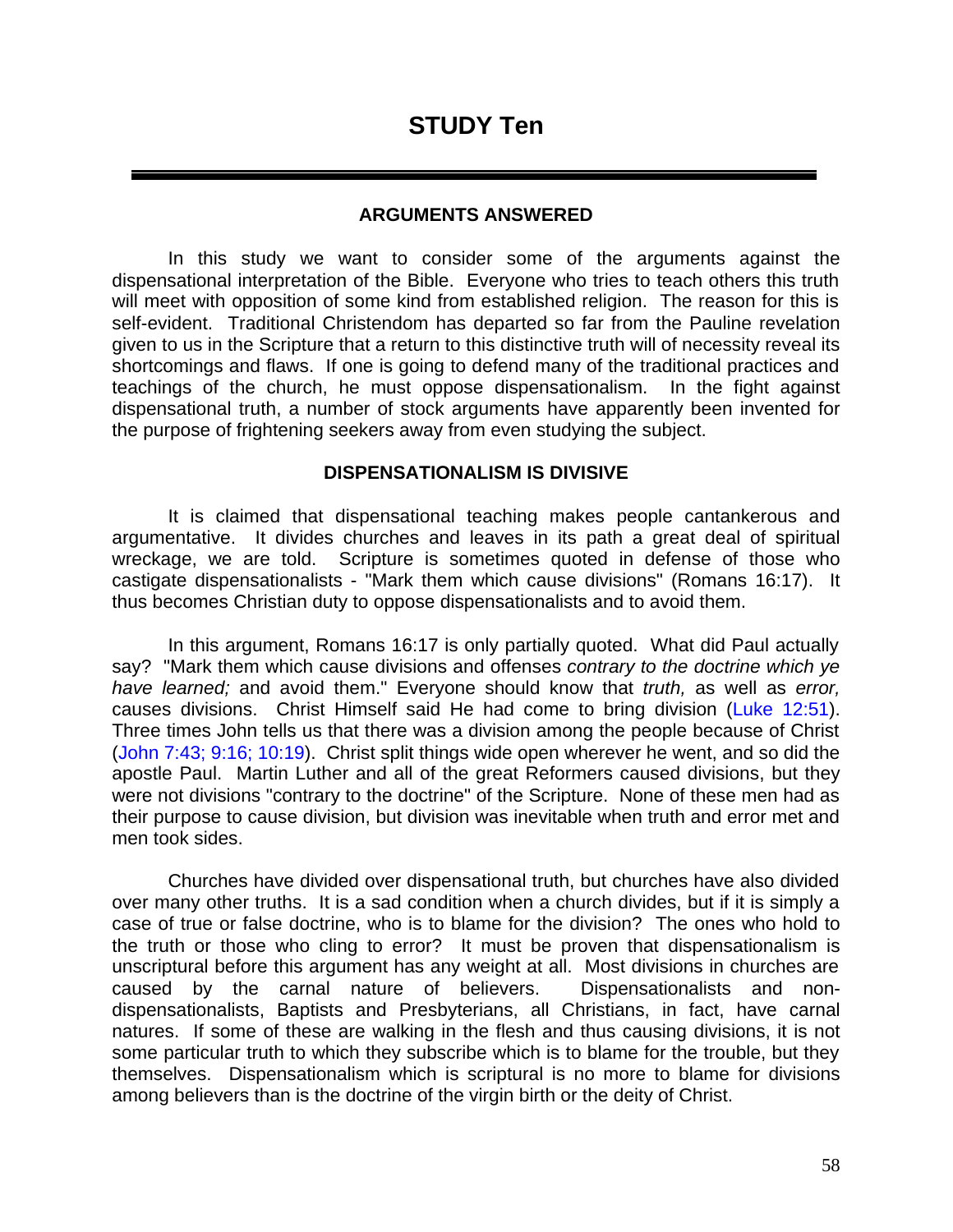We are instructed, if it be possible, as much as is in us, to live peaceably with all men. We are to endeavor to keep the unity of the Spirit in the bond of peace, with all lowliness and meekness, with longsuffering, forbearing one another in love. But we are also to contend earnestly for the faith, and to endure hardness as a good soldier of Jesus Christ. There is absolutely nothing in the nature of dispensational truth itself which would cause an ugly spirit.

#### **DISPENSATIONALISM IS NOT SPIRITUAL**

Failing in the first argument, anti-dispensationalists claim dispensational Bible study is too technical. It is too cut and dried; it pigeonholes the truths of Scripture too neatly; it robs the believer of the spiritual content of the Scripture. Our answer to this charge is that the same argument can be brought against any doctrinal study of the Bible. It is not the fault of any doctrine, but of the student. An unspiritual approach to any part of the Bible will produce a knowledge which merely "puffs up" (I Corinthians 8:1), which is but "sounding brass" or "clashing cymbal" (I Corinthians 13:1).

Any true students knows that there is much technical knowledge with almost every field of endeavor. Little Mary may argue that she can't see any sense in learning all the theory of music; all she wants to do is to play the piano. But in most cases it would be agreed that a good musician is one who not only can perform well, but who also knows something about music itself. It would be too bad if one spent his whole life studying the theory of music and never learned to play or sing or to enjoy music. And of course it is regrettable when a student of the Bible singles out any one doctrine and supposes that a study of it is an end in itself. Men study electronics to learn how to operate radar or guided missiles. We study dispensational truth to learn how God wants us to live and to minister in this present age.

Those who use this argument usually have a distorted idea of what constitutes spirituality. They seem to think only that which affects them emotionally is spiritual. They do not seem to understand that to be spiritual is to be filled with the Holy Spirit, to have the mind of the Spirit. People may appear to be pious, may be moved to tears, may pray in private and in public without exercising a speck of spirituality. God no doubt honors true sincerity, but spirituality does not put a premium on intellectual ignorance of the Word. The Word is the sword of the Spirit, and if we don't know it rightly divided, we cannot be as spiritual as we might otherwise be. Since dispensationalism gives the true interpretation of the Word, it can be one of the greatest aids to real spirituality.

#### **DISPENSATIONALISM ROBS US OF THE WORD**

This argument is very closely related to the one we have just considered. The charge is that dispensationalists say: "Oh, that's not for us; that's for the Jew." Some claim the dispensationalist takes most of the Bible away from the believer, and leaves him only with the Pauline epistles. Our critics tell people that if they accept our position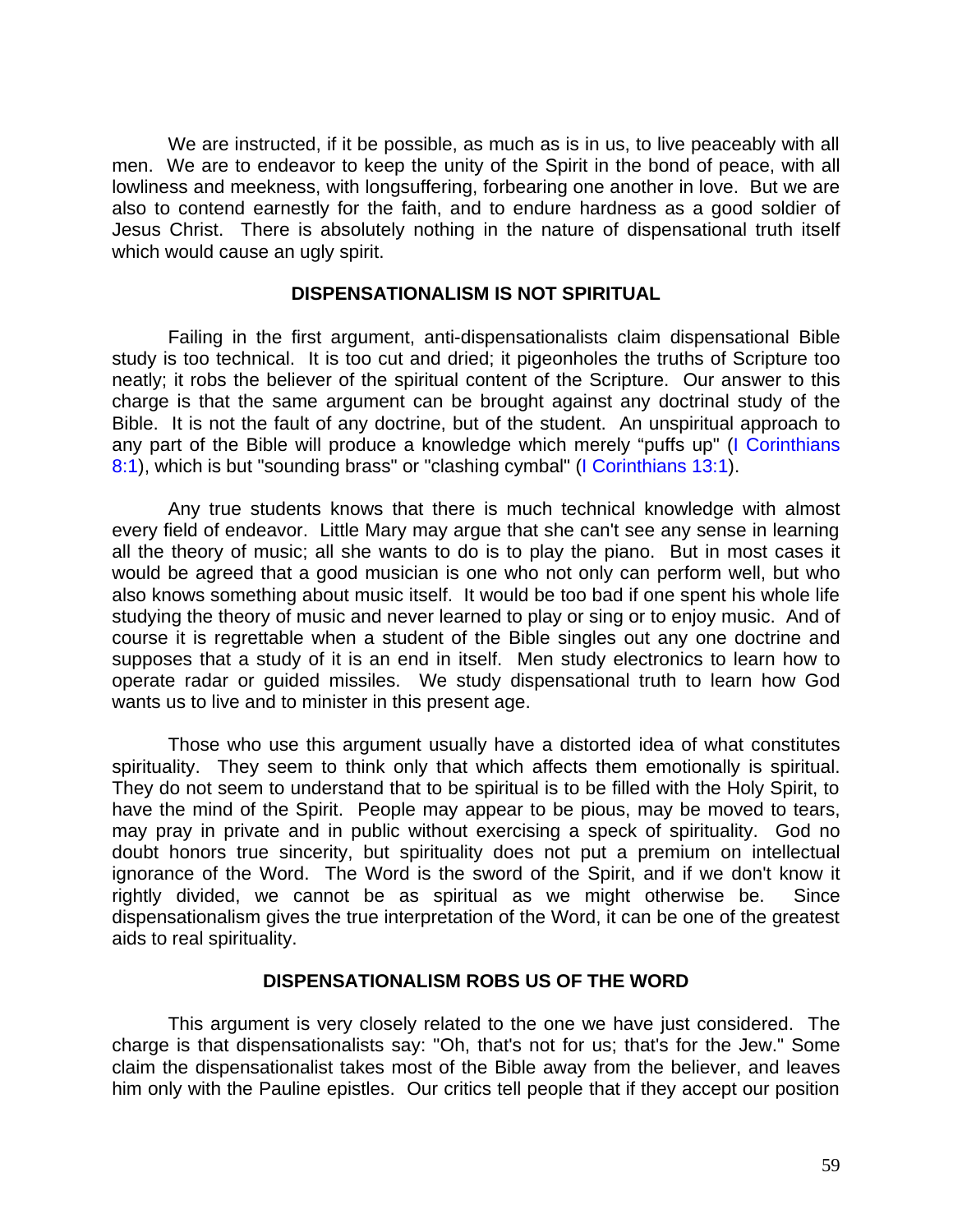they can no longer turn to the Psalms for comfort since those words were written to the Jews. We can't take anything out of the Gospels since Jesus ministered only to the lost sheep of the house of Israel.

Those who make this charge show their ignorance of dispensational truth. The true dispensationalist first of all affirms that *all Scripture* is given by inspiration of God, and is *all profitable* (2 Timothy 3:15, 16). He makes a careful distinction between the interpretation of a passage and an application of it. Any one passage has only one true interpretation, the literal and primary meaning, whereas it might have many applications. He tests all Scripture by the completed and final revelation given to the apostle Paul, and all truth from Genesis to Revelation which dovetails with Pauline truth he has every right to apply to himself.

For example, John 3 teaches the necessity of being born again. This was spoken to a ruler of the Jews in another dispensation. But Paul shows that a new birth (regeneration) is a necessary part of *our* spiritual experience; so we can apply John 3 in our ministry today. But we recognize that if we consider John 3 in its primary interpretation we must admit that when these words were spoken to Nicodemus water baptism was required as a work of faith for the remission of sins. There were also many other religious requirements. But it appears the Holy Spirit led John to omit mention of those things so that his Gospel could be applied to preaching today in a manner the other Gospels cannot be.

Our critics claim we rob the believer of much of the Scripture. Let us ask them what they do with such passages as Matthew 10:5-10, or 18:18, 19, or 23:1-3. Do they go only to the lost sheep of Israel? Do they heal the sick, cleanse the leper, or raise the dead? Do they make no provision of food or clothing or money for the morrow? Can they bind anything on earth and be sure it will be bound in heaven? Can any two of them agree on earth as touching anything they shall ask, and it shall be done for them? Do they obey Christ in submitting to every ordinance of the Mosaic Law?

We can hear our critics beginning to hedge and to say: "Well it's true Jesus commanded all of these things, but later on He changed some of His commands, and instead of telling His disciples to go only to Israel, He told them to go into all the world and preach the gospel." Now we have our critics right where we want them, because they are contending for exactly the same principle as is the dispensationalist. They must say the command of Matthew 10 was superseded by that of 28:19 and Mark 16:15, 16. If such an important commission could be rescinded and new marching orders be given by Christ within a period of three years, is it unthinkable that after another thirty, after Israel had rejected the proffered mercy of God and the offer of their Kingdom by the risen Christ, Christ could have again changed His marching orders? Of course, it is not so much a matter of whether it is thinkable or unthinkable, but whether the Scripture actually teaches that this is what did happen. We believe that in our past studies we have shown from Scripture God did begin a new dispensation with the apostle Paul.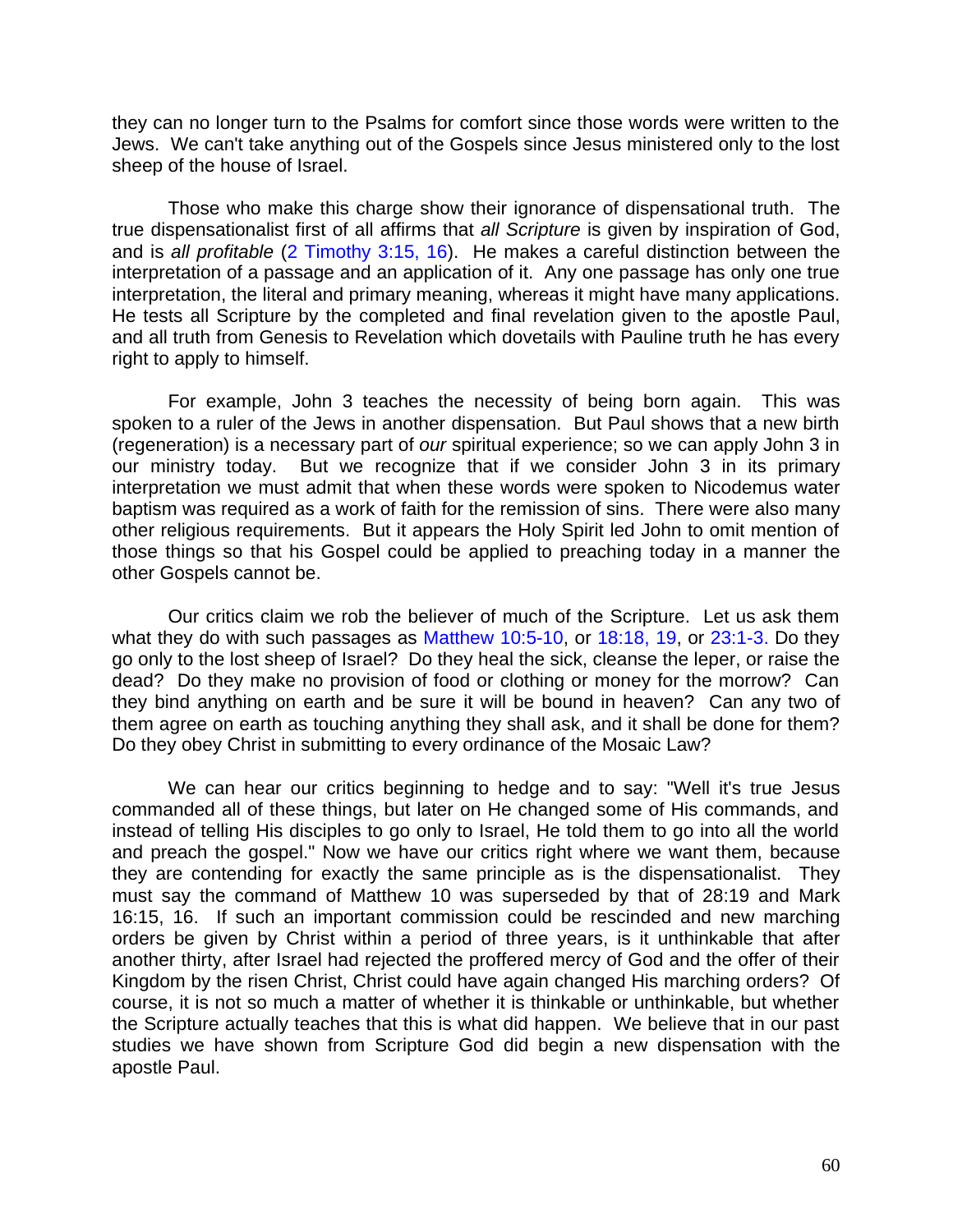It has often been pointed out that these very critics of dispensationalism are guilty of the very sin with which they charge us. Wherever they find the curses of God pronounced in Scripture they will place a heading, "The Jews Cursed." In the same Old Testament books where great blessings are promised, they place the heading, "Blessings upon the Church." We believe in allowing the Jew to have everything God has promised that nation, whether it be curses or blessings. In Paul we learn that we have been blessed with *all spiritual blessings* in heavenly places in Christ, so we do not need to rob Israel of hers.

An intelligent dispensationalist would never make the statement, "That is not for us; it is for the Jews." We believe every word of Scripture is *for* us, but we do not believe that every word of Scripture is *about* us, nor that it is written specifically *to* us for our obedience. Not even the most violent anti-dispensationalist believes Leviticus, for example, is written *to* us for our obedience today. If he would but intelligently and consistently use the same principle throughout Scripture which he does in eliminating the practices of Leviticus from the program of the church, he would be in perfect agreement with our position. But as suggested in our introduction, such consistency would bring him into too much opposition to traditional ritualism. He would have to break with denominationalism, and that might involve suffering for the sake of the Mystery.

#### **DISPENSATIONALISM IS AKIN TO HIGHER CRITICISM**

This argument is simply an intensification of the one we have just considered. A more serious charge is made, however, to the effect that dispensationalism is really destructive higher criticism working under the guise of fundamentalism. The destructive critics were men who set out to prove that the Scriptures were not written by the supposed authors at the time they were supposed to have been written. Only a few books were spared by these higher critics. Thus they just as effectively cut the whole Bible to pieces, as did King Jehoiakim the writings of Jeremiah (36:22, 23). It is claimed that what we call rightly dividing the word of truth accomplishes the same end which the destructive critics sought to accomplish, namely, leaving only a few epistles of Paul intact for the church.

In answer to this false and very unjust charge it need only be pointed out that the whole plan of dispensationalism takes for granted and is built upon the foundational fact of the divine inspiration of *all* Scripture. If the entire Bible is not inspired, if each book was not written at the time claimed in the Bible, the dispensationalist just doesn't have any basis left for his position.

The fact is that dispensationalism does more than any other segment of biblical endeavor to harmonize the various parts of the Bible and to thus show its divine unity and inspiration. As we pointed out in our first study, many outstanding teachers of the Bible have borne witness to this fact. One teacher quoted said that "dispensational classification can alone save truth from contradicting itself." Apart from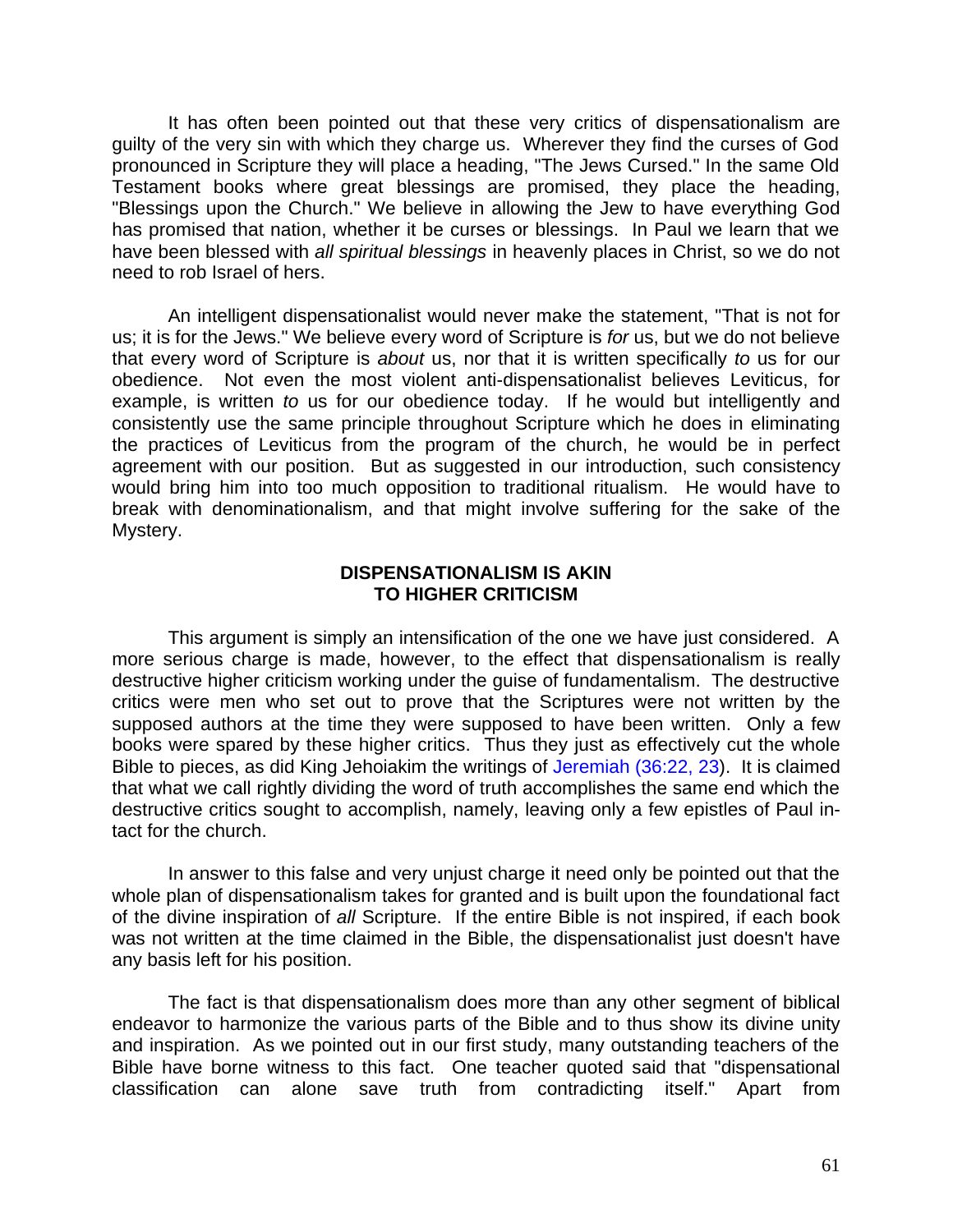dispensationalism, the Bible appears to be full of contradictions, and in or to explain these apparent discrepancies men have invented their various critical views of the Bible. Many of the critics have seen the differences in the ministries of Jesus and of Paul, for example, but they have tried to explain them on the basis either that Paul invented a new Jesus who was free from Jewish prejudice, or that the supposed writings of Paul were actually the product of a later generation. Once recognized, the dispensations and all of these differences are easily reconciled.

### **DISPENSATIONALISM IS A RECENT INVENTION**

Because very little can be found in church history about dispensationalism it is argued that it is an innovation, and as such it should be dismissed as unworthy of further consideration. "Isn't it regrettable," they ask ironically, "that no one in the past knew anything about these wonderful principles of dispensationalism until you twentieth century prophets discovered them?" Of course, the religionists of Luther's day in effect said the same thing about the doctrine of justification by faith. Every Protestant has to admit that the great doctrine of the Reformation had been practically lost to the church for many centuries. Rome claims that what we affirm to be a return to the truth of the Bible is only the following of a new heresy invented by Luther, just as our critics claim we are following the innovations of a few men like John Nelson Darby or C. I. Scofield or E. W. Bullinger.

Of course, these arguments are very easy to answer. All one has to do is to turn to the Bible itself, and just as surely as we find justification by faith plainly taught in Paul's epistles, we also find the truth of dispensationalism. In our English Bibles (KJV) we find the actual word "dispensation" four times, and the kindred root word appears a number of other times. Dispensationalism was known to and taught by the apostle Paul. He is the great dispensationalist of the Bible. There was not too much need for this principle of Bible study until Paul, because before Paul the revelations of God all concerned one and the same spiritual program - the subduing of the earth and the establishment of a kingdom of righteousness and peace upon it. When Paul came on the scene, God inaugurated an entirely new dispensation which concerned the outcalling of a body of believers for a heavenly position and inheritance. Paul shows in such passages as Romans 11 that this newly revealed purpose of God is being accomplished upon the basis of the temporary setting aside of the purpose which He had revealed by the mouth of all the holy prophets since the world began.

It is because men early turned away from the distinctive Pauline revelation that they also turned away from dispensationalism. These two things go hand in hand and cannot logically be separated. In the degree to which a man is Pauline he will be dispensational, whether or not he actually uses that word to describe his position. Many very bitter opponents of our position are actually quite dispensational, but they find themselves in a place in the ecclesiastical world where a subject like water baptism becomes a very delicate issue. Increasing numbers of such people, however, are coming to see that they cannot hold onto the water without giving up dispensationalism altogether. It may cost them something in the way of persecution and opposition, even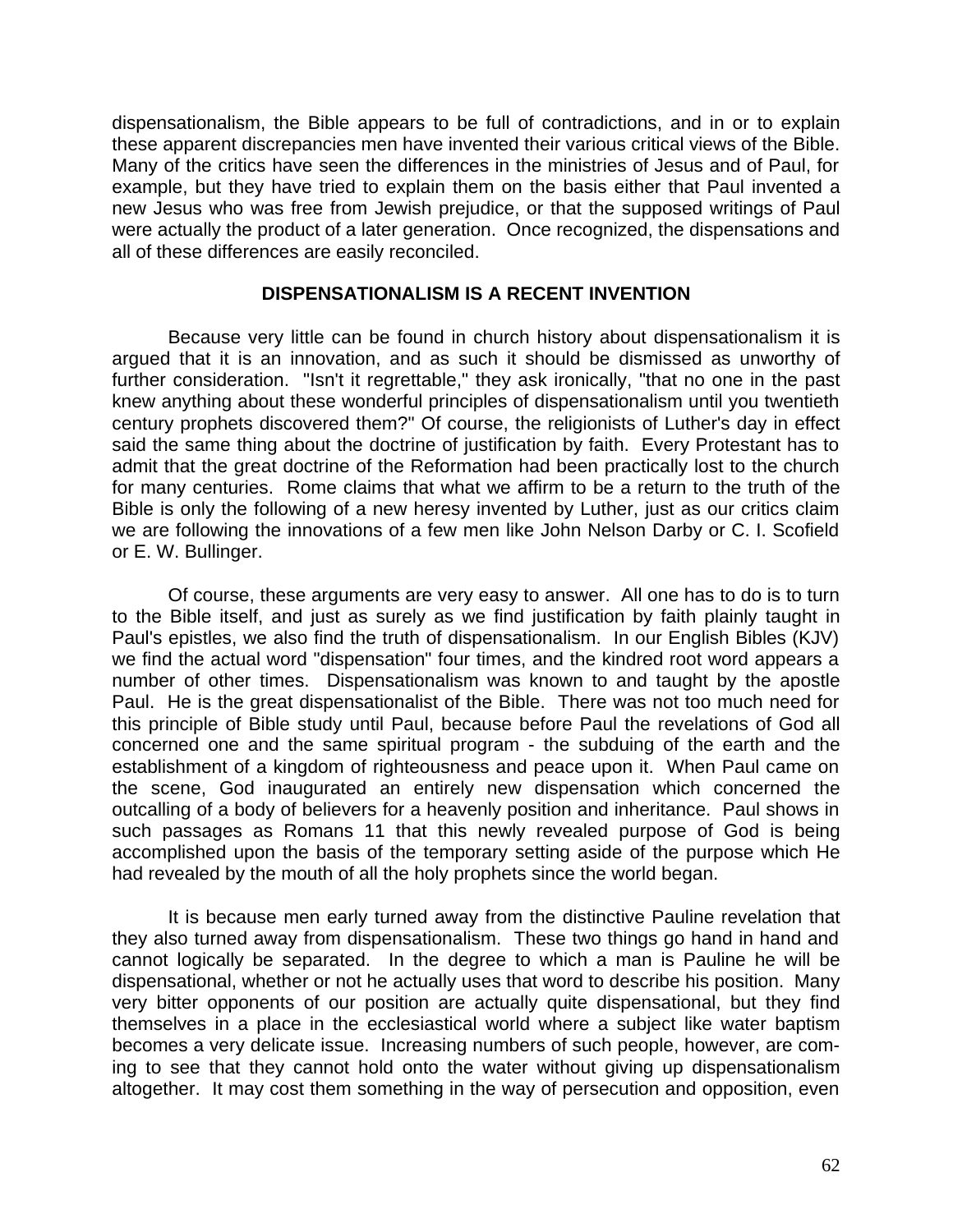as it cost the earlier advocates of dispensational truth for standing for the seemingly simple and well-accepted truths of fundamentalism today.

There are doubtless other minor objections which men have expressed against the teaching which we are seeking to uphold, but we believe what has been said covers the major arguments.

## **S T U D Y Ten** *- REVIEW*

1. While we are not to judge the motives of others, what seems to be the reason most people object to dispensational truth?

2. In what sense only is it true that dispensationalism is divisive? What is the cause of most of the divisions in Christendom?

3. What kind of knowledge does an unspiritual approach to any doctrine of the Bible engender?

4. Is it missing the mark to make the study of dispensationalism an end in itself?

5. How does a true definition of the term "spiritual" prove that true dispensationalism contributes to spirituality instead of detracting from it?

6. What is wrong with making the following statement about a certain part of the Bible: "That is not for us; that's for the Jew"?

7. What rule does the dispensationalist follow in seeking to apply other Scriptures to himself besides those addressed specifically to us today?

8. How can it be shown that actually all Christians are dispensational to a degree?

9. What do we mean by higher criticism? What is the difference between what the higher critic does to the Bible and what the dispensationalist does?

10. Who invented dispensationalism?

11. Why was there not much need for the dispensational principle before Paul?

12. List any other objections which you have heard people voice against dispensational truth, and then try to answer them from Scripture.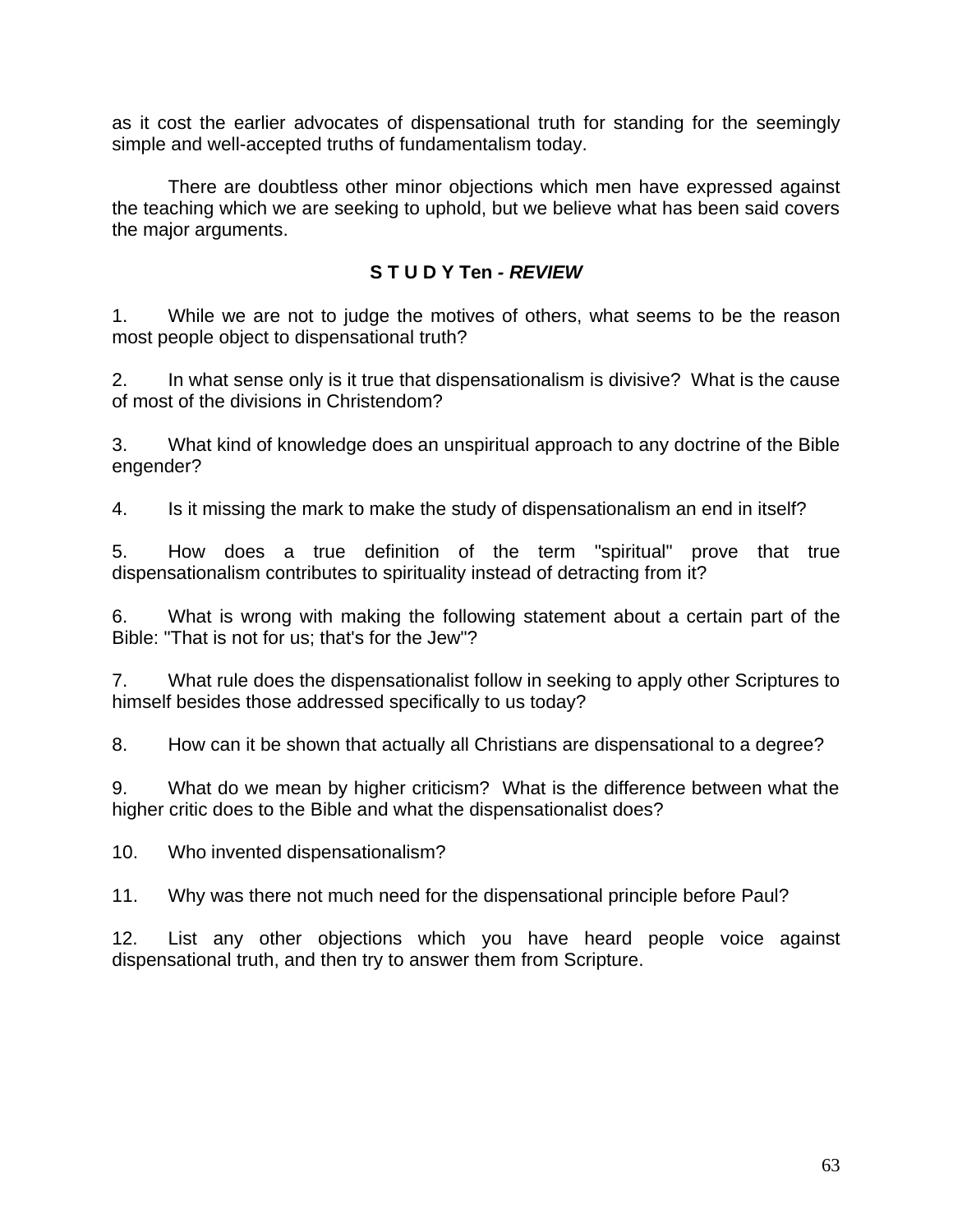#### **DISPENSATIONAL BOUNDARIES**

We considered the extent of dispensationalism in Study Two. There we made special reference to the dispensational chart of the Bible. It will be well for us to refer to the [chart](#page-77-0) again as we work our present study. In most of the past dispensations the boundary which marks the beginning is quite clearly defined. Innocence began with man's creation; Conscience began with man's fall; Human Government began with Noah after the Flood; Promise began with Abram; Law began with Moses at Mt. Sinai. When we come to the beginning of the present dispensation, however, the case is not so simple. There are many problems which confront us. Our solution will determine whether we shall be Pentecostalists, Baptists, posttribulationists, pretribulationists, scriptural dispensationalists, hyper-dispensationalists, or something else.

It is very natural that there should be many problems with the beginning of our dispensation because of its proximity to the greatest event in human history - the incarnation, ministry, death, burial and resurrection of the Son of God. We learn from Paul that the Cross is central in all of God's dealings with sinful man throughout all dispensations. Hence it has seemed only natural to feel that the coming of Christ into the world must mark the beginning of the greatest and the last of God's dispensations. What dispensation could surpass or eclipse that which Christ Himself inaugurated? This has undoubtedly been the approach of the amillennialist, for he believes the Gospel dispensation is the final one in God's dealings with mankind on earth. Others have felt since the Cross is the culmination of Christ's work, that event, or the closely related one of the outpouring of the Holy Spirit at Pentecost must mark the starting boundary of our dispensation. After all, does not Paul teach it was by the Cross that God reconciled both Jew and Gentile in one body (Ephesians 2:16)? Where, it will be asked, can any subsequent event be found sufficiently great to mark the beginning of this dispensation of the Grace of God? These are some of the questions which we must face and answer if we would know just where our dispensation began.

In studying our [chart](#page-77-0) it will be seen there is considerable detail shown between the birth of Christ and the beginning of the dispensation of the Mystery. First we note Christ "was made of a woman, made under the law" (Galatians 4:4), and that He "was minister of the circumcision" (Romans 15:8). The Gospels relate that Christ Himself taught He was "not sent but unto the lost sheep of the house of Israel" (Matthew 15:24). Although the Incarnation was the most stupendous event in human history up to that time, it is also true the ministry of the incarnate Son of God was limited to one small nation and that it transpired under the dispensation of Law. It was a ministry of *confirmation* of the promises made unto the fathers of the nation Israel, as Romans 15:8 goes on to say. It was not the beginning of a new dispensation, but the culmination of the old. The work of redemption had not yet been accomplished and the Holy Spirit had not yet been given. Both of these facts, and many more, are essential to the beginning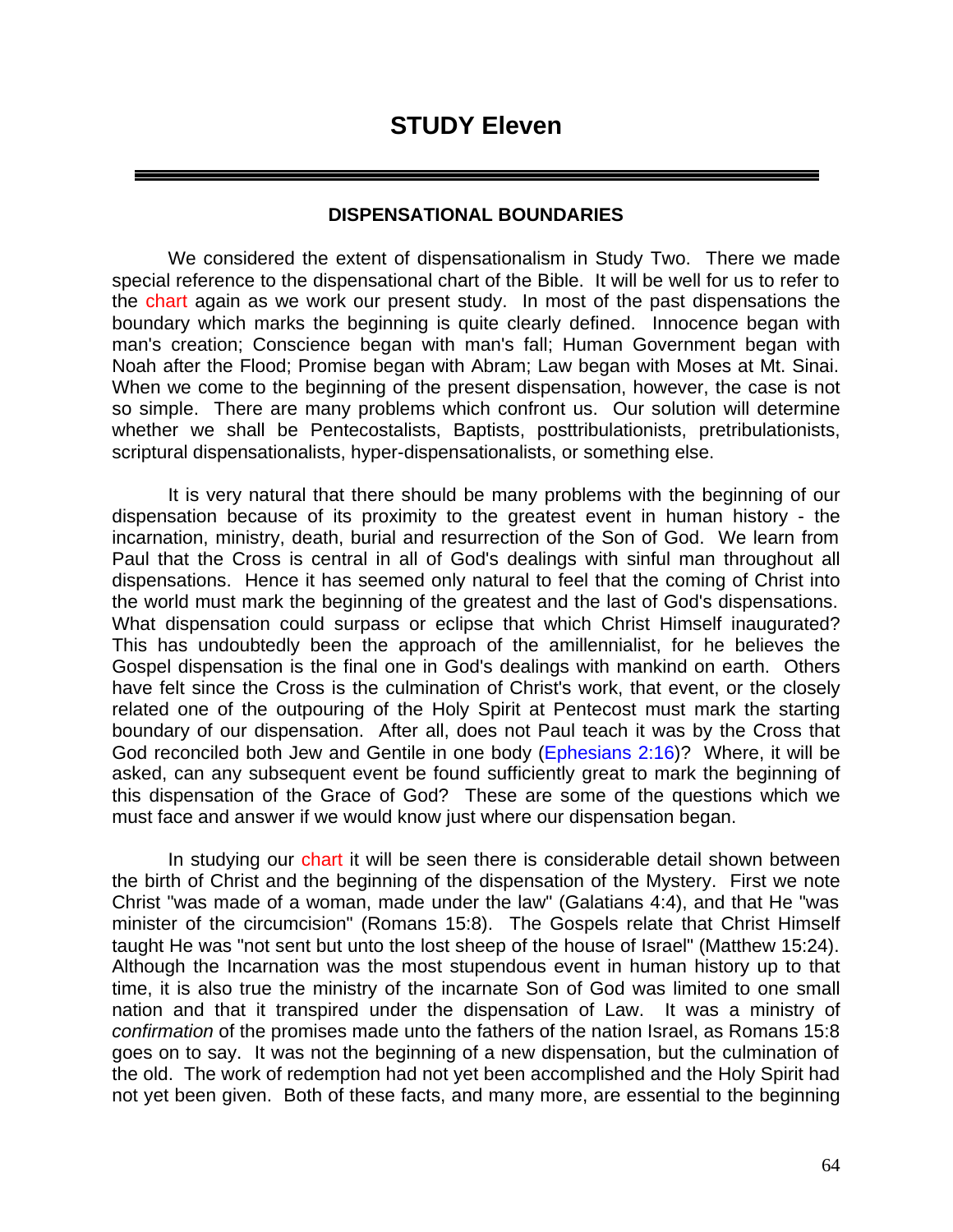of a new dispensation.

There is, therefore, much more basis for beginning a new order after the Cross and with the outpouring of the Holy Spirit. Probably the majority of expositors take the view this is where our dispensation began. They would agree that the earthly ministry of Jesus was related to the Israelitish "kingdom of the heavens" which will be established when Christ returns as King of kings. Since Jew and Gentile have been reconciled in one body by the Cross (Ephesians 2:16), and since Jew and Gentile have been baptized by one spirit into the one Body of Christ (I Corinthians 12:13), it appears self-evident to many Bible students that the present dispensational order must have begun at Pentecost, which followed the Cross by a comparatively few days. Where else could they have been baptized by the Holy Spirit? (Compare Acts 1:5 - "ye shall be baptized with the Holy Ghost not many days hence.")

The chief objection to this theory for the beginning of the new order is the revealed fact that at Pentecost God was not beginning the dispensation of the Mystery (which by definition means it was never before revealed), for Peter plainly states that that which God was doing was that which all of the prophets had foretold since the world began (Acts 3:21, 24). Had God not revealed exactly what He was doing at Pentecost, we might speculate. We know the death, burial, and resurrection of Christ and the work of the Holy Spirit are essential to the formation of the Body of Christ and to the beginning of the dispensation of the Mystery, but these things are just as essential to the establishment of the millennial kingdom. And Peter makes it very clear that what God was doing at Pentecost was with a view to establishing the long prophesied and promised kingdom, not to the beginning of a unique and entirely unprophesied Body of Christ.

We have spoken about the centrality of the Cross. We must bear this in mind when dealing with Ephesians 2:16. Paul does not state, as so many seem to think, that Jew and Gentile were reconciled in one Body at the time of the Cross, but *by* the Cross. This means it was through the instrumentality of the Cross. Many things have been done and will yet be done through the instrumentality of the Cross which were not done at the time of the Cross. When a sinner is saved today, it is *by* the Cross, but no one would claim he was saved at the time of Christ's death. Just so, Hebrews 2:14 states that Jesus Christ partook of flesh and blood "that through death he might destroy him that had the power of death, that is, the devil." But was Satan destroyed at the time of Christ's death? Potentially, yes; just as that death is the basis for all of God's workings in redemption. But historically the answer is no, for years after that death Peter wrote that the Devil was going about as a roaring lion, seeking whom he may devour (1 Peter 5:8). John even later tells us about a war that is yet to be fought in heaven, when the Devil and his angels will be cast out into the earth (Revelation 12:9). Satan's final and complete overthrow at the end of the Millennium is going to be *by* the Cross, just as the Body of Christ has been formed *by* the Cross, but neither of these events took place historically at the time of the Cross.

In spite of these scriptural reasons, some will still contend the Body of Christ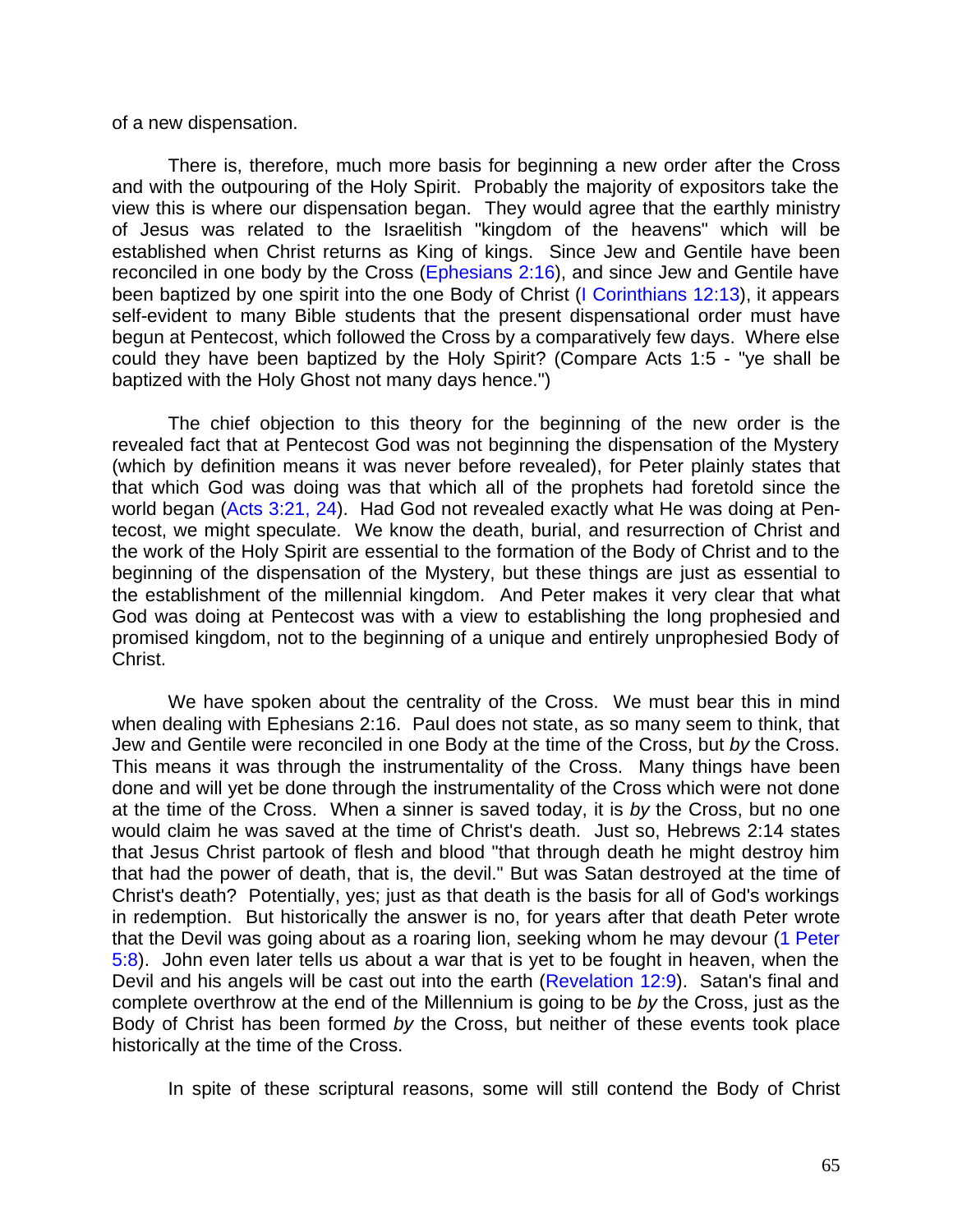must have started at Pentecost, for there the baptism of the Holy Spirit first took place. Again we must scratch below the surface and see exactly what the Bible says. It is evident that whatever work of Holy Spirit baptism took place at Pentecost, it was that which John had predicted (Acts 1:5). Matthew 3: It tells us John preached, "He shall baptize you *with* the Holy Ghost, and with fire." In this baptism Jesus Christ is the Baptizer, and He baptizes with the Holy Spirit. Paul tells us in I Corinthians 12:13 that "by one Spirit are we all baptized into one Body." Here the Holy Spirit is the Baptizer. The Bible never confounds the Persons of the Trinity. The Holy Spirit does not send the Holy Spirit; neither does Christ baptize into Christ. Christ baptized with the Spirit at Pentecost, which resulted in their being endowed with miraculous power (Acts 1:8; Luke 24:49). The Holy Spirit baptizes us into Christ, which results in our being made members of His Body. These are evidently two separate and distinct works of baptism. Two associated facts will help to make this even more evident.

Peter interpreted this baptizing work of the Spirit at Pentecost to be the fulfillment of Joel's prophecy (Acts 2:16). According to Ephesians 3:5, 6, the fulfillment of Joel's prophecy could not have marked the beginning of the Body of Christ "which in other ages was not made known unto the sons of men." Also Peter identifies Pentecost with "the *last days"* (Acts 2:17). If Pentecost ushered in the *last days* prophesied by Joel, it is difficult to see how Pentecost could have been *the first days* of the Body of Christ.

Referring to our [chart](#page-77-0) again, we note that the first twelve chapters of Acts are labeled, "Gospel of the Circumcision Concerning the Kingdom." This section begins, as we have just seen, with the ushering in of the last days, which means that the first days of the Kingdom must have been close at hand. Peter made the return of Christ to establish the Kingdom to be conditional upon Israel's repentance (Acts 3:19-26). The nation did not repent - its leaders incarcerated the apostles and stoned Stephen to death. By the time of Acts chapters 7 and 8, it is evident that Jerusalem had given its answer to God. The offer of the Kingdom had been rejected. Severe persecution had been instigated against all of the followers of Jesus. From this point on to the end of Chapter 12 there is no statement to tell us exactly what God was doing or just what He was going to do.

There were two very important events in this period, however. The first was the conversion of the chief of the persecutors, Saul of Tarsus, and after that the sending of Peter to preach to Cornelius, the first Gentile convert. Some feel these two events intimate that God was beginning something new, although it is admitted there was no direct revelation of the fact as yet. It cannot be denied that God was making preparation for something new, for He was saving the man who was to become the apostle of the new dispensation, and He was sending salvation to some Gentiles before Israel was converted.

Saul was converted about seven years after Pentecost. A year later Peter was sent to Cornelius. In the meantime Saul had gone to Arabia, returned to Damascus, and after three years had gone up to Jerusalem to see Peter (Galatians 1:17, 18). After that he went back to Syria and then to his home territory of Cilicia (Galatians 1:21)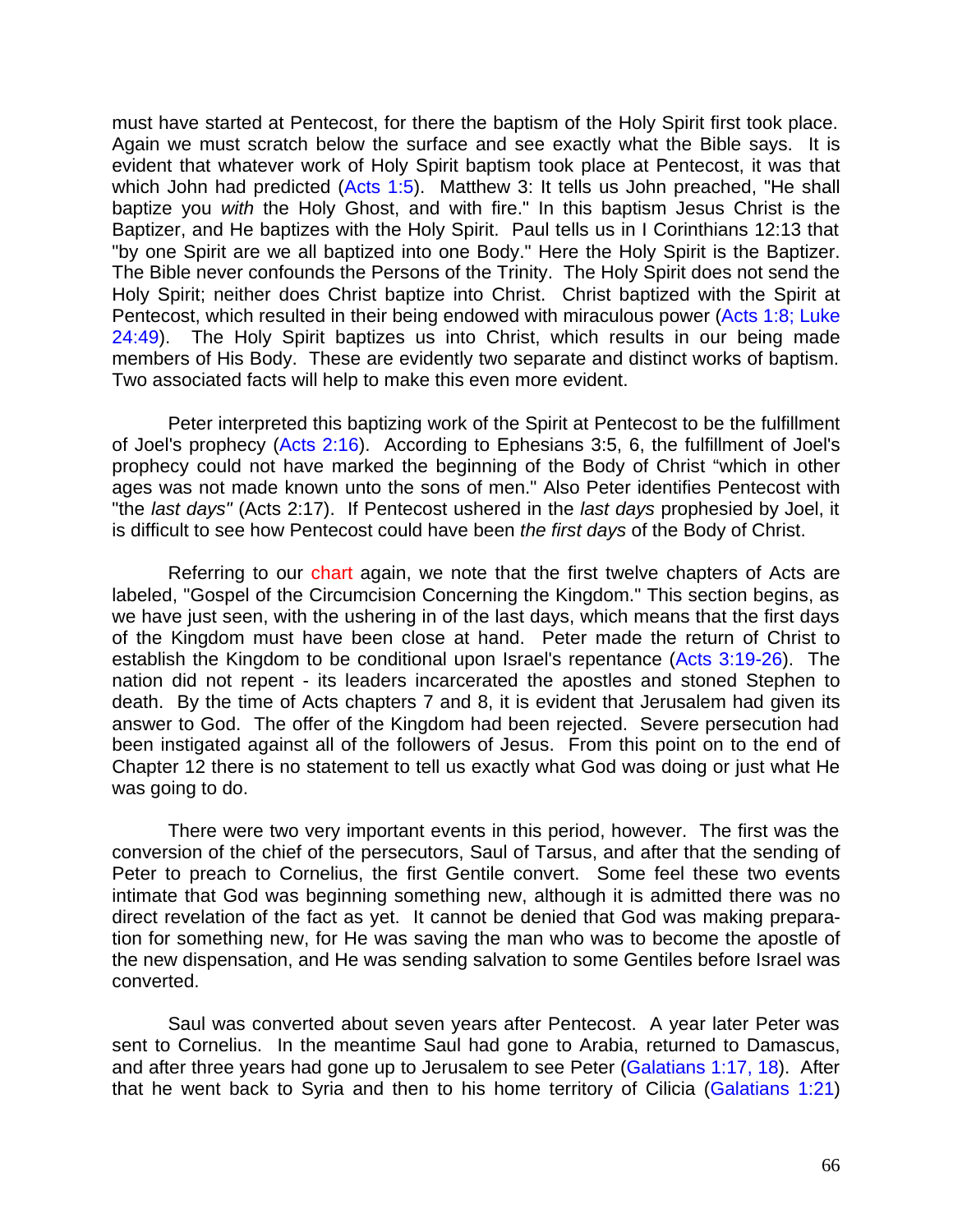where he apparently continued to preach Jesus to his fellow Jews. A church had sprung up in Antioch of Syria as a result of the preaching of these Jews who had been scattered by the Jerusalem persecutions. Barnabas was sent by the Jerusalem church to investigate this new work. Upon seeing this was a real work of God, he went to Tarsus in search of Saul and brought him back to Antioch, where they ministered together for a whole year (Acts 11:22-26). The church then sent Barnabas and Saul to Jerusalem with relief for the Jewish saints in Judea who had been hard hit by the great famine. About this time Herod had put James the brother of John to death and had tried to kill Peter. As Herod sat upon his throne and made an oration, the people who had rejected Jesus Christ as their Messiah gave a shout, saying, "It is the voice of a god, and not of a man." The angel of the Lord immediately smote him and he died (Acts 12:23). This sorry event winds up God's dealings with Jerusalem. Saul and Barnabas return to Antioch, and from this point on the book of Acts is occupied with Paul and his new ministry.

Thus some seventeen years after Pentecost and ten years after Saul's conversion, the Holy Spirit said to the prophets and teachers at Antioch, "Separate me Barnabas and Saul for the work whereunto I have called them." Saul had been saved for ten years before God separated him to his distinctive ministry in the dispensation of the Grace of God. He now goes forth on his missionary journeys, and the door of faith is opened unto the Gentiles (Acts 14:27). This great event, we believe, is the beginning of this present dispensation of the Grace of God, which is also called the dispensation of the Mystery because it was a secret, heretofore unrevealed purpose of God.

Referring to the [chart,](#page-77-0) it will be seen that while Paul's separation in Acts 13 marks the beginning of our present dispensation, the remainder of the book of Acts, covering some twenty years, is a period of transition. Paul was saved during the previous period of introduction to and preparation for the millennial kingdom. There were thousands of Jewish believers, as well as the twelve apostles, who were in the same circumstances. God did not immediately overthrow the existing order to make place for the new. In fact, there was much which did not need to be overthrown or changed. While Paul preached the same Jesus and the same death upon the cross as did the Twelve, he preached it with a new meaning, for God had revealed to Paul the secret of His will (Ephesians 1:9).

The closing boundary line of this dispensation is the Rapture described in I Thessalonians 4:13-18 and I Corinthians 15:51, 52. This will happen in an instant of time and will result in the removal from the earth of the entire Body of Christ, both living and dead. This will be followed by the period of Tribulation upon the earth. We do not believe the Body of Christ will experience any part of this Tribulation, and that for at least two reasons. The Tribulation is one of the most prophesied periods, whereas this dispensation was not predicted. The Tribulation is an entirely different dispensation from that of the Grace of God. When the Body of Christ, which is basically the Mystery, is removed from earth, there will be no further dispensing of the Mystery.

The chart shows that the dispensation of the Kingdom will be set off in its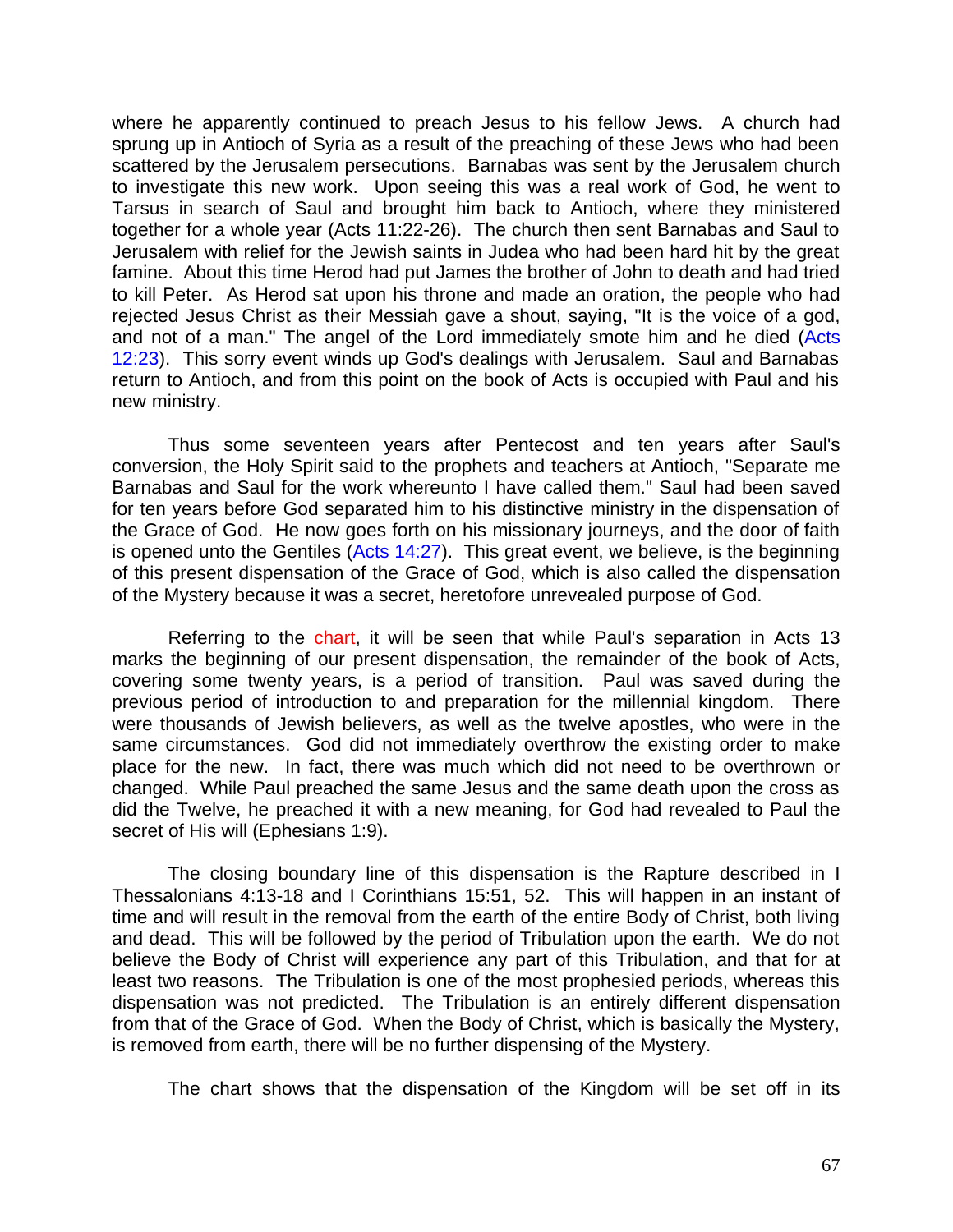boundaries by the Second Advent of Christ at the beginning, and by the final rebellion and judgment at the end of the thousand years. This will be followed by the dispensation of the Fullness of Times, in which there will be new heavens and a new earth. There is no record that this dispensation will ever end. Its very name implies an endless duration, for it is the dispensation of the filling up to completion of the times. It is the final and eternal state of all of the saved when all things in heaven and earth will have been headed up in Christ.

Most of our present study has been devoted to the boundaries of our present dispensation. There have been two reasons for this emphasis. First, it is more important for us know about our own dispensation than some other one. And second, the beginning of our dispensation has many more complications than that of any other period. If we know when our dispensation began and with what event it will end, we will be able to render a much more intelligent service to our Lord. Our service must first of all be a spiritual service, but it must be an intelligent one as well.

# **S T U D Y Eleven -** *REVIEW*

1. State what events mark the boundaries of the first four dispensations.

2. According to Hebrews 8:13, what was it that brought the Law covenant to an end? Did the Jewish believers have this fact revealed to them during the first part of the Acts period? (See Acts 2:46; 3:1; 5:12; compare Acts 21:20.)

3. Why are there more problems connected with the beginning of this dispensation than with any other?

4. What is a person called who believes the present dispensation began with Christ's earthly ministry and that there will be no Kingdom dispensation after this one?

5. Although we might naturally have expected that when God sent His Son into the world He would have manifested Himself in a glorious display of power to all peoples, what does the Scripture actually reveal?

6. What two great events had to be accomplished before there could have been either the present dispensation or that of the Kingdom?

7. Do you think Peter had any doubt about what was happening at Pentecost, according to Acts 2:16? Did he say anything about God beginning an entirely new and unprophesied dispensation?

8. What is the difference between that which was done *at* the Cross and that which was done *by* the Cross?

9. Compare the Holy Spirit baptism at Pentecost and the baptism described in 1 Corinthians 12:13. Explain the difference between the Persons doing the work and the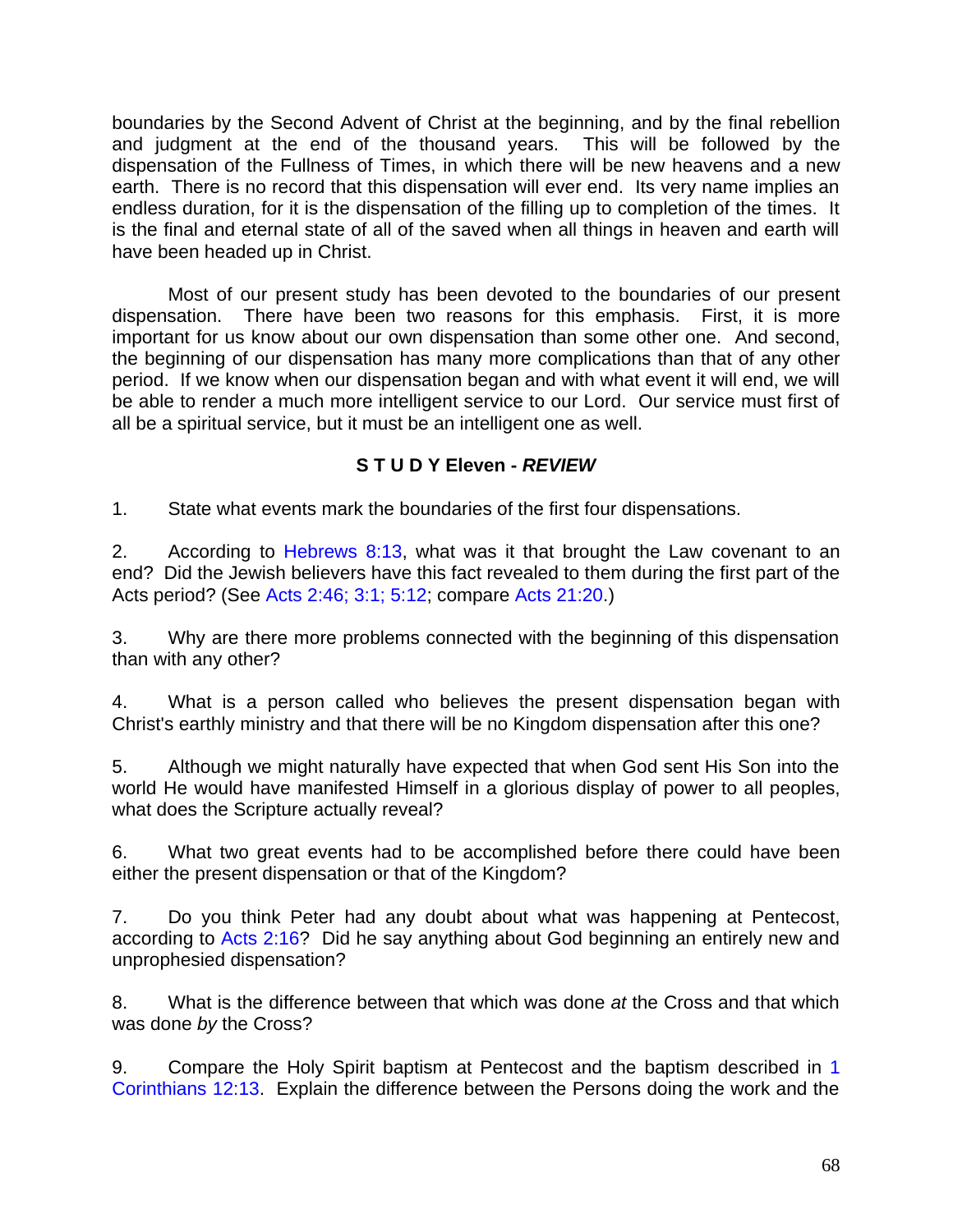work which was done.

10. If it be true that God was bringing the old dispensation into its last days and was offering the millennial kingdom to Israel at Pentecost, why was the Millennium not established?

11. What two important events happened during the first twelve chapters of Acts which we can now see were preparatory for the new dispensation?

12. How long after Pentecost was Saul converted? How long before he was separated unto his special "grace" ministry?

13. Although Paul began his special ministry in dispensing the grace of God in Acts 13, what characterizes the period of the next twenty years?

14. What reasons can you give to show that the Body of Christ will not be on earth during the Tribulation period?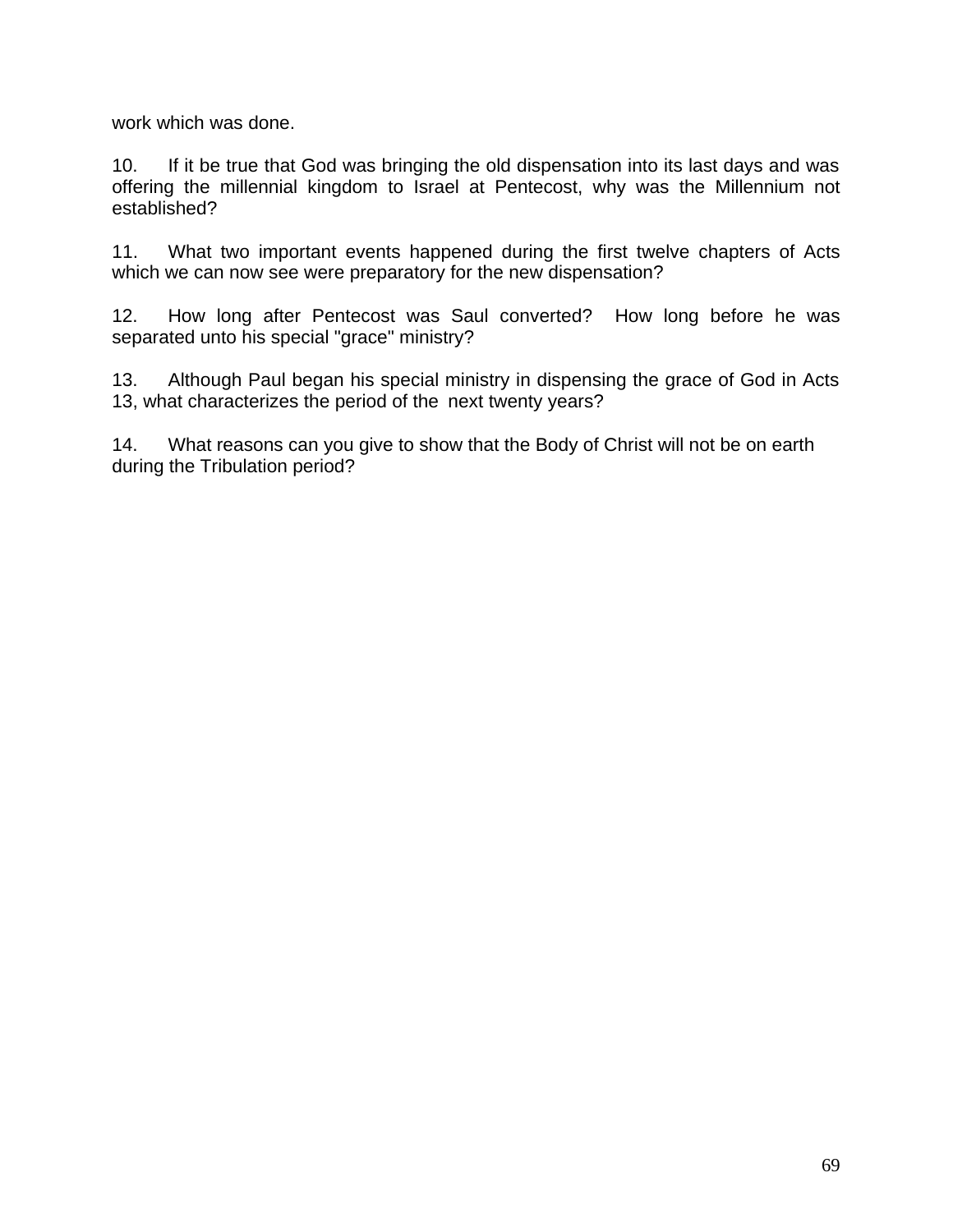# **STUDY Twelve**

#### **THE DISPENSATION OF THE MYSTERY**

In our concluding study in this series we want to try to answer the question, "What is the dispensation of the Mystery?" We have learned that that is the name which the Bible gives to our present dispensation. We have discovered why it is called the Mystery - because it was a purpose which God had kept as a secret from all generations of mankind until it was revealed through the apostle Paul. We have understood from Ephesians 3 that it is also called "the dispensation of the Grace of God" because all of God's working today is based purely upon grace and not upon the kingdom covenants and promises. We have not, however, examined the particular practices which are basic to this dispensation - a word, as we have seen, which means the laws by which a household is governed.

It is our understanding that the revelation of this dispensation is to be found only in the Pauline epistles and that everything essential to it is to be found in this body of Scripture. As we have pointed out before, all Scripture is profitable for us, some in one way and some in another. Throughout the Bible we learn the many great unchanging truths about God, as well as discovering His methods of dealing with mankind in other dispensations. We can hardly understand and appreciate this present dispensation without having a knowledge of all of the others. But when it comes to the content of God's spiritual program for today, we believe this is to be found in its completeness in Paul's epistles. This conviction is based upon Paul's own claims of being the vessel through whom God made known the Mystery (Ephesians 3:25; Colossians 1:24-27; Galatians 1:11, 12; Romans 16:25).

In this study we want to look at our present dispensation from the viewpoints of salvation, standing, supply, and service.

#### **SALVATION**

When we examined the study on the various gospels in the Bible we learned that God's requirements for salvation, as far as man is concerned, have not been the same in all dispensations. We saw, however, that God has revealed to us today through Paul's epistles the one and only basis upon which He has been able to offer salvation in any dispensation. That basic fact is, of course, the vicarious death and resurrection of Jesus Christ. Romans 3:25 makes it plain that Christ's death is the basis not only for the forgiveness of our sins, but also for the forgiveness of the sins of past ages. This underlying secret of God's method of dealing with sin was not made known until it was revealed through Paul.

God had made known other facts about salvation previously. It has been a basic fact throughout all dispensations that "without faith it is impossible to please Him"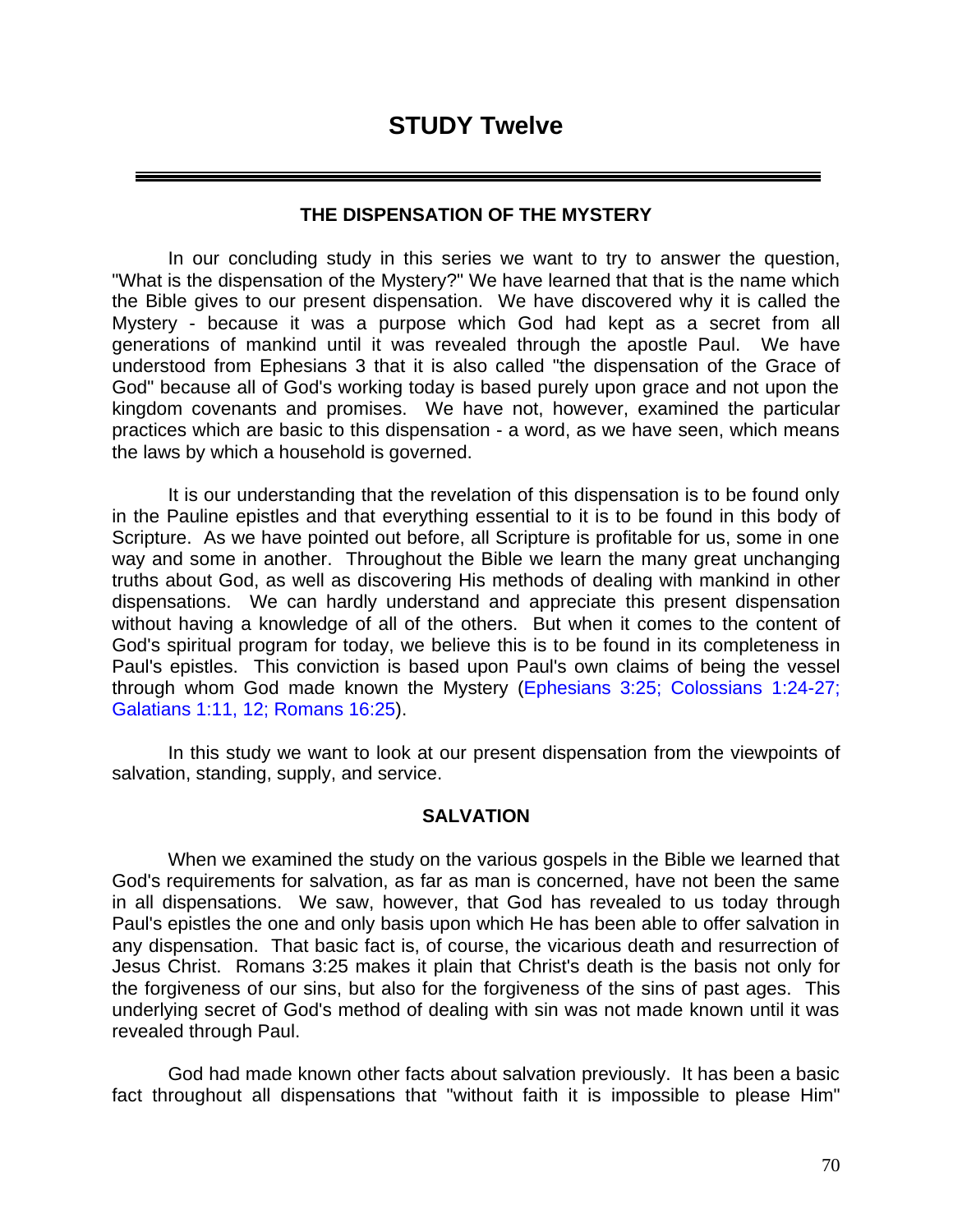(Hebrews 11:6). In pre-Cross days God required the offering of animal sacrifices for the forgiveness of sins. There is nothing in Scripture to intimate that these people understood their sacrifices were a foreshadowing of the once-for-all sacrifice of Jesus Christ. We now know that they were, however, by the revelation given in the epistles. Nevertheless, these sacrifices did plainly teach the idea of substitution or vicarious suffering. The worshipper laid his hands upon the head of the animal, thus identifying himself with the animal, and then killed the animal (Leviticus 1:4, 5).

This was not salvation by works, although certain works were required as an expression of faith. God told the people their sins would be forgiven if they would offer the sacrifices He had prescribed. If they believed God they would indeed offer the required sacrifices. But the sacrifices in themselves did not save. This is evident from the fact many people offered sacrifices without real faith and were not saved (Isaiah 1:11-13; Jeremiah 6:20). The Old Testament made it plain that to obey is better than mere animal sacrifices (I Samuel 15:22). And of course in Hebrews 10:4 we learn it was not possible that the blood of bulls and of goats should take away sins. Nevertheless God required various sacrifices and ceremonies as expressions of faith.

Most Christians can understand the truth about the Old Testament animal sacrifices but they cannot understand the truth about water baptism. The Old Testament, we are told in Hebrews 9:10, had its standing in meats and drinks and "divers baptisms." Baptism ordinances were an integral part of the Law. Christ lived His life under the Law. He along with His disciples observed all the ceremonies of the Law. John's baptism, and later the baptism which Christ commanded His apostles to practice, were expressions of faith on the part of believers just the same as the other ordinances were. They were required for salvation just as much as the sacrifices were. The word in the commission to the Twelve was, "He that believeth *and* is baptized shall be saved" (Mark 16:16). The Pentecostal message was, "Repent and be baptized every one of you in the name of Jesus Christ *for* the remission of sins" (Acts 2:38). Christ's word to Saul was, "Arise, and be baptized, and wash away thy sins" (Acts 22:16).

Baptism never saved anyone, but it was required as an obedience of faith under the Pentecostal order. Only unbelief would have refused baptism. But in this Present dispensation of the Mystery, salvation is wholly by grace and entirely apart from works, both the works of the Law (Romans 3:20-22) and the works of righteousness (Titus 3:5). Just as definitely as God once required certain works as an expression of faith, just so definitely He requires we now come for salvation entirely apart from any works with all of our faith in the finished work of Christ - "For by grace are ye saved through faith, not of works, lest any man should boast" (Ephesians 2:8, 9). God has always showed grace to mankind, but because salvation today is wholly by grace apart from all works, this dispensation of the Mystery is also called the dispensation of the Grace of God (Ephesians 3:2).

Another factor which makes this the dispensation of the Grace of God is the position into which the whole world has been brought. God long ago gave up the Gentile world and confined His special dealings to the one nation Israel. Israel had a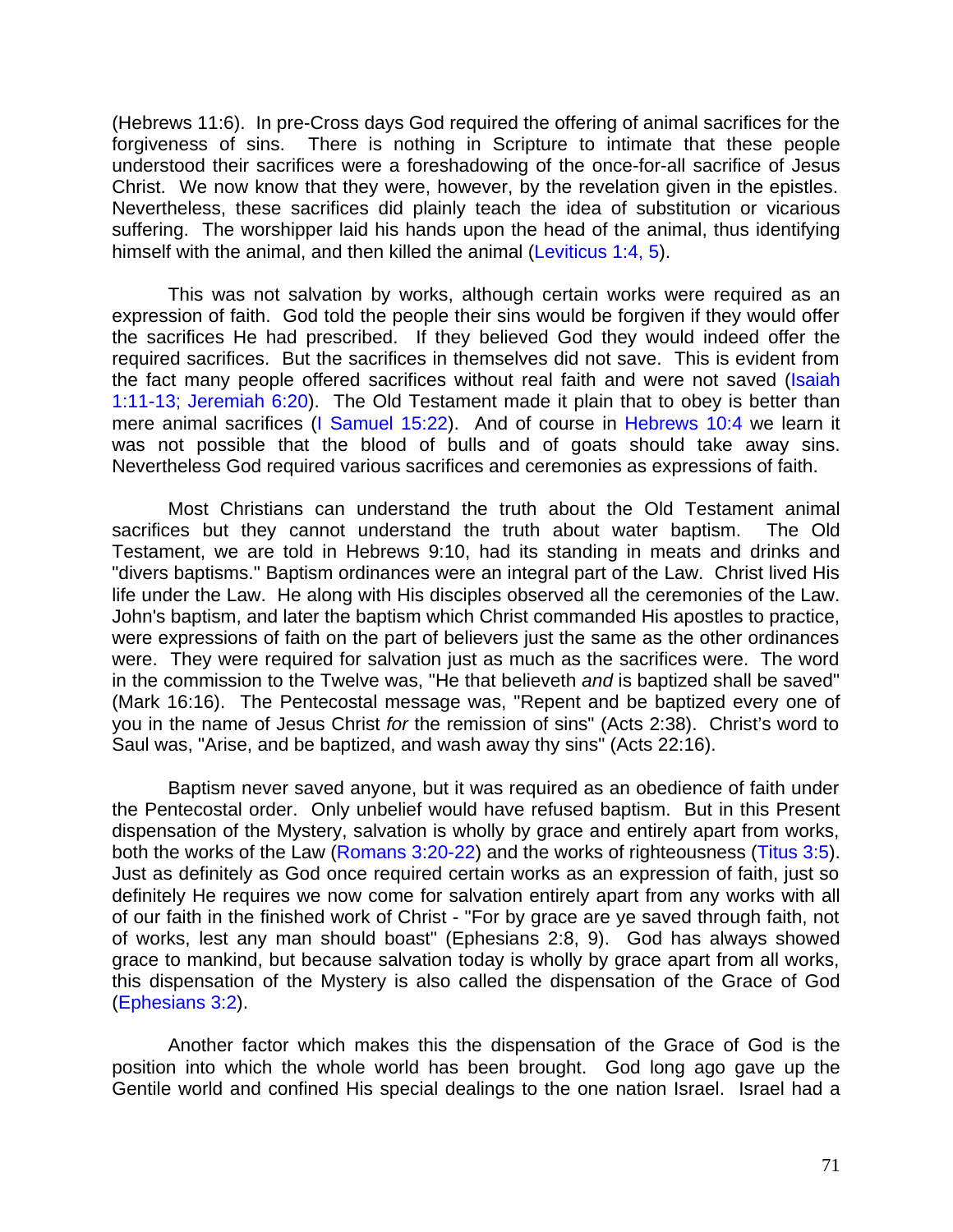claim upon God by reason of the covenants God had made with her. While God was showing a certain amount of grace, it was limited to only one nation. As long as Israel stood as the favored nation there could not be a dispensation of pure grace. One of the determining factors in the beginning of this present dispensation was the casting away or the fall of Israel (Romans 11:12, 15). When this took place, all nations had been cast aside by God so that no one in the whole world had any claim upon God. As Galatians 3:22 puts it, "The Scripture hath concluded *all* under sin, that the promise by faith of Jesus Christ might be given to them that believe." Romans 11:32 states this same truth, "For God hath concluded them all in unbelief, that he might have mercy upon all."

Thus we see that in this dispensation the whole world has been leveled before God. The Jew has no more claim than the Gentile. If anyone out of this guilty world is ever to be saved, it must be wholly by grace. And that is exactly the situation. How aptly does Paul call this - the dispensation of the Grace of God.

## **STANDING**

Salvation in this dispensation of the Mystery brings believers into a new and unique position or standing before God. They become members of the Body of Christ. As we have seen, this is the name for God's church in this present dispensation. This Body did not exist prior to this dispensation, except in the mind and purpose of God. Historically it came into being when God cast Israel aside and inaugurated the present dispensation. It is important to see this had happened before Paul wrote his first epistle. The fact is plainly recorded in Galatians and Romans, both written during the Acts period, and in his earliest epistle where Paul says of Israel, "for the wrath is come upon them to the uttermost" (I Thessalonians 2:16). This new position as members of the Body of Christ is also plainly described in Paul's earlier epistles (Romans 12:5; 1 Corinthians 12:13, 27). Acts 28 does not mark the beginning of a new dispensation or of the Body of Christ, as some extremists contend, but rather the end of a transition.

This new standing in Christ is described as being blessed with all spiritual blessings in heavenly places in Christ (Ephesians 1:3). It is based upon the doctrine of identification. In being baptized by the Spirit into Christ, we have been baptized into His death, burial, and resurrection (Romans 6:35; Colossians 2:10-12). Ephesians 2:6 tells us we have not only been raised up with Christ, but we have been given a seat with Christ in heavenly places.

All of these heavenly possessions which we have in Christ are called "the unsearchable riches of Christ" (Ephesians 3:8). This means not merely that they are beyond estimation but that they cannot be traced out in the Old Testament Scriptures. This whole truth of unto what we have been saved is a part of the great Mystery which was revealed to and through Paul. Surely we can find no more fitting a term to describe this glorious position than that which Paul employs in Ephesians 2:7, "the exceeding riches of His grace"!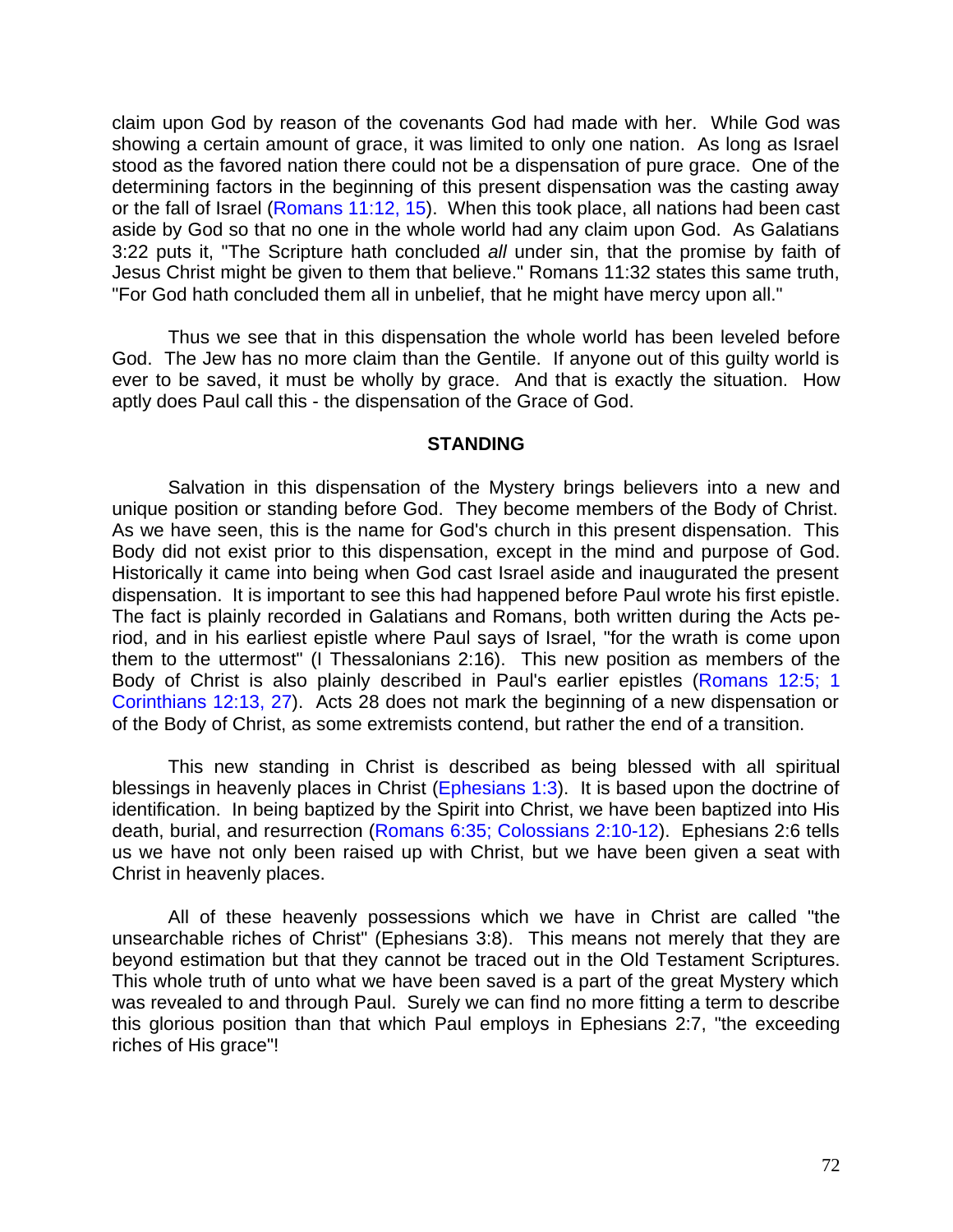## **SUPPLY**

By supply we mean the equipment God has given us for the spiritual life in this dispensation of the Grace of God. This supply stands in sharp contract with that of the Law dispensation. The Law made all of its exacting demands upon the flesh. Man had to muster sufficient strength in himself to measure up to God's holy demands. Of course, no one (except Jesus Christ) ever measured up to the righteousness of the Law. Instead, the Law brought in the whole world guilty before God and the conclusion is inescapable, "therefore by the deeds of the law there shall no flesh be justified" (Romans 3:20).

Under the dispensation of Grace, God does not make any demands of the flesh. Instead, as we have just seen, God identifies the believer with Christ. Therefore he should reckon himself to be dead indeed unto sin but alive unto God (Romans 6:11). The believer is not in the flesh but in the Spirit (Romans 8:9). He is called upon to walk in the Spirit so that he will not fulfill the lusts of the flesh (Galatians 5:16). The believer's supply is nothing short of Christ Himself indwelling the believer by means of the Holy Spirit. Thus Paul could say, "I live; yet not I, but Christ liveth in me" (Galatians 2:20). The indwelling Christ is the believer's armor as described in Ephesians 6:11-18. There he tells us to put on the whole armor of God. In Romans 13:11-14 he speaks of the armor again, but here he says, "Put ye on the Lord Jesus Christ, and make not provision for the flesh, to fulfill the lusts thereof."

The life under grace is nothing short of a supernatural, heavenly walk. The nature of flesh cannot even begin to approximate its requirements. The flesh must be reckoned dead and God's divinely given supply must be relied upon. No one but Christ can live the Christian life, and He lives in the believer today for this very purpose. Right here we can see a contrast between the present and the coming Kingdom dispensation. Today we are given the Spirit and told to walk in the Spirit and to be filled with the Spirit. In the coming Millennium, the Spirit will also be given in fulfillment of the New Covenant, but from Ezekiel 36:27 we learn this - "And I will put my Spirit within you, and *cause you*  to walk in my statutes, and ye *shall* keep my judgments, and do them." It appears from this, and from the foretaste of this experience at Pentecost, that God will so take possession of these Jewish believers that they will be caused to do God's will, much the same as will be our experience in glory after the resurrection. Today it is our privilege to yield to the Spirit of God and live a Spirit-filled life, but we have the power to refuse and to walk on a carnal plane, even as did the Corinthians (1 Corinthians 3:1-4).

## **SERVICE**

Anyone who makes a study of the words related to service in Paul's letters will have no difficulty in understanding that service was to be rendered primarily to God. He calls himself a servant of Jesus Christ. He told slaves to be obedient to their masters, "not with eyeservice, as menpleasers; but as the servants of Christ" (Ephesians 6:6). Over and over he speaks about serving God and with goodwill doing service as to the Lord (Galatians 1:10; Romans 6:22; Colossians 3:24; 1 Thessalonians 1:9). Paul tells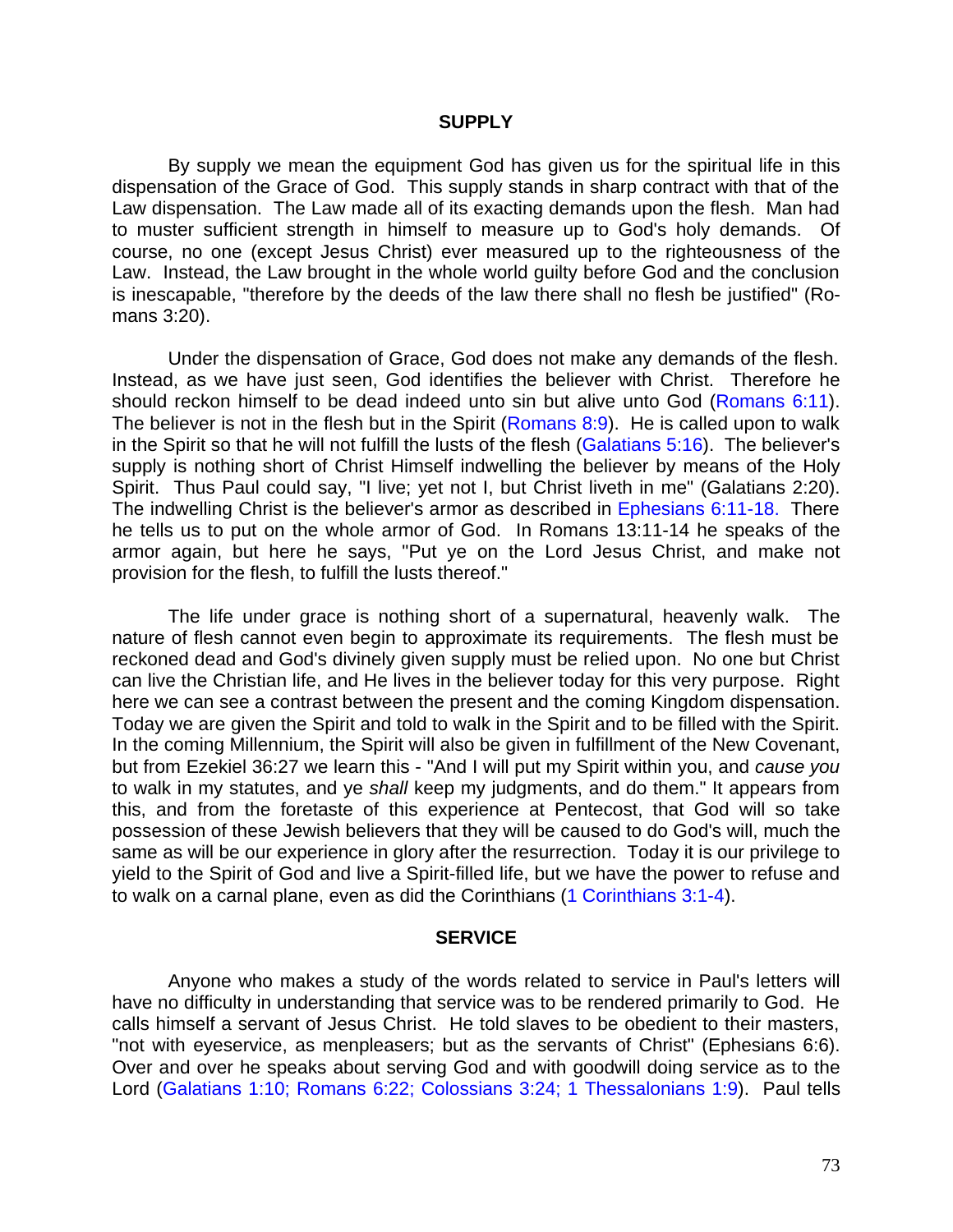us, "Ye are bought with a price; be not ye the servants of men" (I Corinthians 7:23). Since we are not our own we owe all of our service to our Master, Who is Christ. When we serve Him we will be serving others also, but it is easily possible to serve men in religious matters without ever serving Christ.

In past dispensations, specially that of the Law, service consisted almost wholly in the ritual of the priesthood. One whole tribe was set aside in Israel to do nothing but accomplish the service of God. Hebrews 9:9 makes it plain, however, that these priests who did this service were never made perfect. They had to offer often times the same sacrifices, year by year continually, which could never take away sins (Hebrews 10:1,  $11$ ).

Our service today is rendered on the basis of the finished work of Christ. Since the work is completed, there is now no place for an order of priesthood or sacrifices. Under Moses it was "meats, and drinks, and divers baptisms" (Hebrews 9:10), but under grace we have nothing to do with the practice of any such ordinances. Although ritualistic denominations have made a sacrifice and a sacrament and an ordinance out of the Lord's Supper, God never made it that. Unfortunately the King James translators read this idea into I Corinthians 11:2 and called the Lord's Supper and other of Paul's divinely given instructions by the name of "ordinances." The word actually means things delivered. See any revision or marginal reading, as in the *Scofield Reference Bible.*

Very closely related to the believer's service is his commission. One of the great blunders of the church has been in trying to follow the so-called Great Commission given by Christ to the Twelve. (See Matthew 28:19, 20; Mark 16:15-18). The only thing this commission has in common with ours is that it is worldwide. In every other detail it is different. It commands the preaching of the gospel of the Kingdom with a view to establishing the millennial order, whereas our commission commands the preaching of the gospel of the grace of God with a view to building the Body of Christ. It included signs connected with serpents, poison, healing the sick, and raising the dead; ours has nothing to do with these things. By trying to follow the Kingdom commission the church has been led into all kinds of fanaticism and error. The commission for the Body of Christ will be found throughout Paul's epistles. Perhaps one of the clearest statements of it is in 2 Corinthians 5:14-21. Remember, these instructions of Christ through Paul were spoken from heaven years after Christ gave the Kingdom commission.

In closing this series of studies you should be aware of the great importance of interpreting the Bible dispensationally. You should have a fairly clear understanding of God's overall plan. And it is to be hoped you have learned what God's dispensation for us is, and that you have submitted yourselves to His current program to be used in His service.

## **S T U D Y Twelve -** *REVIEW*

1. Why is our dispensation called the dispensation of the Mystery?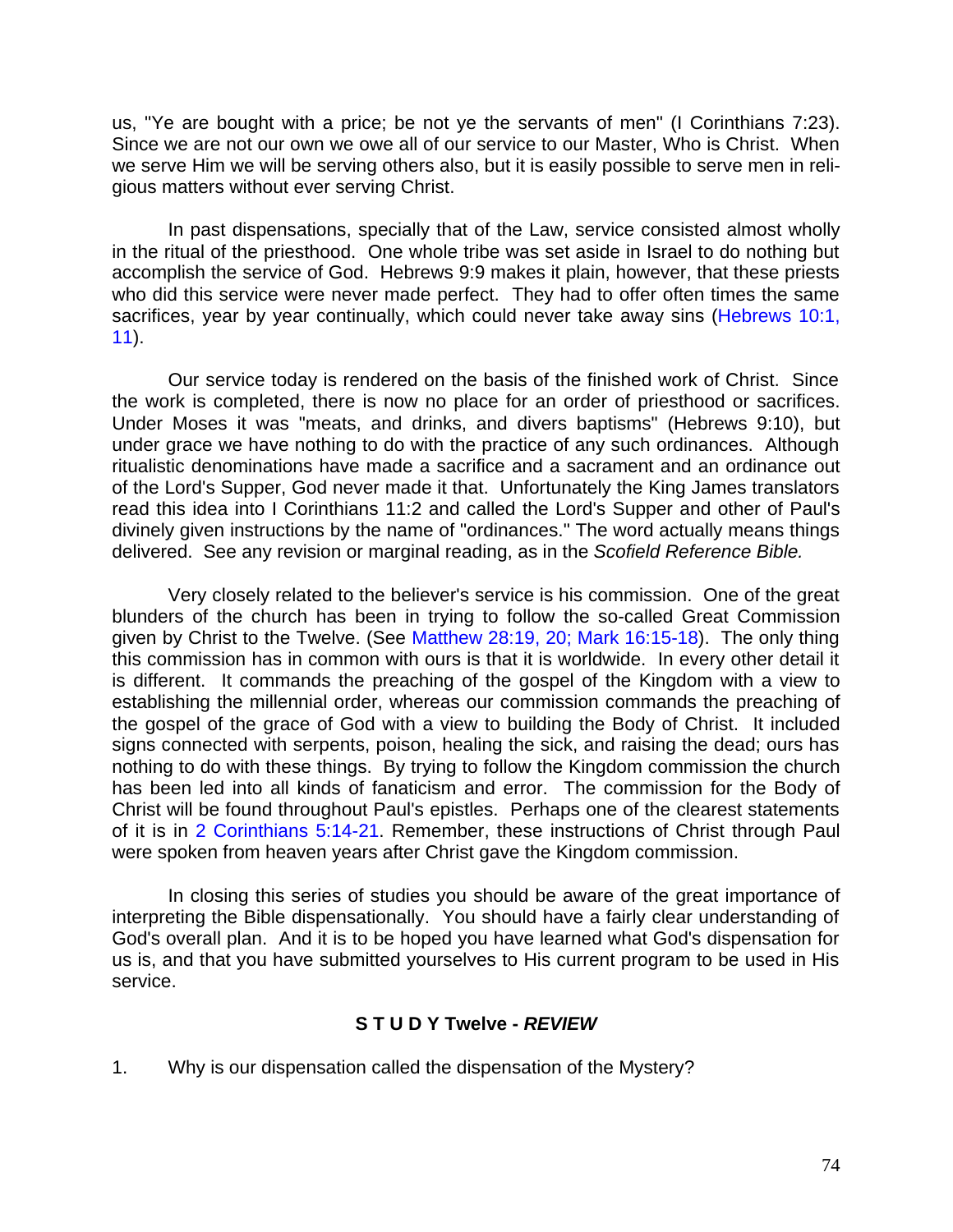2. What is another name for this dispensation?

3. In what part of the Scripture will we find the special truth about our own dispensation?

4. What great truth does Romans 3:25 make clear?

5. Although Old Testament saints did not understand that their animal sacrifices were types of the coming sacrifice of Christ, what must they have understood to be the meaning of their offerings?

6. If animal sacrifices could not actually take away sins, as Hebrews 10:4 states, what was the sense in offering them?

7. What Scripture shows us baptism is in the same category as the Old Testament meat and drink ceremonies?

8. Although neither animal sacrifices nor water baptism in themselves ever saved anyone, in what sense were they necessary for salvation?

9. What does God ask us to do today as an expression of faith for salvation?

10. Why could there not be a dispensation of Grace as long as God was dealing only or primarily with His specially privileged nation Israel?

11. What event in God's dealings with Israel really marks the beginning of this present dispensation?

12. What standing do believers today have before God that people have never before had or ever will have in future dispensations?

13. Through what act of the Holy Spirit does the believer come to possess all of the blessings which belong to Christ?

14. Do you think God expected a more righteous life of the people under the Law than He does now under grace?

15. Which people do you think had or have the greatest advantage in being able to live a life well pleasing to God, those under Law or under grace? Why?

16. If all believers today have Christ indwelling their bodies by the Holy Spirit, why is it that all do not live good lives?

17. Indicate in what ways the service of God differed in Old Testament times from that of today.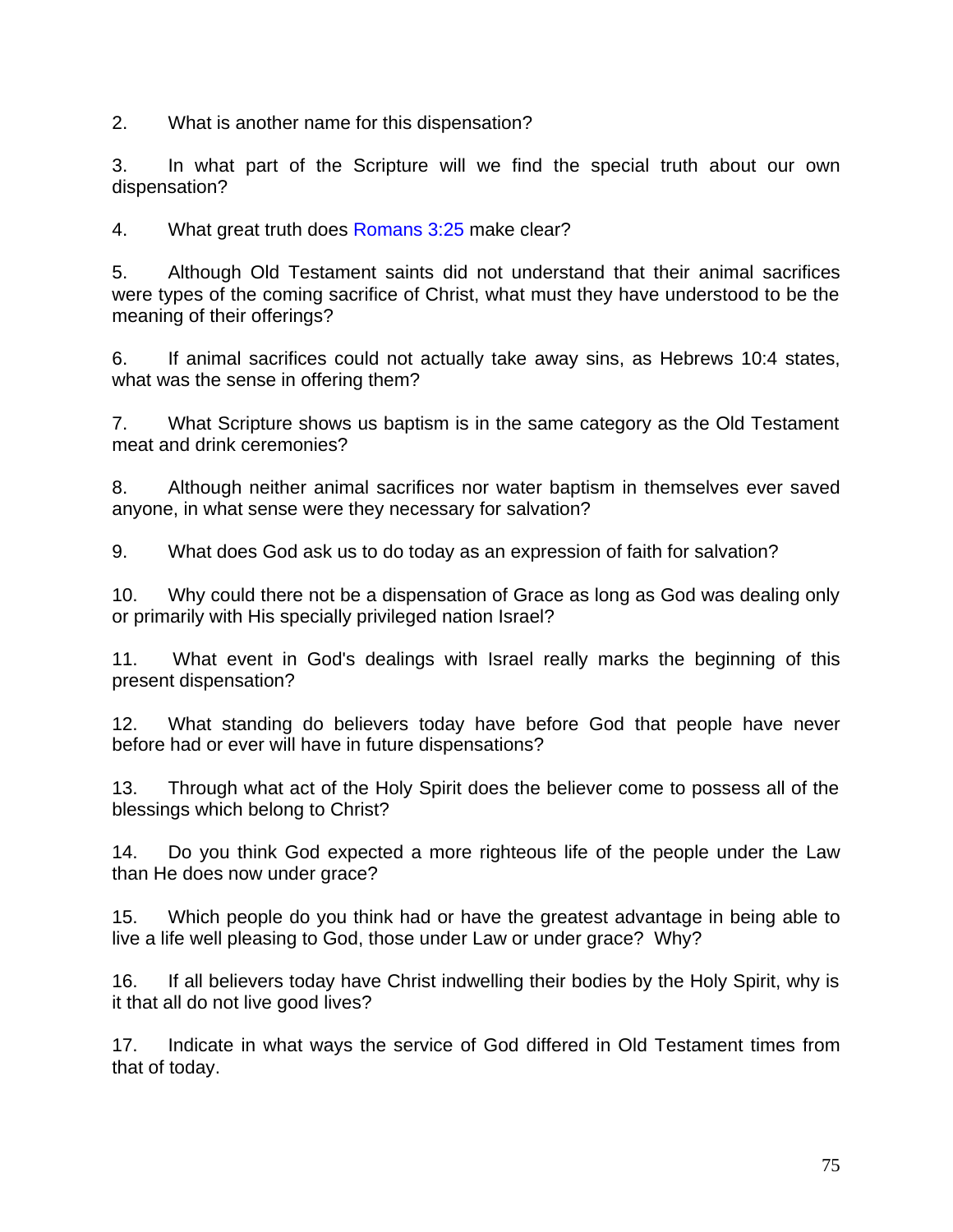18. Why is it there is no scriptural place today for a human priesthood?

19. What do we have in common with the so-called Great Commission, and what is there which is different in these orders from those God has given to us?

20. If a master gives two different sets of orders at different times, which should be obeyed, the first or the last ones given? Which commission did Christ give last, that of Mark 16:15-18 or 2 Corinthians 5:14-21?